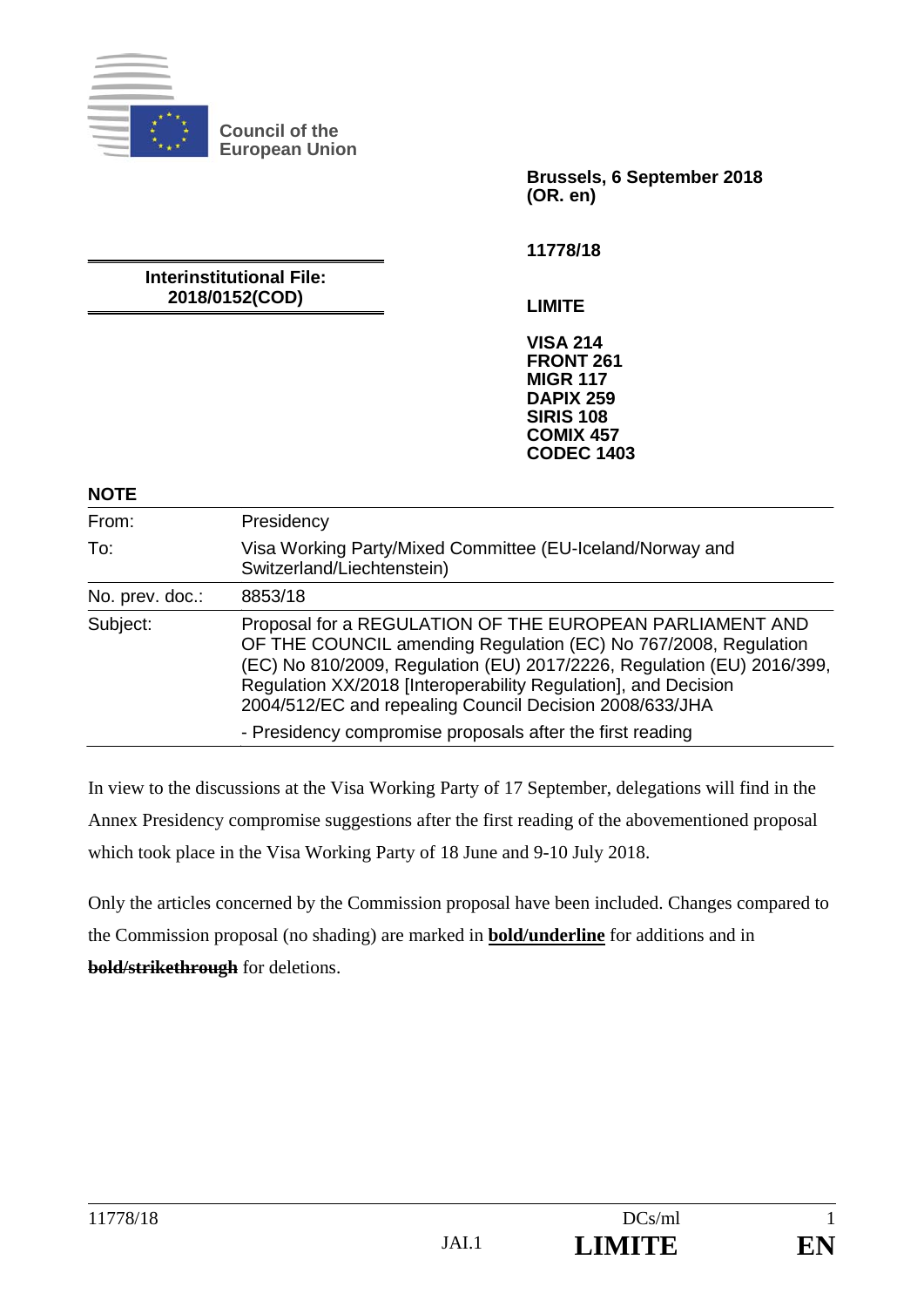In order to facilitate the examination of the proposal, the articles of the VIS Regulation which are amended are included in full, however the parts in grey and italic have not been amended by the Commission proposal (and only modified by the Presidency in the following places: Article 4(4), Article 6(1), Article 9(6), Article 18(4) and (5), Article 15(5), Article 18(8), Article 20, Article 21(2), Article 22(1) and (3); Article 13(2) and (4) and Article 57(1) of the Visa Code; Article 8(3)(i) of the Schengen Borders Code; and Article13(1)(g) of the Interoperability Regulation).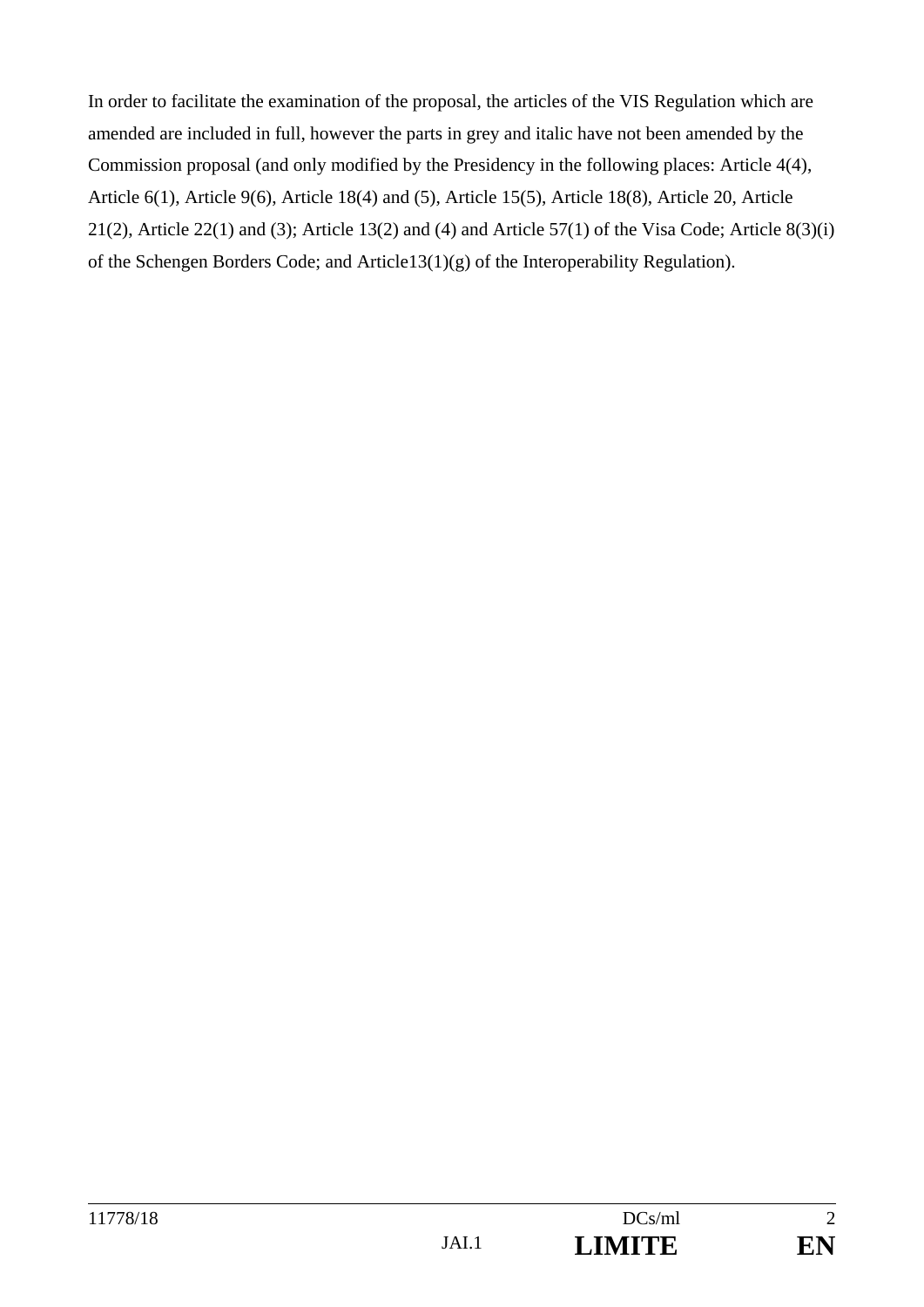Proposal for a

### **REGULATION OF THE EUROPEAN PARLIAMENT AND OF THE COUNCIL**

**amending Regulation (EC) No 767/2008, Regulation (EC) No 810/2009, Regulation (EU) 2017/2226, Regulation (EU) 2016/399, Regulation XX/2018 [Interoperability Regulation], and Decision 2004/512/EC and repealing Council Decision 2008/633/JHA** 

*[recitals - to be discussed later]* 

#### *Article 1*

Regulation (EC) No 767/2008 is amended as follows:

### *CHAPTER I*

### *GENERAL PROVISIONS*

## *Article 1*

### *Subject matter and scope*

*This Regulation defines the purpose of, the functionalities of and the responsibilities for the Visa Information System (VIS), as established by Article 1 of Decision 2004/512/EC. It sets up the conditions and procedures for the exchange of data between Member States on applications for short-stay visas and on the decisions taken in relation thereto, including the decision whether to annul, revoke or extend the visa, to facilitate the examination of such applications and the related decisions.* 

This Regulation also lays down procedures for the exchange of information between Member States on long-stay visas and residence permits, including on certain decisions on long-stay visas and residence permits.

By storing identity, travel document and biometric data in the common identity repository (CIR) established by Article 17 of Regulation 2018/XX of the European Parliament and of the Council\* [Regulation 2018/XX on interoperability], the VIS contributes to facilitating and assisting in the correct identification of persons registered in the VIS.

*Article 2*

### Purpose of VIS

1. The VIS shall have the purpose of improving the implementation of the common visa policy, consular cooperation and consultation between **competent central visa** authorities by facilitating the exchange of data between Member States on applications and on the decisions relating thereto, in order **to**: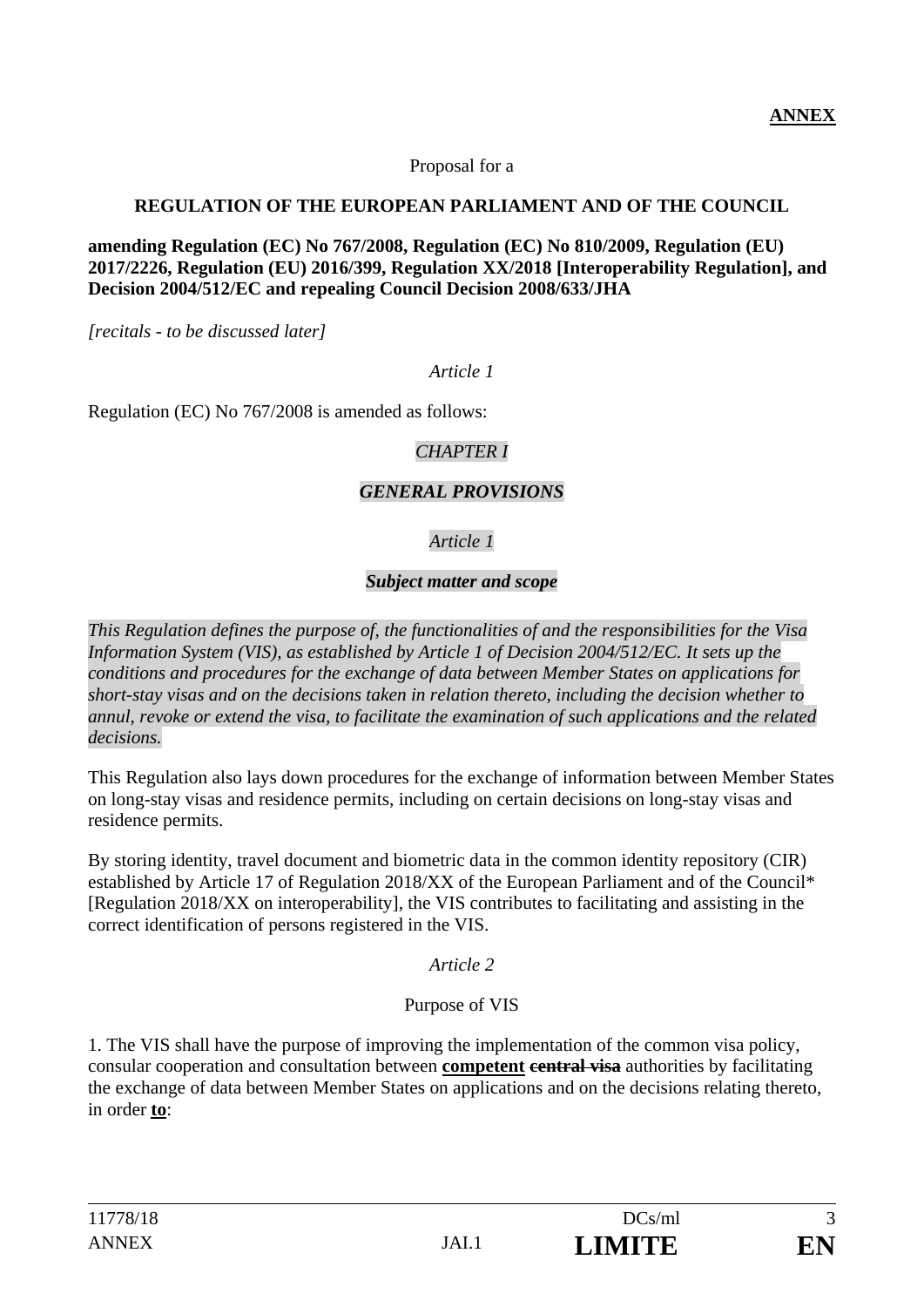(a) **to** facilitate the visa application procedure;

(b) **to** prevent the bypassing of the criteria for the determination of the Member State responsible for examining the application **for a visa**;

(c) **to** facilitate the fight against fraud;

(d) **to facilitate improve the effectiveness and efficiency of** checks at external border crossing points and within the territory of the Member States;

(e) **to** assist in the identification**, in particular in order to facilitate the and** return of any person who may not, or may no longer, fulfil the conditions for entry to, stay or residence on the territory of the Member States;

(f) **to** assist in the identification of persons who have gone missing;

(g) **to** facilitate the application of Regulation (EU) No 604/2013 of the European Parliament and of the Council\* and of Directive 2013/32/EU of the European Parliament and of the Council\*\*;

(h) **to** contribute to the prevention, detection and investigation of terrorist offences or of other serious criminal offences;

(i) **to** contribute to the prevention of threats to the internal security of any of the Member States;

(j) **to** ensure the correct identification of persons;

(k) support the objectives of the Schengen Information System (SIS) related to the alerts in respect of third country nationals subject to a refusal of entry **and stay**, **subject to a return decision,** persons wanted for arrest**, or** for surrender or extradition purposes, on missing persons, on persons sought to assist with a judicial procedure and on persons for discreet checks or specific checks.

2. As regards long stay visas and residence permits, the VIS shall have the purpose of facilitating the exchange of data between Member States on the decisions related thereto, in order to:

(a) support a high level of security by contributing to the assessment of whether the applicant is considered to pose a threat to public policy, internal security or public health prior to their arrival at the external borders crossing points;

(b) **improve enhance** the effectiveness **and efficiency** of border checks and of checks within the territory;

**(ba) to assist in the identification, in particular in order to facilitate the return of any person who may not, or may no longer, fulfil the conditions for entry to, stay or residence on the territory of the Member States;** 

(c) contribute to the prevention, detection and investigation of terrorist offences or of other serious criminal offences;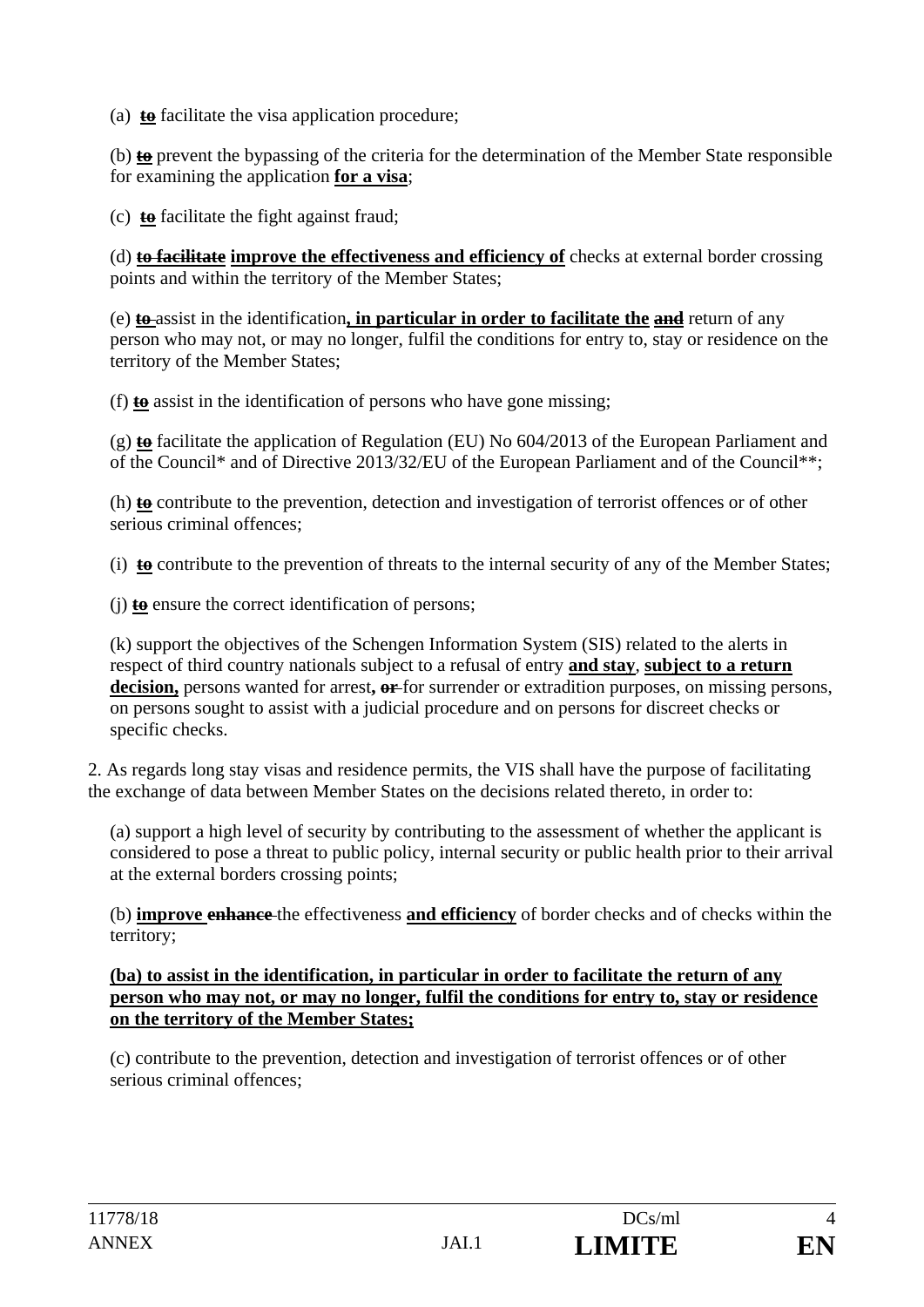(d) ensure the correct identification of persons;

(e) facilitate the application of Regulation (EU) No 604/2013 and of Directive 2013/32/EU;

(f) support the objectives of the Schengen Information System (SIS) related to the alerts in respect of third country nationals subject to a refusal of entry **and stay**, **subject to a return decision,** persons wanted for arrest**, or** for surrender or extradition purposes, on missing persons, on persons sought to assist with a judicial procedure and on persons for discreet checks or specific checks.

#### *Article 3*

#### **Availability of data for the prevention, detection and investigation of terrorist offences and other serious criminal offences**

1. The designated authorities of the Member States may in a specific case and following a reasoned written or electronic request access the data kept in the VIS referred to in Articles 9 to 14 if there are reasonable grounds to consider that consultation of VIS data will substantially contribute to the prevention, detection or investigation of terrorist offences and of other serious criminal offences. Europol may access the VIS within the limits of its mandate and when necessary for the performance of its tasks.

2. The consultation referred to in paragraph 1 shall be carried out through central access point(s) which shall be responsible for ensuring strict compliance with the conditions for access and the procedures established in Council Decision 2008/633/JHA of 23 June 2008 concerning access for consultation of the Visa Information System (VIS) by the designated authorities of Member States and by Europol for the purposes of the prevention, detection and investigation of terrorist offences and of other serious criminal offences  $\frac{1}{2}$ . Member States may designate more than one central access point to reflect their organisational and administrative structure in fulfilment of their constitutional or legal requirements. In an exceptional case of urgency, the central access point(s) may receive written, electronic or oral requests and only verify *ex-post* whether all the conditions for access are fulfilled, including whether an exceptional case of urgency existed. The *expost* verification shall take place without undue delay after the processing of the request.

3. Data obtained from the VIS pursuant to the Decision referred to in paragraph 2 shall not be transferred or made available to a third country or to an international organisation. However, in an exceptional case of urgency, such data may be transferred or made available to a third country or an international organisation exclusively for the purposes of the prevention and detection of terrorist offences and of other serious criminal offences and under the conditions set out in that Decision. In accordance with national law, Member States shall ensure that records on such transfers are kept and make them available to national data protection authorities on request. The transfer of data by the Member State which entered the data in the VIS shall be subject to the national law of that Member State.

4. This Regulation is without prejudice to any obligations under applicable national law for the communication of information on any criminal activity detected by the authorities referred to in Article 6 in the course of their duties to the responsible authorities for the purposes of preventing, investigating and prosecuting the related criminal offences.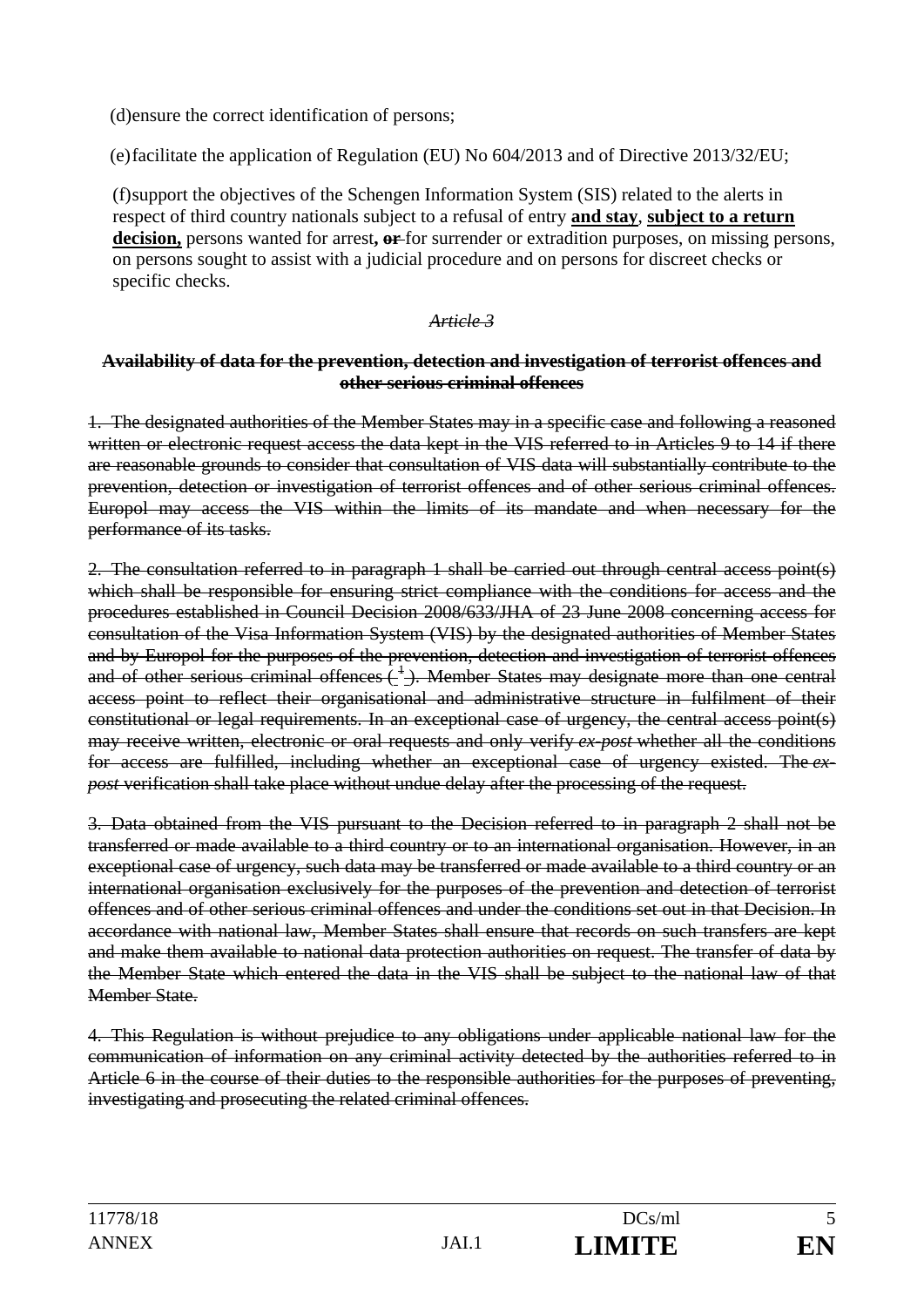### *Article 4*

### *Definitions*

*For the purposes of this Regulation, the following definitions shall apply:* 

*1. 'visa' means:* 

*(a) 'uniform visa' as defined in Article 2(3) of Regulation (EC) No 810/2009 of the European Parliament and of the Council of 13 July 2009 establishing a Community code on Visas (Visa Code*)  $({}^{2}$  );

*(c) 'airport transit visa' as defined in Article 2(5) of Regulation (EC) No 810/2009;* 

*(d) 'visa with limited territorial validity' as defined in Article 2(4) of Regulation (EC) No 810/2009;* 

*2. 'visa sticker' means the uniform format for visas as defined by Regulation (EC) No 1683/95;* 

*3. 'visa authorities' means the authorities which in each Member State are responsible for examining and for taking decisions on visa applications or for decisions whether to annul, revoke or extend visas, including the central visa authorities and the authorities responsible for issuing visas at the border in accordance with Council Regulation (EC) No 415/2003 of 27 February 2003 on the issue of visas at the border, including the issue of such visas to seamen in transit*  $\binom{3}{2}$ ;

*4. 'application form' means the uniform application form for visas in Annex* **1 of Regulation (EC) No 810/2009 16 to the Common Consular Instructions***;* 

*5. 'applicant' means any person subject to the visa requirement pursuant to Council Regulation (EC) No 539/2001 of 15 March 2001 listing the third countries whose nationals must be in possession of visas when crossing the external borders and those whose nationals are exempt from that requirement ( 4 ), who has lodged an application for a visa;* 

*6. 'group members' means applicants who are obliged for legal reasons to enter and leave the territory of the Member States together;* 

*7. 'travel document' means a passport or other equivalent document entitling the holder to cross the external borders and to which a visa may be affixed;* 

*8. 'Member State responsible' means the Member State which has entered the data in the VIS;* 

*9. 'verification' means the process of comparison of sets of data to establish the validity of a claimed identity (one-to-one check);* 

*10. 'identification' means the process of determining a person's identity through a database search against multiple sets of data (one-to-many check);* 

*11. 'alphanumeric data' means data represented by letters, digits, special characters, spaces and punctuation marks.*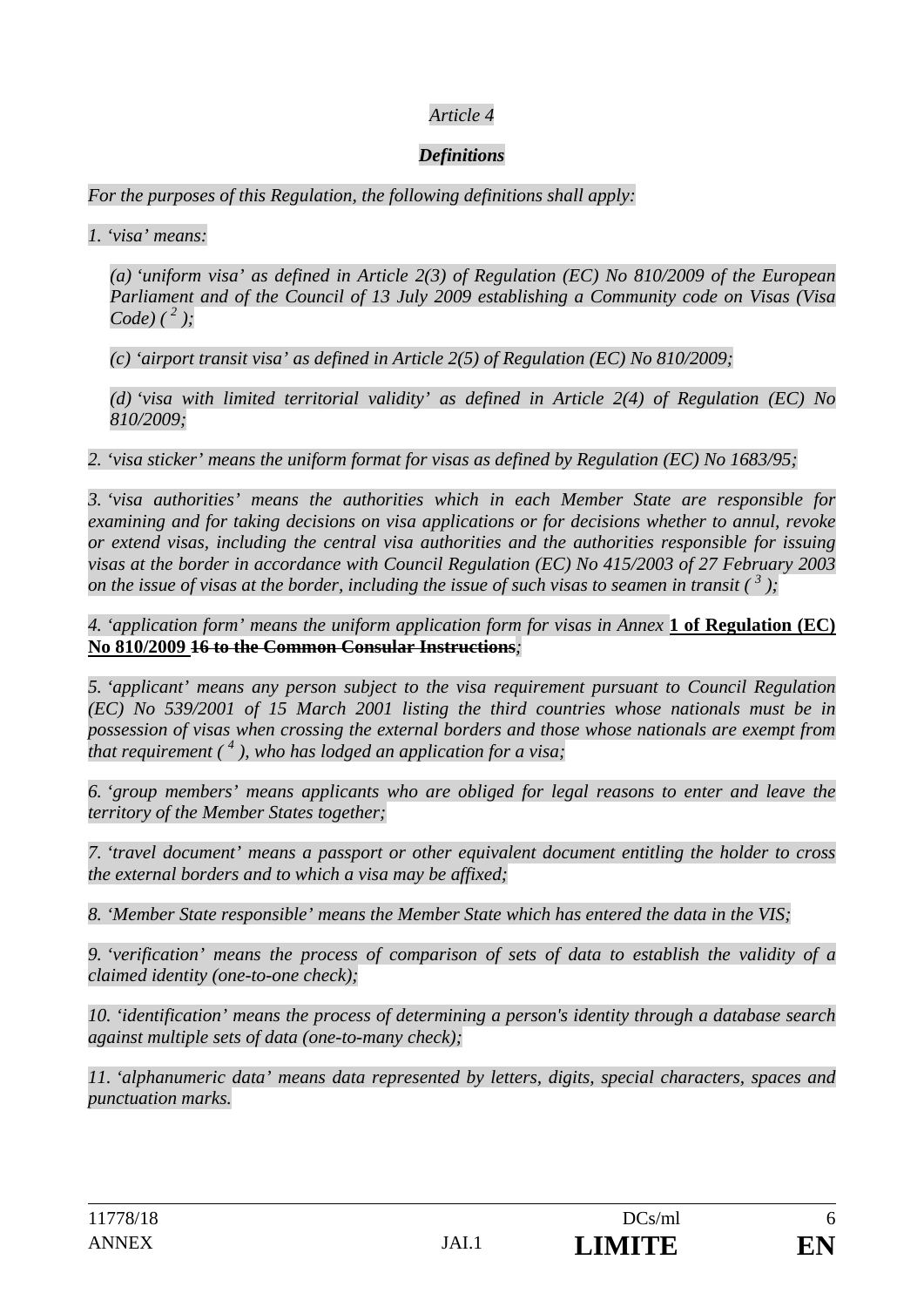(12)'VIS data' means all data stored in the VIS Central System and in the CIR in accordance with Articles 9 to 14, 22c to**,** 22f;

### **(13)'identity data' means the data referred to in Article 9(4)(a) and (aa);**

- (14)'fingerprint data' means the **VIS** data relating fingerprints **that is stored in a VIS file**;
- (15)'facial image' means digital image of the face;
- (16)'Europol data' means personal data processed by Europol for the purpose referred to in Article 18(2)(a) of Regulation (EU) 2016/794 of the European Parliament and of the Council\*;
- (17)'residence permit' means all residence permits issued by the Member States in accordance with the uniform format laid down by Council Regulation (EC) No 1030/2002\*\* and all other documents referred to in Article 2(16)(b) of Regulation (EU) 2016/399;
- (18)'long-stay visa' means a**n visa authorisation** issued by a Member State as provided for in Article 18 of the Schengen Convention;
- (19)'national supervisory authority' **as regards law enforcement purposes** means the supervisory authorit**yies** established in accordance with **Article 51(1) of Regulation (EU) 2016/679\*\*\* and the supervisory authority established in accordance with** Article 41 of Directive (EU) 2016/680 of the European Parliament and of the Council\*\*\***\***;
- (20)'law enforcement' means the prevention, detection or investigation of terrorist offences or other serious criminal offences;
- (21)'terrorist offence**s**' mean**s** the offences under national law which correspond or are equivalent to those referred to in Directive (EU) 2017/541 of the European Parliament and of the Council\*\*\*\***\***;
- (22)'serious criminal offence**s**' means the offences which correspond or are equivalent to those referred to in Article 2(2) of Council Framework Decision 2002/584/JHA\*\*\*\*\***\***, if they are punishable under national law by a custodial sentence or a detention order for a maximum period of at least three years.

## *Article 5*

## *Categories of data*

1. Only the following categories of data shall be recorded in the VIS:

(a) alphanumeric data on the **short stay** visa applicant and on visas requested, issued, refused, annulled, revoked or extended referred to in Article 9(1) to (4) and Articles 10 to 14, alphanumeric data on long stay visa and residence permits issued, withdrawn, refused, annulled, revoked or extended referred to in Articles 22c, 22d, 22e and 22f, as well as information regarding the hits referred to in Articles 9a and 22b, and the results of verifications referred to in Article 9c(6);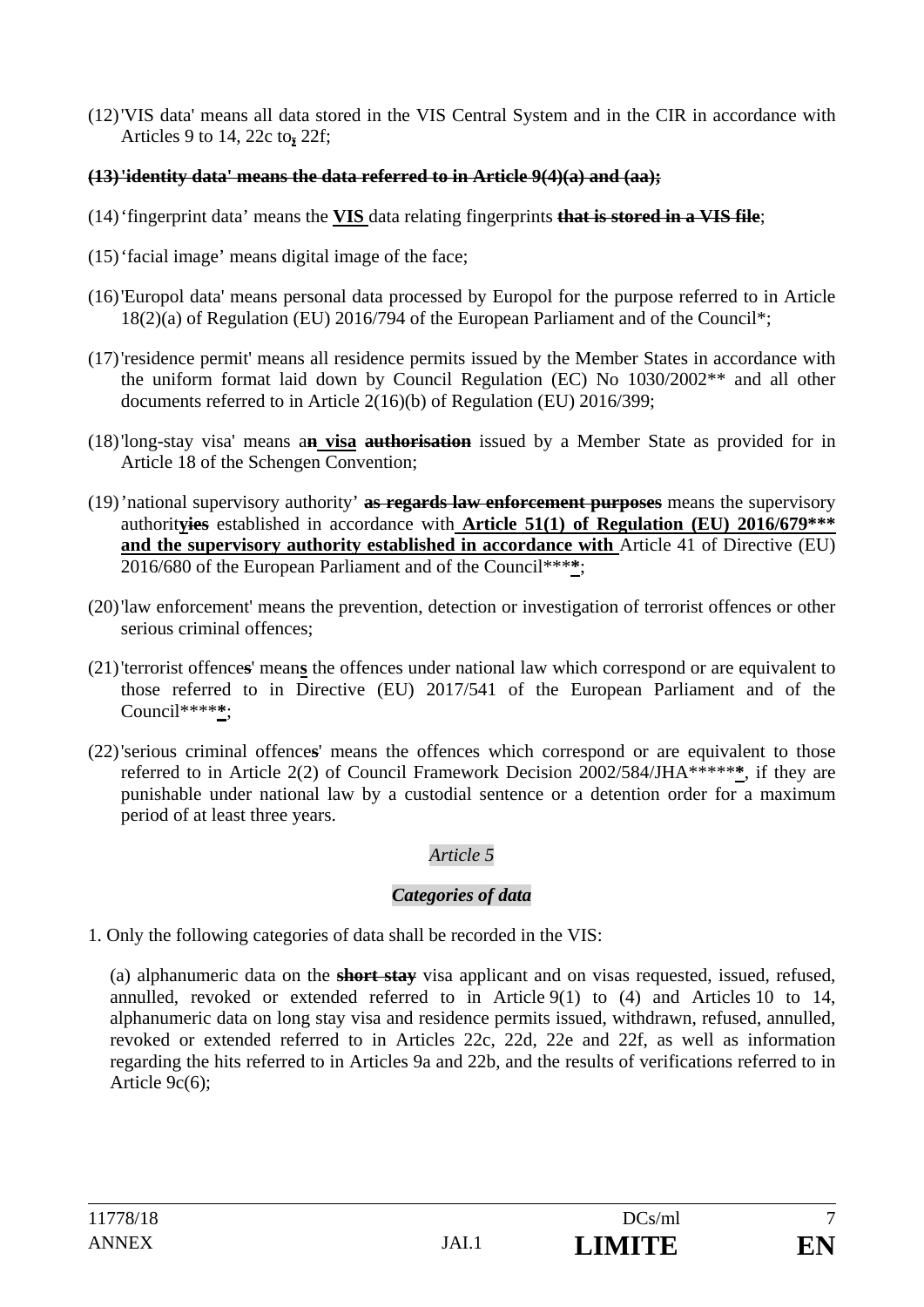(b) facial images referred to in Article 9(5)**, and** Article 22c(2)(f) **and Article 22d(f) or photographs where facial images are not required**;

(c) fingerprint data referred to in Article 9(6)**, and** Article 22c(2)(g) **and Article 22d(g)**;

### **(ca) scans of the biographic data page of the travel document referred to in Article 9(7) and Article 22c(2)h;**

(d) links to other applications referred to in Article 8(3) and (4) and Article 22a(3).

2. The messages transmitted by the VIS, referred to in Article 16, Article 24(2) and Article 25(2), shall not be recorded in the VIS, without prejudice to the recording of data processing operations pursuant to Article 34.

3. The CIR shall contain the data referred to in Article 9(4)(a) to (cc), Article 9(5) and 9(6), Article  $22c(2)(a)$ <sub>z</sub> to (cc), (f) and (g), and Article 22d(a) to (ce), (f) and (g). The remaining VIS data shall be stored in the VIS Central System.

## *Article 5a*

## List of recognised travel documents

1. The list of travel documents which entitle the holder to cross the external borders and which may be endorsed with a visa, as established by Decision No 1105/2011/EU of the European Parliament and of the Council\*, shall be integrated in the VIS.

2. The VIS shall provide the functionality for the centralised management of the list of recognised travel documents and of the notification of the recognition or non-recognition of the listed travel documents pursuant to Article 4 of Decision No 1105/2011/EU.

3. The detailed rules on managing the functionality referred to in paragraph 2 shall be laid down in implementing acts. Those implementing acts shall be adopted in accordance with the examination procedure referred to in Article 49(2).

# *Article 6*

## *Access for entering, amending, deleting and consulting data*

*1. Access to the VIS for entering, amending or deleting the data referred to in Article 5(1) in accordance with this Regulation shall be reserved exclusively to the duly authorised staff of the visa authorities* **and to the authorities competent to decide on an application for a long stay visa or residence permit in accordance with Chapter IIIa of this Regulation.**

2. Access to the VIS for consulting the data shall be reserved exclusively for the duly authorised staff of the national authorities of each Member State and of the EU bodies which are competent for the purposes laid down in Articles 15 to 22, Articles 22c to **22f and Articles 22g to 22**j, as well as for the purposes laid down in Articles 20 and 21 of [*Regulation 2018/XX on interoperability*].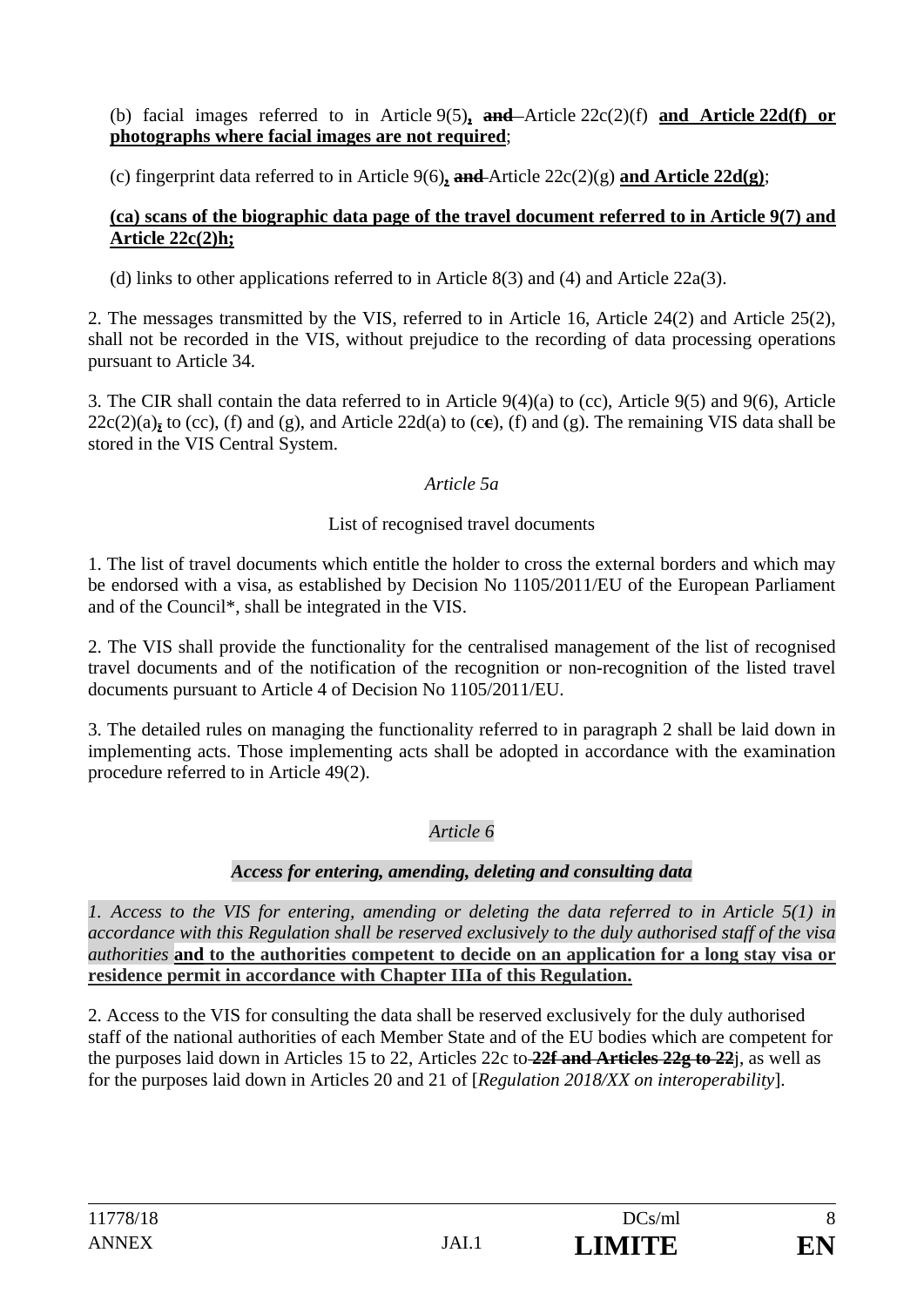That access shall be limited to the extent that the data are required for the performance of their tasks in accordance with those purposes, and proportionate to the objectives pursued.

*3. Each Member State shall designate the competent authorities, the duly authorised staff of which shall have access to enter, amend, delete or consult data in the VIS. Each Member State shall without delay communicate to the Commission a list of these authorities, including those referred to in Article 41(4), and any amendments thereto. That list shall specify for what purpose each authority may process data in the VIS.* 

*Within 3 months after the VIS has become operational in accordance with Article 48(1), the Commission shall publish a consolidated list in the Official Journal of the European Union. Where there are amendments thereto, the Commission shall publish once a year an updated consolidated list.* 

4. The VIS shall provide the functionality for the centralised management of this list.

5. The detailed rules on managing the functionality for the centralised management of the list in paragraph 3 shall be laid down in implementing acts. Those implementing acts shall be adopted in accordance with the examination procedure referred to in Article 49(2).

# **Article 6a**<sup>1</sup>

# **Access to data for identification**

**1. Solely for the purposes of the identification of any person who may have been registered previously in the VIS or who may not, or may no longer, fulfil the conditions for the entry to, or stay or residence on, the territory of the Member States, the authorities competent for carrying out checks at borders at which the EES is operated or within the territory of the Member States as to whether the conditions for entry to, or stay or residence on, the territory of the Member States are fulfilled, shall have access to search in the VIS with the fingerprints of that person.** 

**Where the fingerprints of that person cannot be used or the search with the fingerprints fails, the search shall be carried out with the data referred to in Article 9(4)(a) and/or (c); this search may be carried out in combination with the data referred to in Article 9(4)(b).** 

**2. If the search with the data listed in paragraph 1 indicates that data on the applicant are recorded in the VIS, the competent authority shall be given access to consult the following data of the application file and the linked application file(s), pursuant to Article 8(3) and (4), solely for the purposes referred to in paragraph 1:** 

**(a) the application number, the status information and the authority to which the application was lodged;** 

**(b) the data taken from the application form, referred to in Article 9(4);** 

 $\overline{a}$ 

<sup>&</sup>lt;sup>1</sup> Existing Article 20 of the Regulation. The Presidency suggests moving it under the General Provisions Chapter.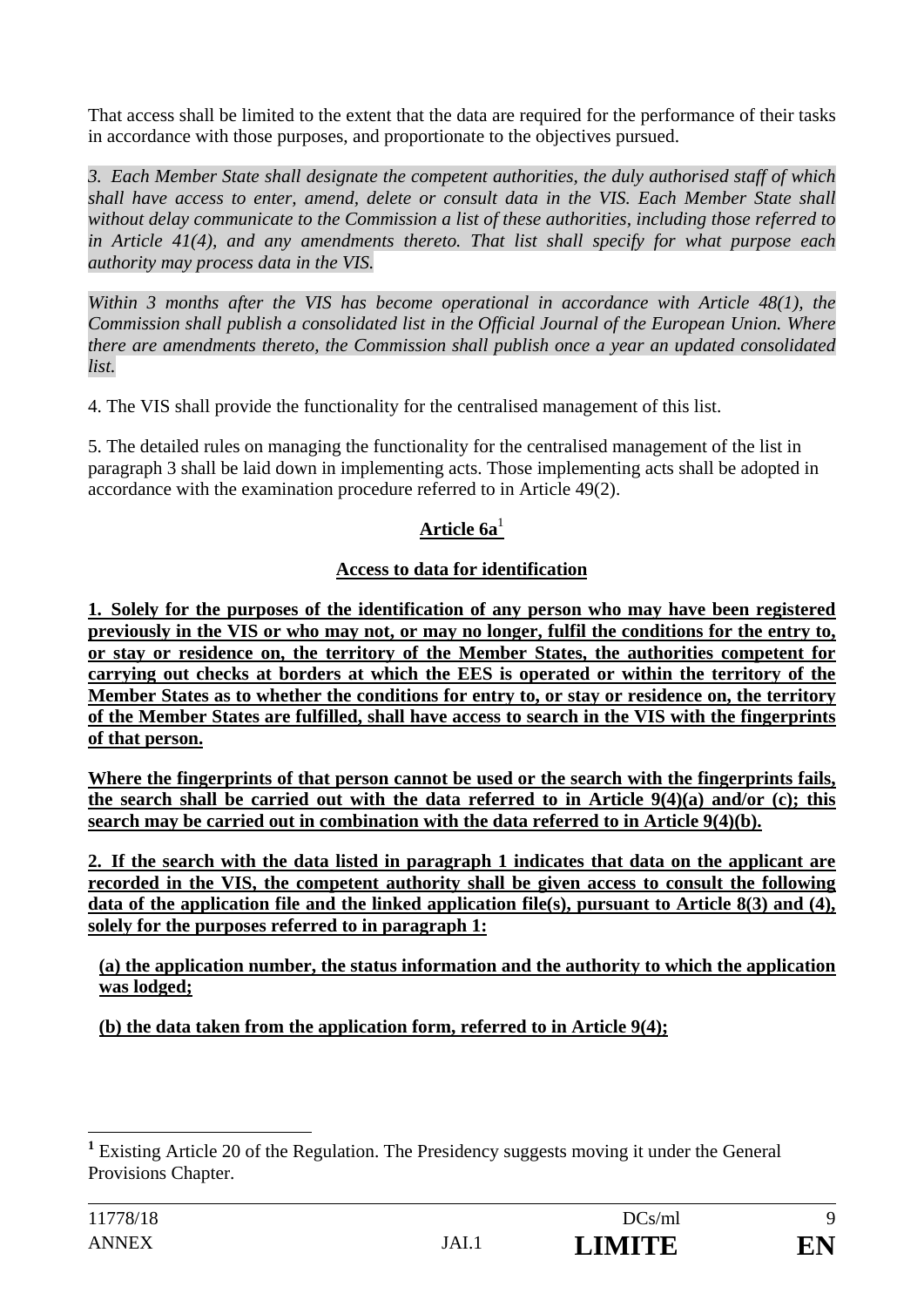**(c) photographs;** 

#### **(d) the data entered in respect of any visa issued, refused, annulled, revoked or whose validity is extended, or of applications where examination has been discontinued, referred to in Articles 10 to 14.**

### **3. Where the person holds a visa, the competent authorities shall access the VIS first in accordance with Articles 18 or 19.**

# *Article 6b<sup>2</sup>*

Use of VIS data for the purpose of entering SIS alerts on **certain categories of missing** persons and the subsequent access to those data

1. Fingerprint data stored in the VIS may be used for the purpose of entering an alert on missing persons**, abducted or identified as victims of trafficking in human beings** in accordance with **[**Article 32(2)**]** 3 of Regulation (EU) … of the European Parliament and of the Council\* [*Regulation (EU) on the establishment, operation and use of the Schengen Information System (SIS) in the field of police cooperation and judicial cooperation in criminal matters*]. In those cases, the **transmission exchange** of fingerprint data shall take place via secured means to the SIRENE **Bb**ureau of the Member State **responsible owning the data**.

2. Where there is a hit against a SIS alert as referred to in paragraph 1, child protection authorities and national judicial authorities, including those responsible for the initiation of public prosecutions in criminal proceedings and for judicial inquiries prior to charge and their coordinating authorities, as referred to in **[**Article 43**]** <sup>4</sup> of Regulation (EU) … *[COM(2016) 883 final – SIS LE],* may request, in the performance of their tasks, access to the data entered in VIS. The conditions provided for in Union and national legislation shall apply.

# *Article 7*

# *General principles*

*1. Each competent authority authorised to access the VIS in accordance with this Regulation shall ensure that the use of the VIS is necessary, appropriate and proportionate to the performance of the tasks of the competent authorities.* 

*2. Each competent authority shall ensure that in using the VIS, it does not discriminate against applicants and visa holders on grounds of sex, racial or ethnic origin, religion or belief, disability, age or sexual orientation and that it fully respects the human dignity and the integrity of the applicant or of the visa holder.* 

<sup>&</sup>lt;sup>2</sup> Article 20a of the Commission proposal. The Presidency suggests moving it under the General Provisions Chapter with the changes indicated in the text.

<sup>&</sup>lt;sup>3</sup> Reference to be checked once the SIS Legislative Package is adopted and published.

<sup>&</sup>lt;sup>4</sup> Reference to be checked once the SIS Legislative Package is adopted and published.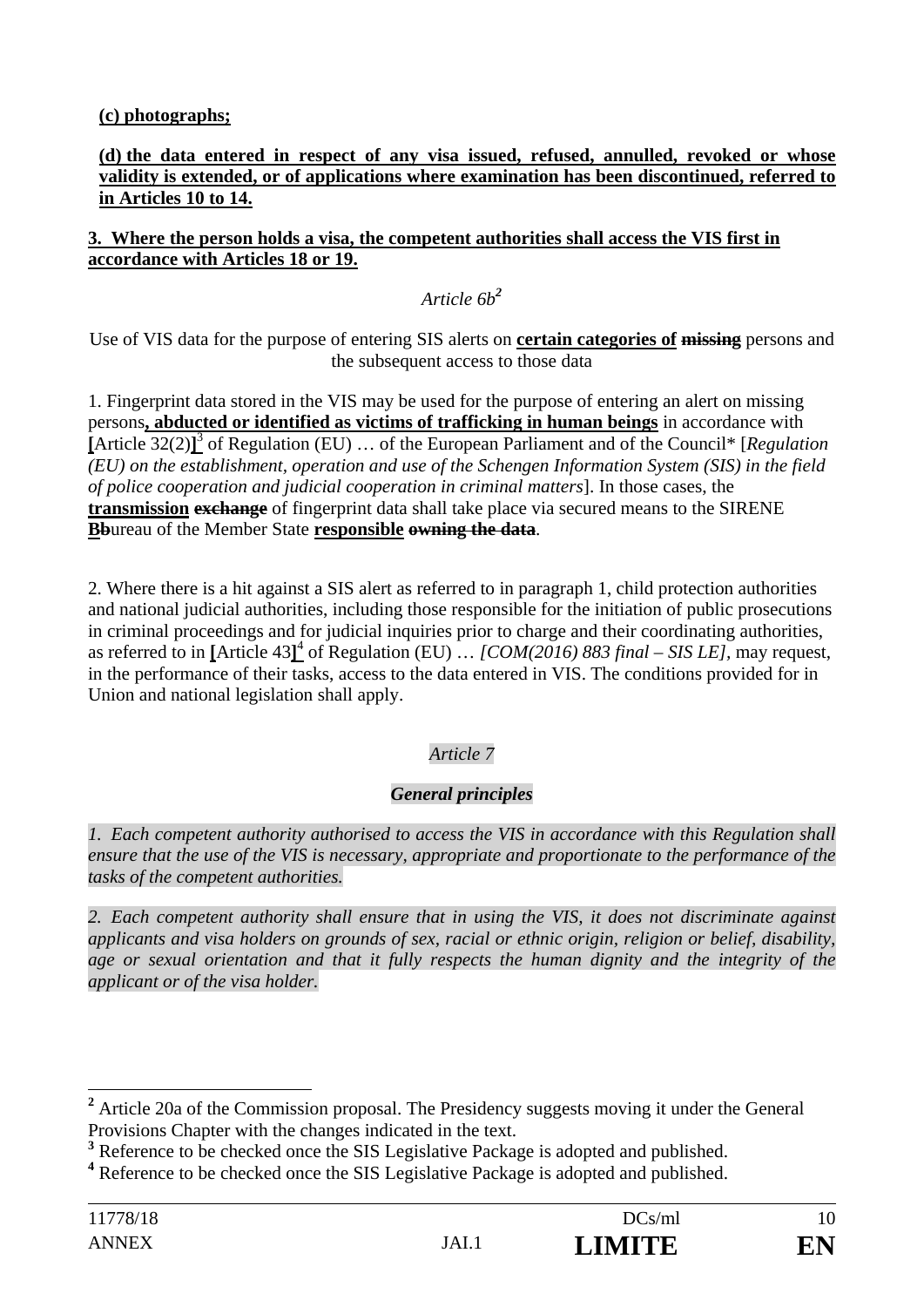3. The best interests of the child shall be a primary consideration for Member States with respect to all procedures provided for in this Regulation. The child's well-being, safety and security, in particular where there is a risk of the child being a victim of **human** trafficking in human beings, and the views of the child shall be taken into consideration and given due weight in accordance with his or her age and maturity.

## *CHAPTER II*

#### ENTRY AND USE OF DATA ON **SHORT STAY** VISA**S** BY VISA AUTHORITIES

#### *Article 8*

#### *Procedures for entering data upon the application*

1. When the application is admissible pursuant to Article 19 of Regulation (EC) No 810/2009, the visa authority shall create the application file within **23** working days, by entering the data referred to in Article 9 in the VIS, as far as those data are required to be provided by the applicant.

1a. Upon creation of the application file, the VIS shall automatically launch the query pursuant to Article 9a and return results.

*2. When creating the application file, the visa authority shall check in the VIS, in accordance with Article 15, whether a previous application of the individual applicant has been registered in the VIS by any of the Member States.* 

*3. If a previous application has been registered, the visa authority shall link each new application file to the previous application file on that applicant.* 

*4. If the applicant is travelling in a group or with his spouse and/or children, the visa authority shall create an application file for each applicant and link the application files of the persons travelling together.* 

5. Where particular data are not required to be provided for legal reasons or factually cannot be provided, the specific data field(s) shall be marked as 'not applicable'. The absence of fingerprints should be indicated by "VIS0"; furthermore, the system shall permit a distinction to be made between the cases pursuant to Article 13(7)(a) to (d) of Regulation (EC) No 810/2009.

### *Article 9*

#### *Data to be entered on application*

*The visa authority shall enter the following data in the application file:* 

*1. the application number;* 

*2. status information, indicating that a visa has been requested;* 

*3. the authority with which the application has been lodged, including its location, and whether the application has been lodged with that authority representing another Member State;*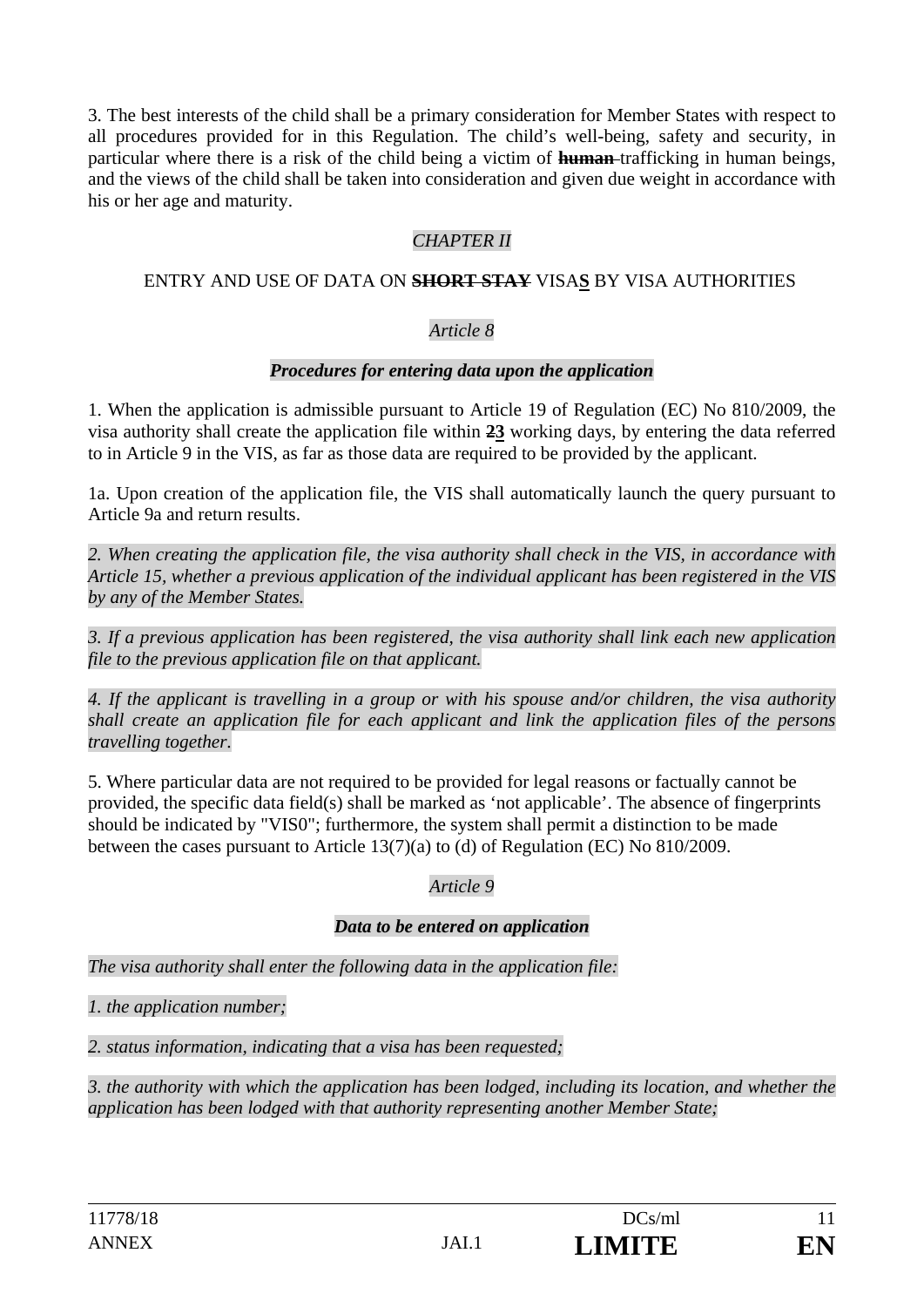*4. the following data to be taken from the application form:* 

(a) surname (family name); first name or names (given names); date of birth; nationality or nationalities; sex;

(aa) surname at birth (former surname(s)); place and country of birth; nationality at birth;

(b) the type and number of the travel document or documents and the three-letter code of the issuing country of the travel document or documents;

(c) the date of expiry of the validity of the travel document or documents;

(cc) the authority which issued the travel document and its date of issue;

*(d) place and date of the application;* 

*(f) details of the person issuing an invitation and/or liable to pay the applicant's subsistence costs during the stay, being:* 

*(i) in the case of a natural person, the surname and first name and address of the person;* 

*(ii) in the case of a company or other organisation, the name and address of the company/other organisation, surname and first name of the contact person in that company/organisation;* 

*(g) Member State(s) of destination and duration of the intended stay or transit;* 

*(h) main purpose(s) of the journey;* 

*(i) intended date of arrival in the Schengen area and intended date of departure from the Schengen area;* 

*(j) Member State of first entry;* 

*(k) the applicant's home address;* 

*(l) current occupation and employer; for students: name of educational establishment;* 

*(m) in the case of minors, surname and first name(s) of the applicant's parental authority or legal guardian;* 

5. the facial image **or the photograph** of the applicant, in accordance with **Article 10 and** Article 13**(1)** of Regulation (EC) No 810/2009;

*6. fingerprints of the applicant, in accordance with* **Article 13the relevant provisions of the Common Consular Instructions Regulation (EC) No 810/2009;***.*

7. a scan of the biographic data page **of the travel document**.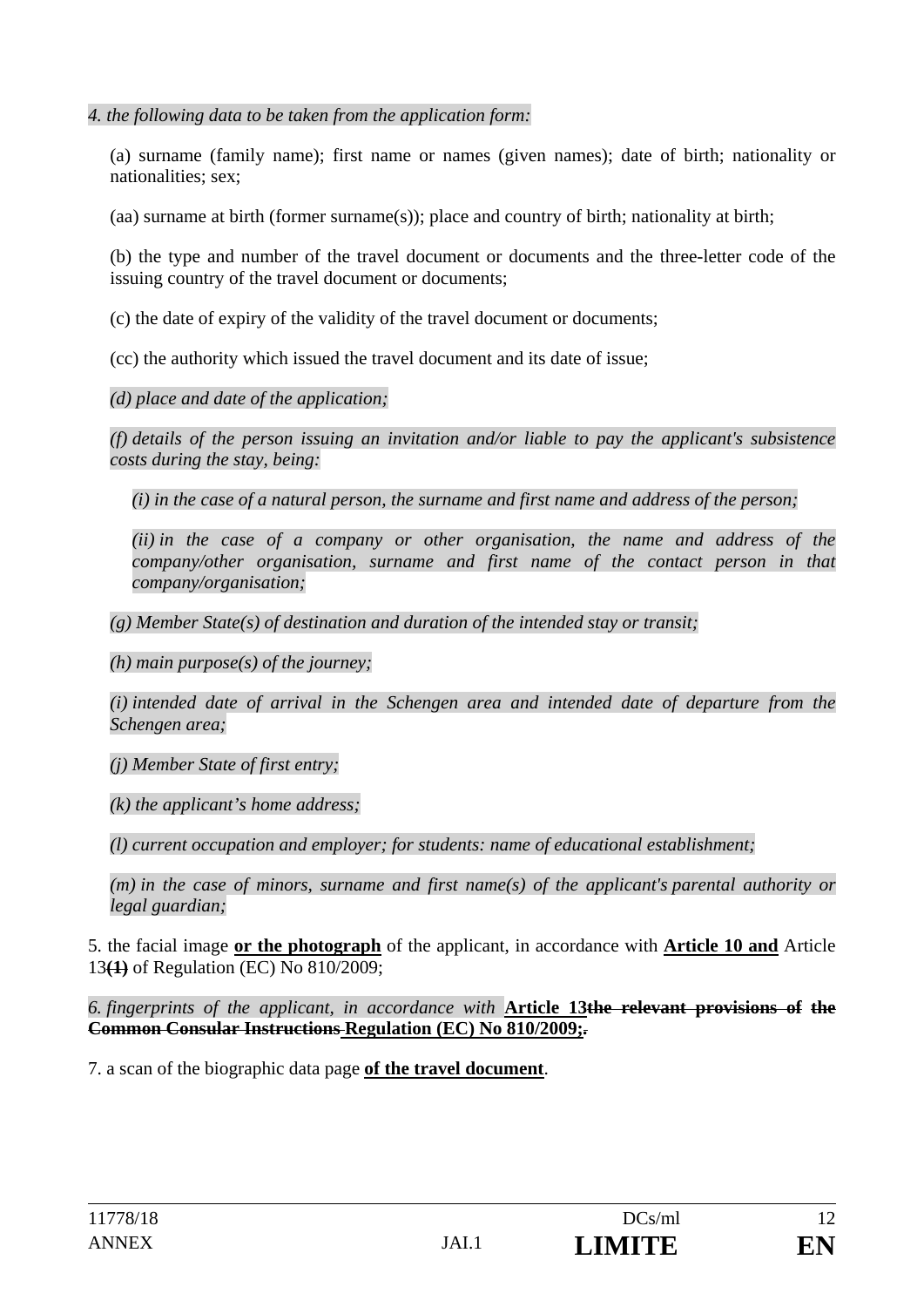**8. The facial image of third country nationals referred to in point 5 of the first paragraph shall have sufficient image resolution and quality to be used in automated biometric**  matching.<sup>5</sup>

**By way of derogation from the second paragraph, in exceptional cases where the quality and resolution specifications set for the enrolment of the live facial image in the VIS cannot be met, the facial image may be extracted electronically from the chip of the electronic Machine Readable Travel Document (eMRTD). In such cases, the facial image shall only be inserted into the individual file after electronic verification that the facial image recorded in the chip of the eMRTD corresponds to the live facial image of the third-country national concerned.**<sup>6</sup>

### *Article 9a*

### Queries to other systems

1. The application files shall be automatically processed by the VIS to identify hits. The VIS shall examine each application file individually.

2. When an application is created **or and when** a visa is issued, the VIS shall check whether the travel document related to that application is recognised in accordance to Decision No 1105/2011/EU, by performing an automatic search against the list of recognised travel documents referred to in Article *5a*, and shall return a result.

3. For the purpose of the verifications provided for in Article 21(1) and Article 21(3)(a), (c) and (d) of Regulation (EC) No 810/2009, the VIS shall launch a query **by using the European Search Portal defined in Article 6(1) [***of the Interoperability Regulation***]</del> to compare the relevant data** referred to in point (4) of Article 9 of this Regulation to the data present in a record, file or alert registered in the VIS, the Schengen Information System (SIS), the Entry/Exit System (EES), the European Travel Information and Authorisation System (ETIAS), including the watchlist referred to in Article 29 of Regulation (EU) 2018/XX for the purposes of establishing a European Travel Information and Authorisation System], the Eurodac, [the ECRIS-TCN system as far as convictions related to terrorist offences and other forms of serious criminal offences are concerned], the Europol data, the Interpol Stolen and Lost Travel Document database (SLTD) and the Interpol Travel Documents Associated with Notices database (Interpol TDAWN).

#### **This query may be launched using, as appropriate, the European Search Portal defined in Article 6(1) [***of the Interoperability Regulation***].**

4. The VIS shall add a reference to any hit obtained pursuant to paragraph 3 to the application file. Additionally, the VIS shall identify, where relevant, the Member State(s) that entered or supplied the data having triggered the hit(s) or Europol, and shall record this in the application file.

 $\overline{a}$ **5** Moved to Article 13 of the Visa Code.

**<sup>6</sup>** Moved to Article 13 of the Visa Code.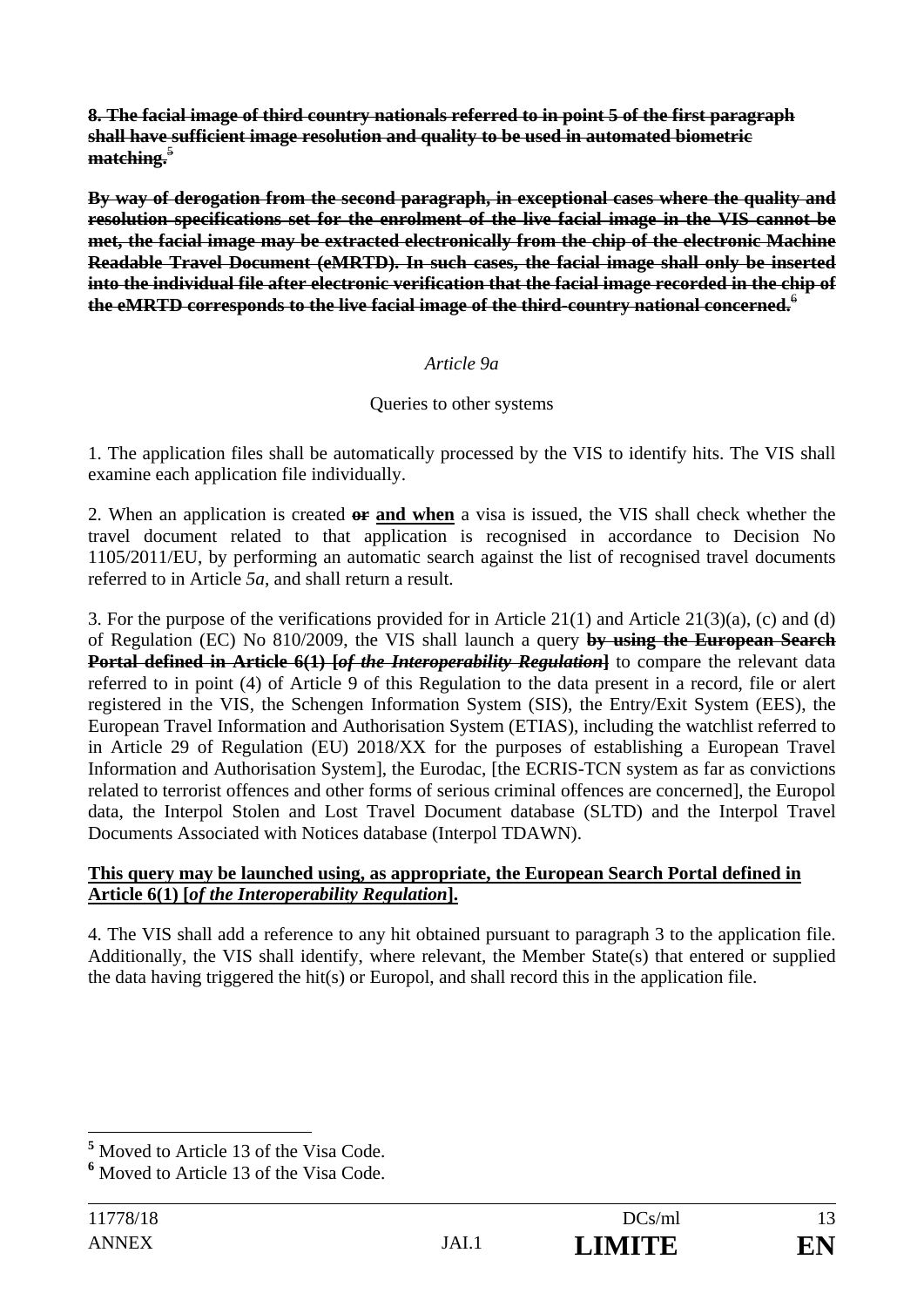5. For the purposes of Article 2(1)(k), the queries carried out under paragraph 3 of this Article shall compare the relevant data referred to in Article 15(2) to the data present in the SIS in order to determine whether the applicant is subject to one of the following alerts:

(a) an alert in respect of persons wanted for arrest for surrender **purposes** or extradition purposes;

- (b) an alert in respect of missing persons;
- (c) an alert in respect of persons sought to assist with a judicial procedure;
- (d) an alert on persons and objects for discreet checks or specific checks.

#### *Article 9b*

#### **Specific provisions applicable to the queries to other systems for family members of EU citizens or of other third country nationals enjoying the right of free movement under Union law**

**1. As regards third country nationals who are members of the family of a Union citizen to whom Directive 2004/38/EC applies or of a national of a third country enjoying the right of free movement equivalent to that of Union citizens under an agreement between the Union and its Member States, on the one hand, and a third country, on the other, the automated checks in Article 9a(3) shall be carried our solely for the purpose of checking that there are no factual indications or reasonable grounds based on factual indications to conclude that the presence of the person on the territory of the Member States poses a risk to security or high epidemic risk in accordance with Directive 2004/38/EC.** 

**2. The VIS shall not verify whether:** 

- **a) the applicant is currently reported as overstayer or whether he or she has been reported as overstayer in the past through consultation of the EES;**
- **b) the applicant corresponds to a person whose data is recorded in the Eurodac.**

**3. Where the automated processing of the application as referred to in Article 9a(3) has reported a hit corresponding to a refusal of entry and stay alert as referred to in Article 24 of Regulation (EC) 1987/2006, the visa authority shall verify the ground for the decision following which this alert was entered in the SIS. If this ground is related to an illegal immigration risk, the alert shall not be taken into consideration for the assessment of the application. The visa authority shall proceed according to Article 25(2) of the SIS II Regulation.**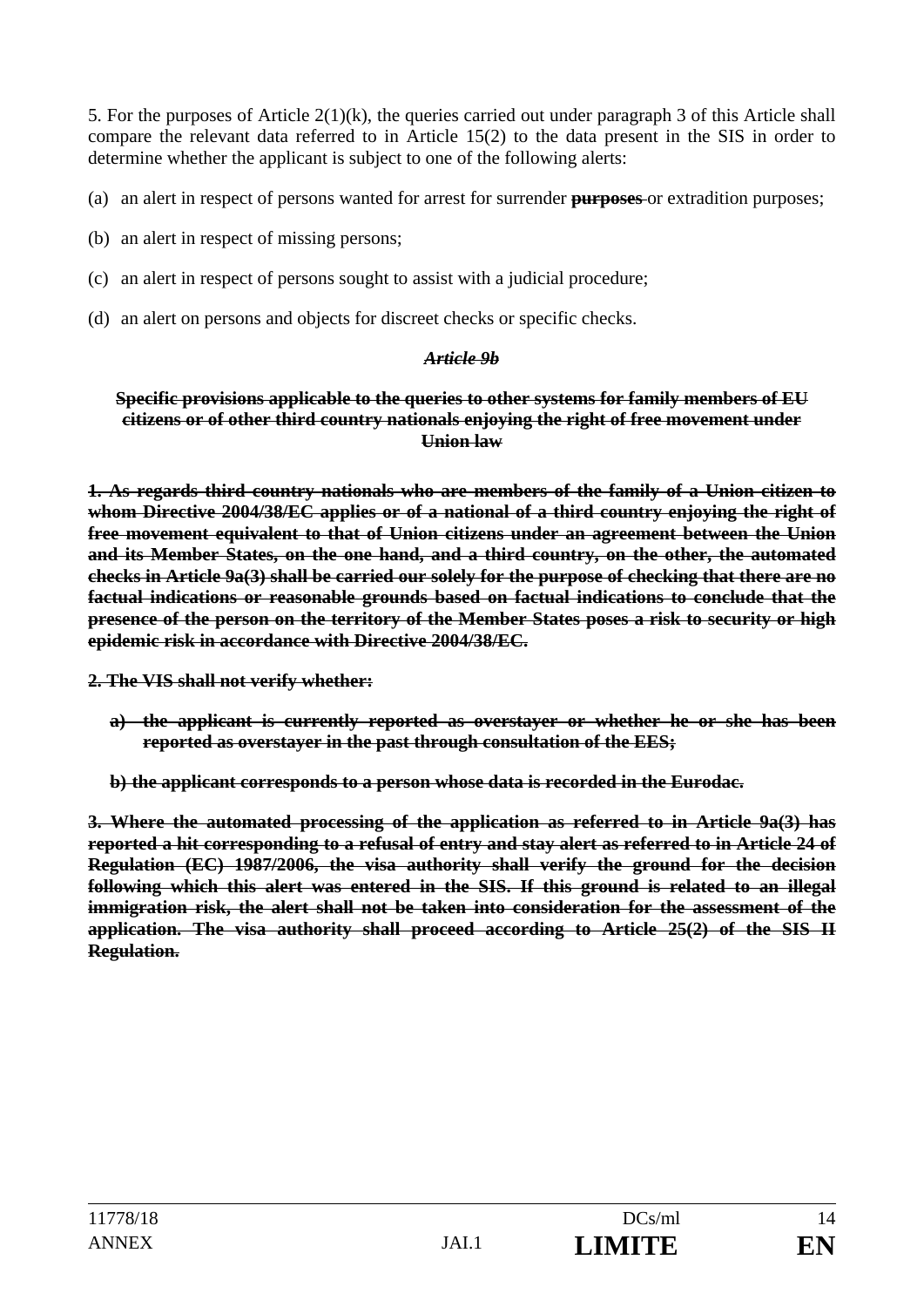### *Article 9c*

#### Verification by the **central visa** authorities

1. Any hit resulting from the queries pursuant to Article 9a(3) shall be manually verified by the **central visa** authority of the Member State processing the application.

2. Where manually verifying the hits, the **central visa** authority shall have access to the application file and any linked application files, as well as to all the hits triggered during the automated processing pursuant to Article 9a(3).

3. The **central visa** authority shall verify whether the identity of the applicant recorded in the application file corresponds to the data present in the VIS, or one of the consulted databases.

4. Where the personal data do not correspond, and no other hit has been reported during the automated processing pursuant to Article 9a(3), the **central visa** authority shall erase the false hit from the application file.

5. Where the data correspond to or where doubts remain concerning the identity of the applicant, the **central** visa authority processing the application shall inform the **central visa** authority of the other Member State(s), which were identified as having entered or supplied the data that triggered the hit pursuant to Article 9a(3). Where one or more Member States were identified as having entered or supplied the data that triggered such hit, the **central visa** authority shall consult the **central visa** authorities of the other Member State(s) using the procedure set out in Article 16(2).

6. The result of the verifications carried out by the **central visa** authorities of the other Member States shall be added to the application file.

7. By derogation from paragraph 1, where the comparison referred to in Article 9a(5) reports one or more hits, the VIS shall send an automated notification to the **central visa** authority of the Member State that launched the query to take any appropriate follow-up action.

**8. Where Europol is identified as having supplied the data having triggered a hit in accordance with Article 9a(3), the central competent authority of the responsible Member State shall consult the Europol national unit for follow-up in accordance with Regulation (EU) 2016/794 and in particular its Chapter IV.** 

## *Article 9ca*

### *Consultation of Europol*

**1. Where Europol is identified as having supplied the data having triggered a hit in accordance with Article 9b(3), the central authority of the responsible Member State shall consult Europol. Such consultation shall take place in accordance with Regulation (EU) 2016/794 and in particular its Chapter IV.**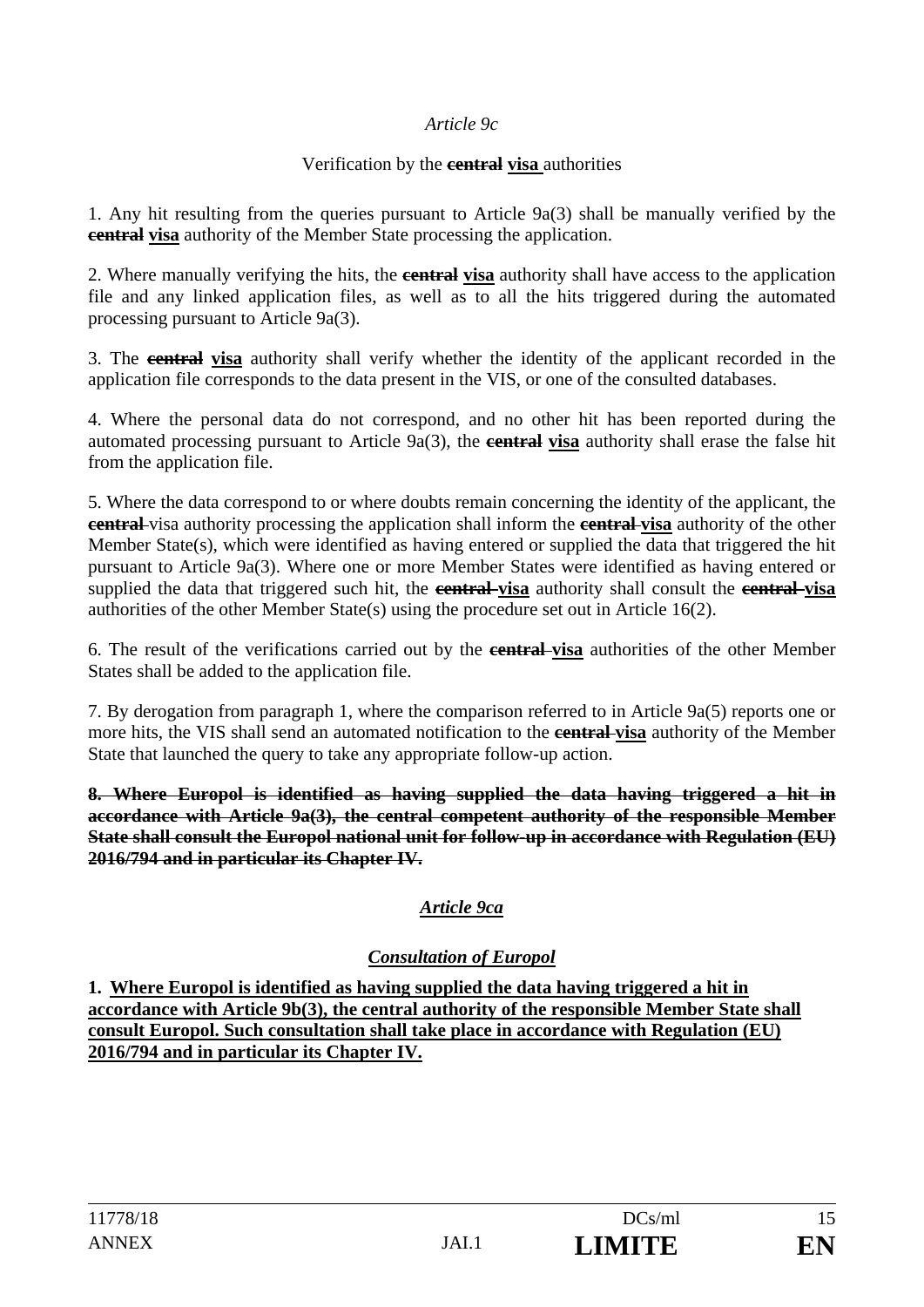**2. Where consulted in accordance with paragraph 1, Europol shall provide a reasoned opinion on the application. Europol's opinion shall be made available to the central authority of the responsible Member State which shall record it in the application file.** 

**3. The central authority of the responsible Member State may consult Europol following the reply of an applicant to a request for additional information. In such a case, the central authority shall transmit to Europol the relevant additional information or documentation provided by the applicant in relation to the request the visa for which Europol is consulted.** 

**4. Europol shall reply within 60 hours of the date of the notification of the consultation. The failure by Europol to reply within the deadline shall be considered as a positive opinion on the application.** 

**5. Where Europol provides a negative opinion on the application and the responsible Member State decides to issue a visa, the visa authority shall justify its decision and shall record it in the application file.** 

### *Article 9d*

### Responsibilities of Europol

Europol shall adapt its information system to ensure that automatic processing of the queries referred to in Article 9a(3) and Article 22b(2) is possible.

 $[...]$ 

### *Article 13*

### *Data to be added for a visa annulled or revoked*

*1. Where a decision has been taken to annul or to revoke a visa, the visa authority that has taken the decision shall add the following data to the application file:* 

*(a) status information indicating that the visa has been annulled or revoked;* 

*(b) authority that annulled or revoked the visa, including its location;* 

*(c) place and date of the decision.* 

*2. The application file shall also indicate the ground(s) for annulment or revocation, which shall be:* 

*(a) one or more of the ground(s) listed in Article 12(2);* 

*(b) the request of the visa holder to revoke the visa.* 

*3. Where a decision has been taken to annul or to revoke a visa, the visa authority that has taken the decision shall immediately retrieve and export from the VIS into the Entry/Exit System established by Regulation (EU) 2017/2226 of the European Parliament and of the Council (<sup>7</sup>) (EES) the data listed under Article 19(1) of that Regulation.*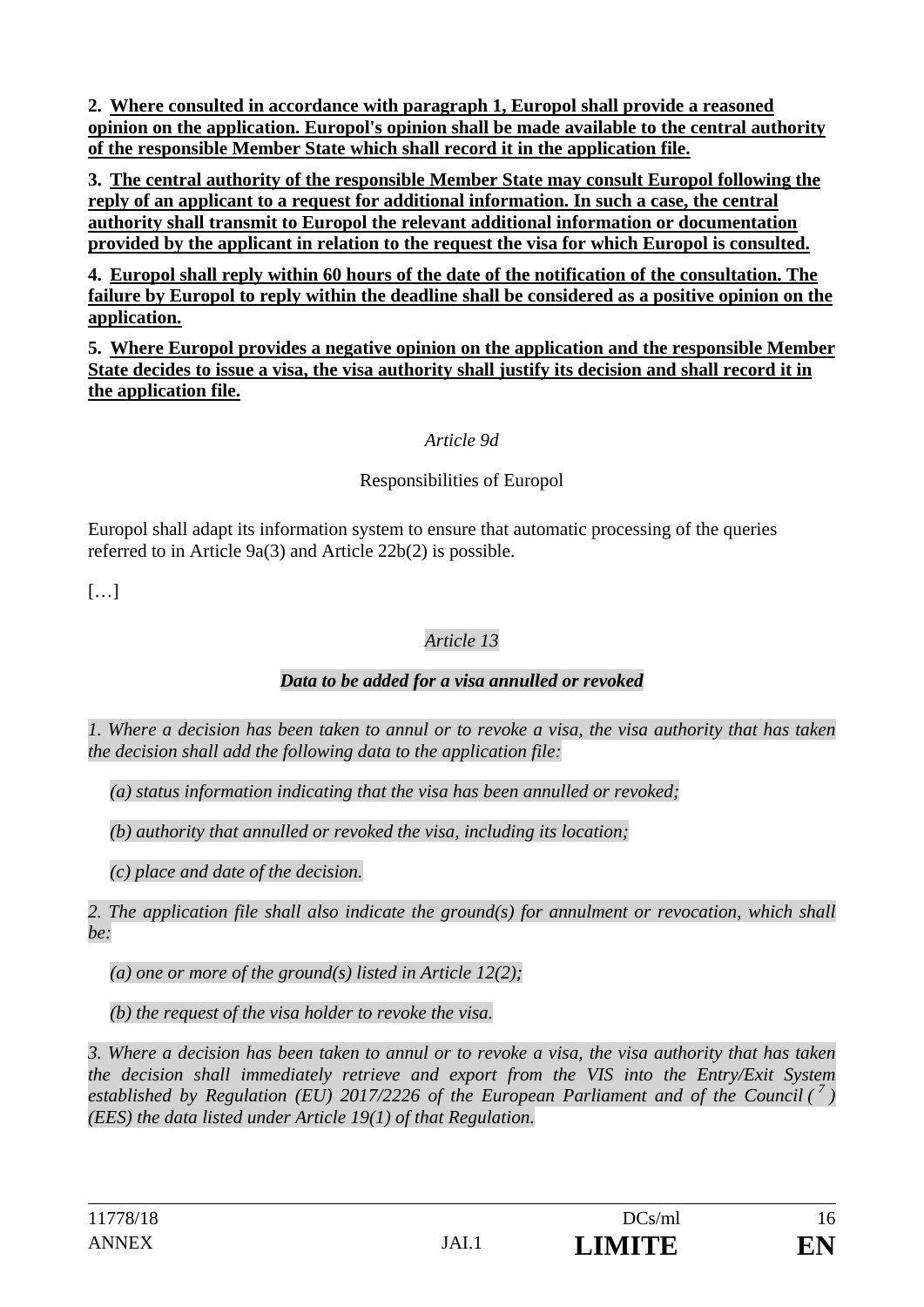4. When the application file is updated pursuant to paragraphs 1 and 2, the VIS shall send a notification to the Member State that issued the visa, informing of the decision to annul or revoke that visa. Such notification shall be generated automatically by the central system and transmitted via the mechanism provided in Article 16.

 $[\dots]$ 

## *Article 15*

### *Use of the VIS for examining applications*

*1. The competent visa authority shall consult the VIS for the purposes of the examination of applications and the decisions relating to those applications, including the decision whether to annul, revoke, or extend the visa in accordance with the relevant provisions.* 

*2. For the purposes referred to in paragraph 1, the competent visa authority shall be given access to search with one or several of the following data:* 

*(a) the application number;* 

*(b) surname (family name), first name or names (given names); date of birth; nationality or nationalities; sex;* 

*(c) the type and number of the travel document; three letter code of the issuing country of the travel document; and the date of expiry of the validity of the travel document;* 

*(d) the surname, first name and address of the natural person or the name and address of the company/other organisation, referred to in Article 9(4)(f);* 

*(e) fingerprints;* 

(ea) facial image;

*(f) the number of the visa sticker and date of issue of any previous visa.* 

2a. The facial image referred to in point (ea) of paragraph 2 shall not be the only search criterion.

*3. If the search with one or several of the data listed in paragraph 2 indicates that data on the applicant are recorded in the VIS, the competent visa authority shall be given access to the application file(s) and the linked application file(s) pursuant to Article 8(3) and (4), solely for the purposes referred to in paragraph 1.* 

*4. For the purposes of consulting the EES in order to examine and decide on visa applications in accordance with Article 24 of Regulation (EU) 2017/2226, the competent visa authority shall be given access to search the EES directly from the VIS with one or several of the data referred to in that Article.*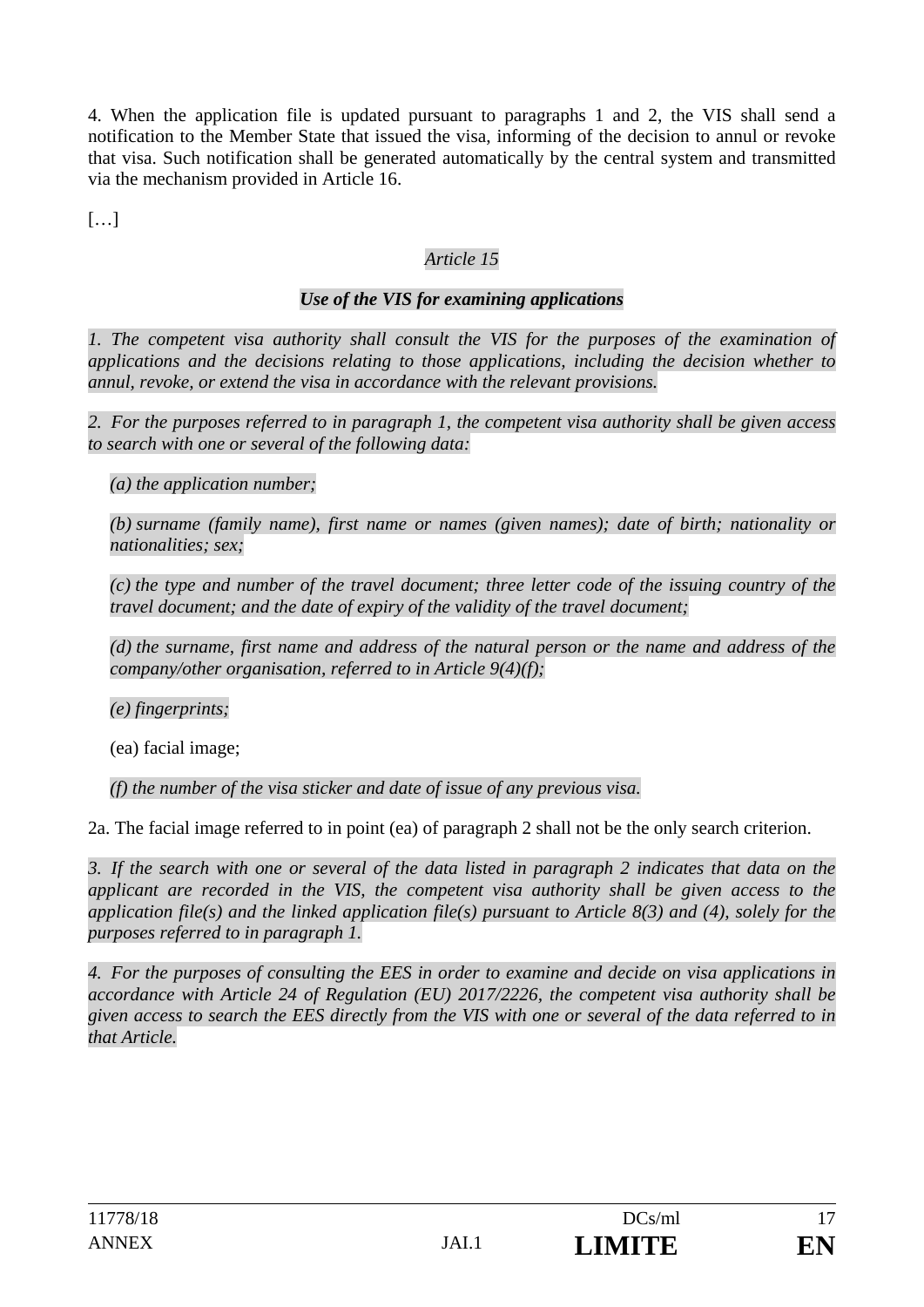*5. Where the search with the data referred to in paragraph 2 of this Article indicates that data on the third-country national are not recorded in the VIS or where there are doubts as to the identity of the third-country national, the competent visa authority shall have access to data for identification in accordance with Article* **6a20***.* 

## *Article 16*

### *Use of the VIS for consultation and requests for documents*

*1. For the purposes of consultation between central visa authorities on applications according to Article 17(2) of the Schengen Convention, the consultation request and the responses thereto shall be transmitted in accordance with paragraph 2 of this Article.* 

2. When an application file is created in the VIS regarding a national of a specific third country or belonging to a specific category of such nationals for which prior consultation is requested pursuant to Article 22 of Regulation (EC) No 810/2009, the VIS shall automatically transmit the request for consultation to the Member State or the Member States indicated.

The Member State or the Member States consulted shall transmit their response to the VIS, which shall transmit that response to the Member State which created the application.

Solely for the purpose of carrying out the consultation procedure, the list of Member States requiring that their central authorities be consulted by other Member States' central authorities during the examination of visa applications for uniform visas lodged by nationals of specific third countries or specific categories of such nationals, according to Article 22 of Regulation (EC) No 810/2009, and of the third country nationals concerned, shall be integrated into the VIS. **The VIS shall provide the functionality for the centralised management of this list.** 

3. The procedure set out in paragraph 2 shall **mutatis mutandis** also apply to:

- (a) the transmission of information pursuant to **Article 24(2) on data amendments as well as**  Article 25(4) **and Article 31 of Regulation (EC) No 810/2009, respectively** on the issuing of visas with limited territorial validity, **Article 24(2) on data amendments** and **Article 31 of Regulation (EC) No 810/2009** on ex post notifications;
- (b) all other messages related to consular cooperation that entail transmission of personal data recorded in the VIS or related to it, to the transmission of requests to the competent visa authority to forward copies of travel documents pursuant to point 7 of Article 9 and other documents supporting the application and to the transmission of electronic copies of those documents, as well as to requests pursuant to Article 9c and Article 38(3). The competent visa authorities shall respond to any such request**s** within **two three** working days.

*4. The personal data transmitted pursuant to this Article shall be used solely for the consultation of central visa authorities and consular cooperation.*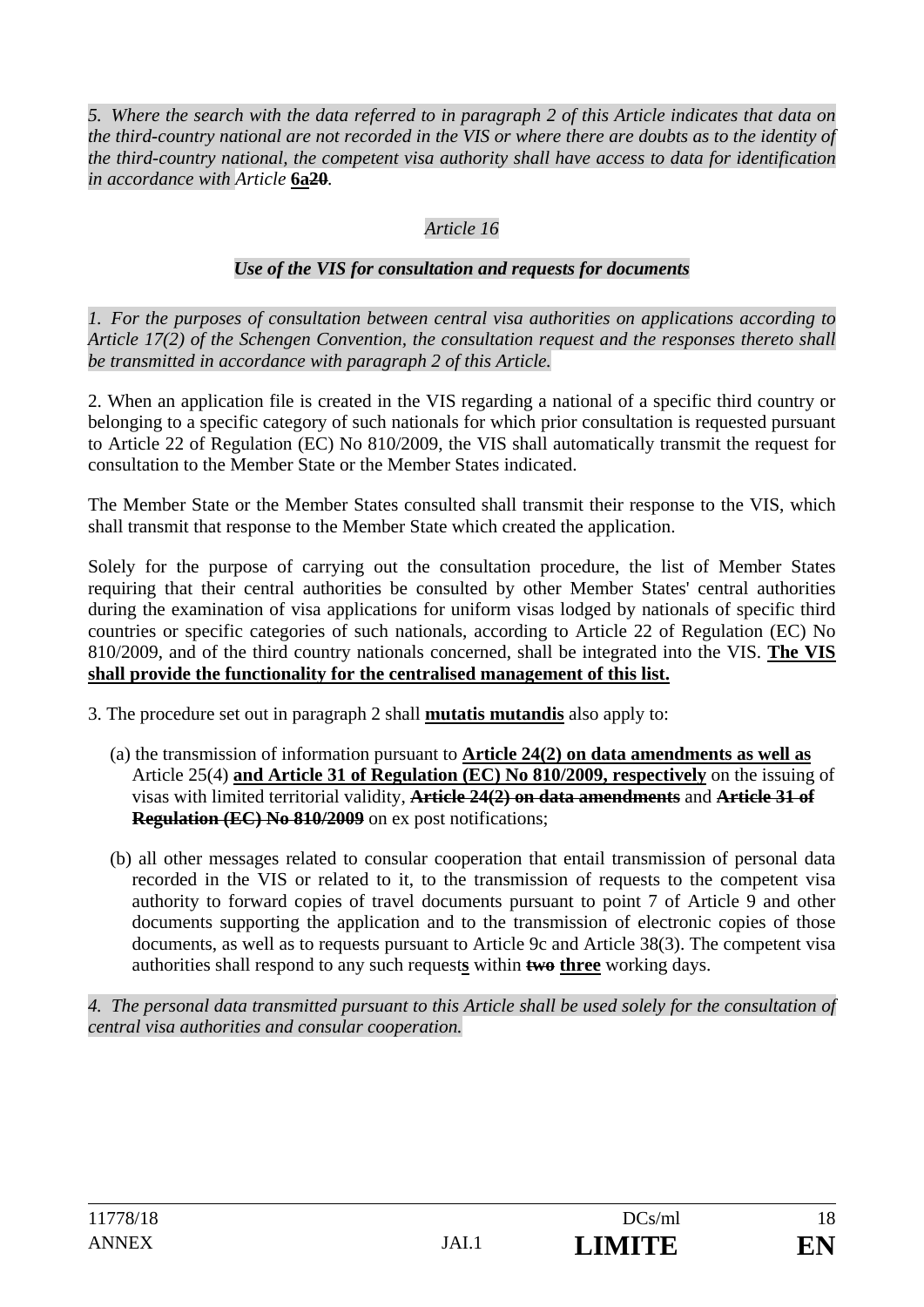#### *Article 17*

#### **Use of data for reporting and statistics**

The competent visa authorities shall have access to consult the following data, solely for the purposes of reporting and statistics without allowing the identification of individual applicants:

1. status information;

- 2. the competent visa authority, including its location;
- 3. current nationality of the applicant;
- 4. Member State of first entry;
- 5. date and place of the application or the decision concerning the visa;
- 6. the type of visa issued;
- 7. the type of the travel document;

8. the grounds indicated for any decision concerning the visa or visa application;

9. the competent visa authority, including its location, which refused the visa application and the date of the refusal;

10. the cases in which the same applicant applied for a visa from more than one visa authority, indicating these visa authorities, their location and the dates of refusals;

11. main purpose(s) of the journey;

12. the cases in which the data referred to in Article 9(6) could factually not be provided, in accordance with the second sentence of Article 8(5);

13. the cases in which the data referred to in Article 9(6) was not required to be provided for legal reasons, in accordance with the second sentence of Article 8(5);

14. the cases in which a person who could factually not provide the data referred to in Article 9(6) was refused a visa, in accordance with the second sentence of Article 8(5).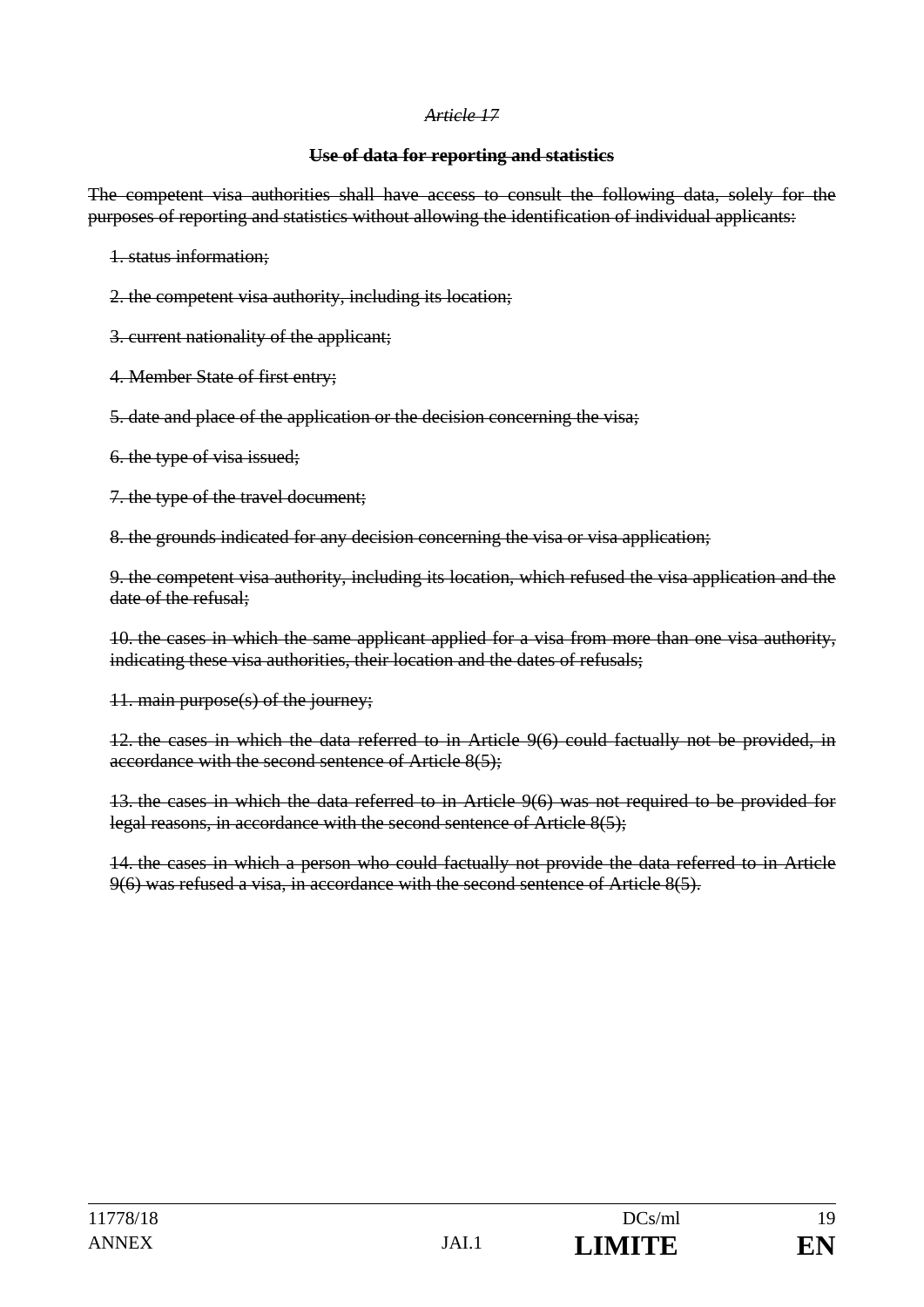### *CHAPTER III*

### ACCESS TO **SHORT STAY** VISA DATA BY OTHER AUTHORITIES

#### *Article 18*

#### *Access to data for verification at borders at which the EES is operated*

*1. For the sole purpose of verifying the identity of the visa holders, the authenticity, temporal and territorial validity and status of the visa or whether the conditions for entry to the territory of the Member States in accordance with Article 6 of Regulation (EU) 2016/399 are fulfilled, or both, the competent authorities for carrying out checks at borders at which the EES is operated shall have access to the VIS to search using the following data:* 

*(a) surname (family name), first name or names (given names); date of birth; nationality or nationalities; sex; type and number of the travel document or documents; three letter code of the issuing country of the travel document or documents; and the date of expiry of the validity of the travel document or documents; or* 

*(b) the number of the visa sticker.* 

*2. Solely for the purposes referred to in paragraph 1 of this Article, where a search is launched in the EES pursuant to Article 23(2) of Regulation (EU) 2017/2226, the competent border authority shall launch a search in the VIS directly from the EES using the data referred to in point (a) of paragraph 1 of this Article.* 

*3. By way of derogation from paragraph 2 of this Article, where a search is launched in the EES pursuant to Article 23(2) or (4) of Regulation (EU) 2017/2226, the competent border authority may search the VIS without making use of the interoperability with the EES, where specific circumstances so require, in particular, where it is more appropriate, due to the specific situation of a third-country national, to search using the data referred to in point (b) of paragraph 1 of this Article, or where it is technically impossible, on a temporary basis, to consult the EES data or in the event of a failure of the EES.* 

*4. If the search with the data listed in paragraph 1 indicates that data are stored in the VIS on one or more issued or extended visas which are within their validity period and are under their territorial validity for the border crossing, the competent authority for carrying out checks at*  borders at which the EES is operated shall be given access to consult the following data contained *in the application file concerned as well as in an application file or files linked pursuant to Article 8(4), solely for the purposes referred to in paragraph 1 of this Article:* 

*(a) the status information and the data taken from the application form, referred to in Article 9(2) and (4);* 

(b) photographs;

*(c) the data referred to in Articles 10, 13 and 14 and entered in respect of the visa(s) issued, annulled or revoked or of the visa or visas whose validity is extended.*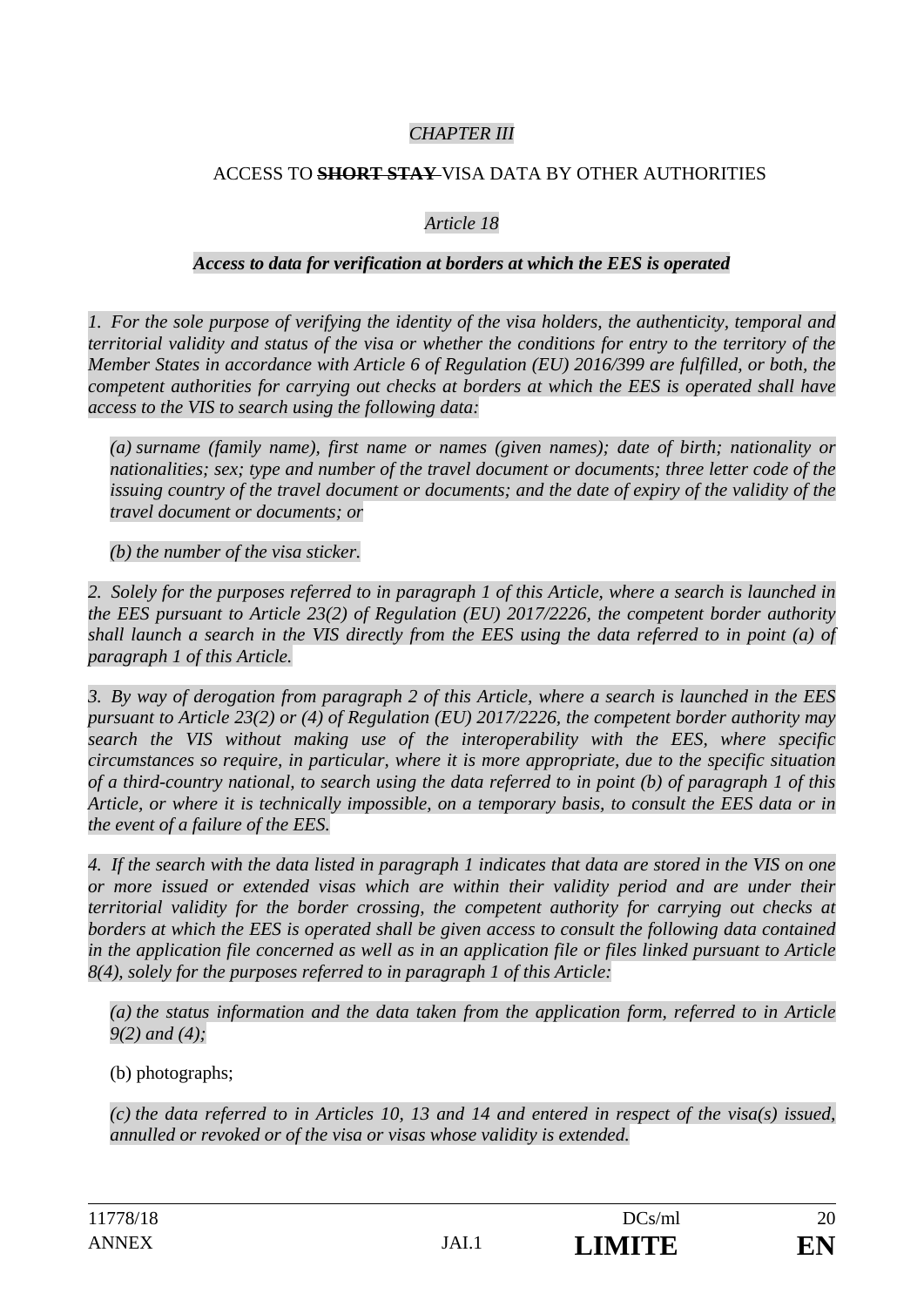*In addition, for those visa holders for whom certain data are not required to be provided for legal reasons or factually cannot be provided, the competent authority for carrying out checks at borders at which the EES is operated shall receive a notification related to the specific data field or fields concerned which shall be marked as 'not applicable'.* 

*5. If the search with the data listed in paragraph 1 of this Article indicates that data on the person are recorded in the VIS but no valid visa is recorded, the competent authority for carrying out checks at borders at which the EES is operated shall be given access to consult the following data contained in the application file or files as well as in an application file or files linked pursuant to Article 8(4), solely for the purposes referred to in paragraph 1 of this Article:* 

*(a) the status information and the data taken from the application form, referred to in Article 9(2) and (4);* 

(b) photographs;

*(c) the data referred to in Articles 10, 13 and 14 and entered in respect of the visa(s) issued, annulled or revoked or of the visa or visas whose validity is extended.* 

*6. In addition to the consultation carried out under paragraph 1 of this Article, the competent authority for carrying out checks at borders at which the EES is operated shall verify the identity of a person against the VIS if the search with the data listed in paragraph 1 of this Article indicates that data on the person are recorded in the VIS and one of the following conditions is met:* 

*(a) the identity of the person cannot be verified against the EES in accordance with Article 23(2) of Regulation (EU) 2017/2226, because:* 

*(i) the visa holder is not yet registered into the EES;* 

*(ii) the identity is verified, at the border crossing point concerned, using fingerprints in accordance with Article 23(2) of Regulation (EU) 2017/2226;* 

*(iii) there are doubts as to the identity of the visa holder;* 

*(iv) of any other reason;* 

*(b) the identity of the person can be verified against the EES but Article 23(5) of Regulation (EU) 2017/2226 applies.* 

The competent authorities for carrying out checks at borders at which the EES is operated shall verify the fingerprints of the visa holder against the fingerprints recorded in the VIS. For visa holders whose fingerprints cannot be used, the search mentioned under paragraph 1 shall be carried out with the alphanumeric data foreseen under paragraph 1 in combination with the facial image.

*7. For the purpose of verifying the fingerprints against the VIS as provided for in paragraph 6, the competent authority may launch a search from the EES to the VIS.*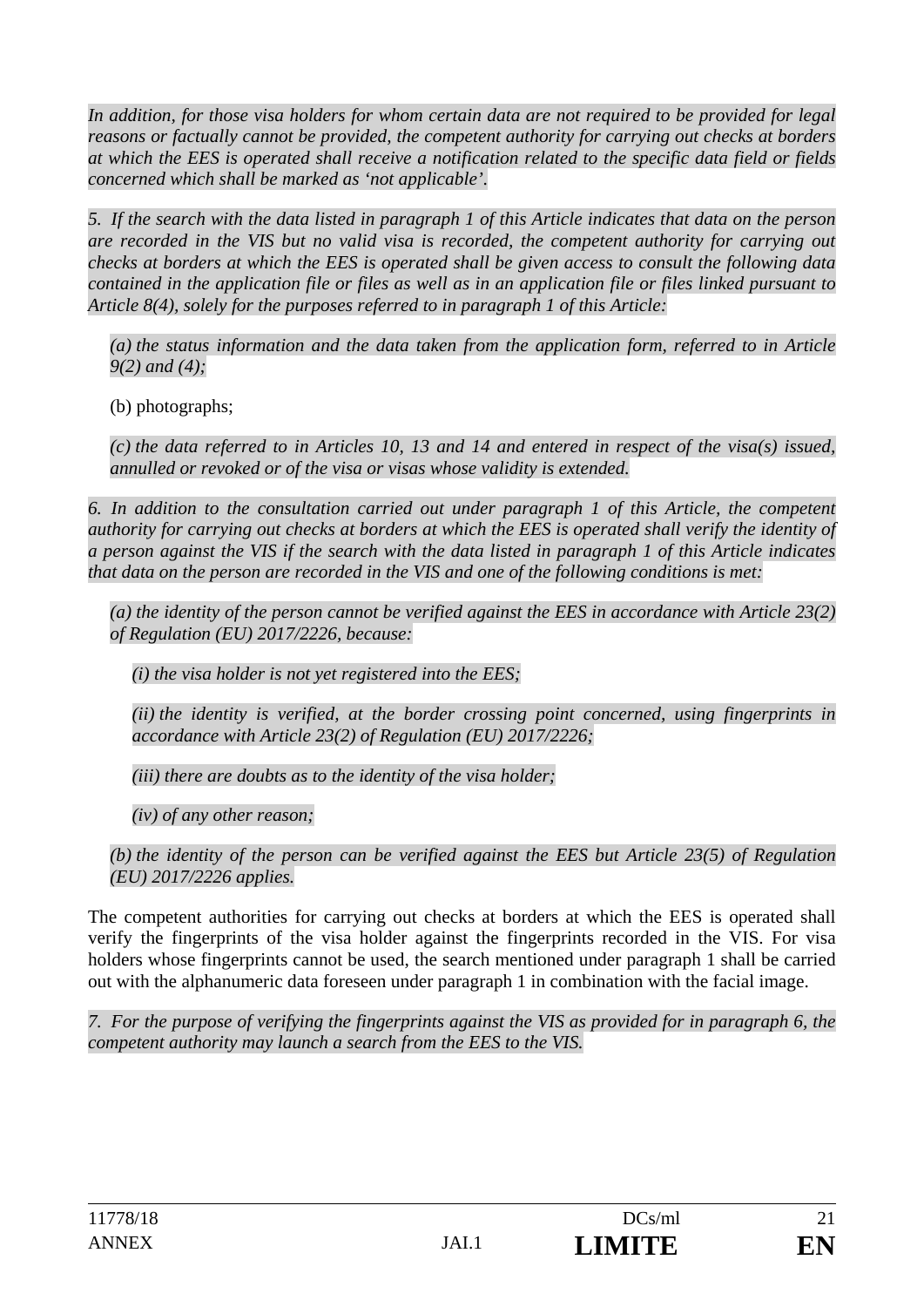*8. Where verification of the visa holder or of the visa fails or where there are doubts as to the identity of the visa holder or the authenticity of the visa or travel document, the duly authorised staff of the competent authorities for carrying out checks at borders at which the EES is operated shall have access to data in accordance with Article 6a<del>20</del>(1) and (2).* 

[…]

# **Article 20**<sup>7</sup>

### **Access to data for identification**

**1. Solely for the purposes of the identification of any person who may have been registered previously in the VIS or who may not, or may no longer, fulfil the conditions for the entry to, or stay or residence on, the territory of the Member States, the authorities competent for carrying out checks at borders at which the EES is operated or within the territory of the Member States as to whether the conditions for entry to, or stay or residence on, the territory of the Member States are fulfilled, shall have access to search in the VIS with the fingerprints of that person.** 

**Where the fingerprints of that person cannot be used or the search with the fingerprints fails, the search shall be carried out with the data referred to in Article 9(4)(a) and/or (c); this search may be carried out in combination with the data referred to in Article 9(4)(b).** 

**2. If the search with the data listed in paragraph 1 indicates that data on the applicant are recorded in the VIS, the competent authority shall be given access to consult the following data of the application file and the linked application file(s), pursuant to Article 8(3) and (4), solely for the purposes referred to in paragraph 1:** 

**(a) the application number, the status information and the authority to which the application was lodged;** 

**(b) the data taken from the application form, referred to in Article 9(4);** 

**(c) photographs;** 

**(d) the data entered in respect of any visa issued, refused, annulled, revoked or whose validity is extended, or of applications where examination has been discontinued, referred to in Articles 10 to 14.** 

**3. Where the person holds a visa, the competent authorities shall access the VIS first in accordance with Articles 18 or 19.**

 $\overline{a}$ <sup>7</sup> Moved to Chapter I (new Article 6a).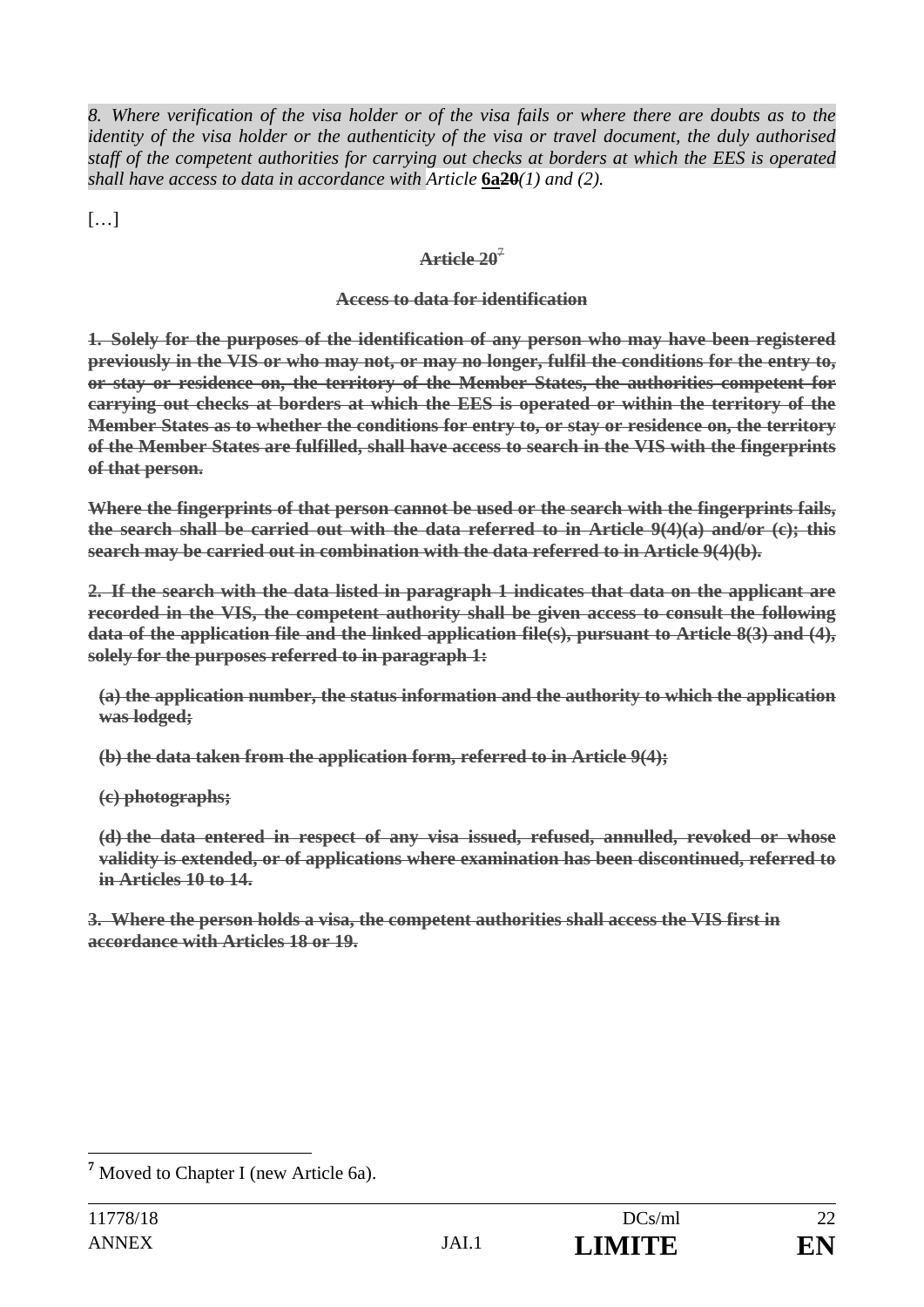#### *Article 20a<sup>8</sup>*

**Use of VIS data for the purpose of entering SIS alerts on missing persons and the subsequent access to those data** 

**1. Fingerprint data stored in the VIS may be used for the purpose of entering an alert on missing persons in accordance with Article 32(2) of Regulation (EU) … of the European Parliament and of the Council\* [***Regulation (EU) on the establishment, operation and use of the Schengen Information System (SIS) in the field of police cooperation and judicial cooperation in criminal matters***]. In those cases, the exchange of fingerprint data shall take place via secured means to the SIRENE bureau of the Member State owning the data.** 

**2. Where there is a hit against a SIS alert as referred to in paragraph 1, child protection authorities and national judicial authorities, including those responsible for the initiation of public prosecutions in criminal proceedings and for judicial inquiries prior to charge and their coordinating authorities, as referred to** *in Article 43 of* **Regulation (EU) …** *[COM(2016) 883 final – SIS LE],* **may request, in the performance of their tasks, access to the data entered in VIS. The conditions provided for in Union and national legislation shall apply.** 

**\* Regulation (EU) .. of the European Parliament and of the Council of … (OJ L .., p. …).** 

**[…]** 

**\_\_\_\_\_\_\_** 

### *Article 21*

### *Access to data for determining the responsibility for asylum applications*

*1. For the sole purpose of determining the Member State responsible for examining an asylum application according to Articles 9 and 21 of Regulation (EC) No 343/2003, the competent asylum authorities shall have access to search with the fingerprints of the asylum seeker.* 

*Where the fingerprints of the asylum seeker cannot be used or the search with the fingerprints fails, the search shall be carried out with the data referred to in Article 9(4)(a) and/or (c); this search may be carried out in combination with the data referred to in Article 9(4)(b).* 

*2. If the search with the data listed in paragraph 1 indicates that a visa issued with an expiry date of no more than six months before the date of the asylum application, and/or a visa extended to an*  expiry date of no more than six months before the date of the asylum application, is recorded in the *VIS, the competent asylum authority shall be given access to consult the following data of the application file, and as regards the data listed in point (g) of the spouse and children, pursuant to Article 8(4), for the sole purpose referred to in paragraph 1:* 

*(a) the application number and the authority that issued or extended the visa, and whether the authority issued it on behalf of another Member State;* 

 $\overline{a}$ **8** Moved to Chapter I (new Article 6b).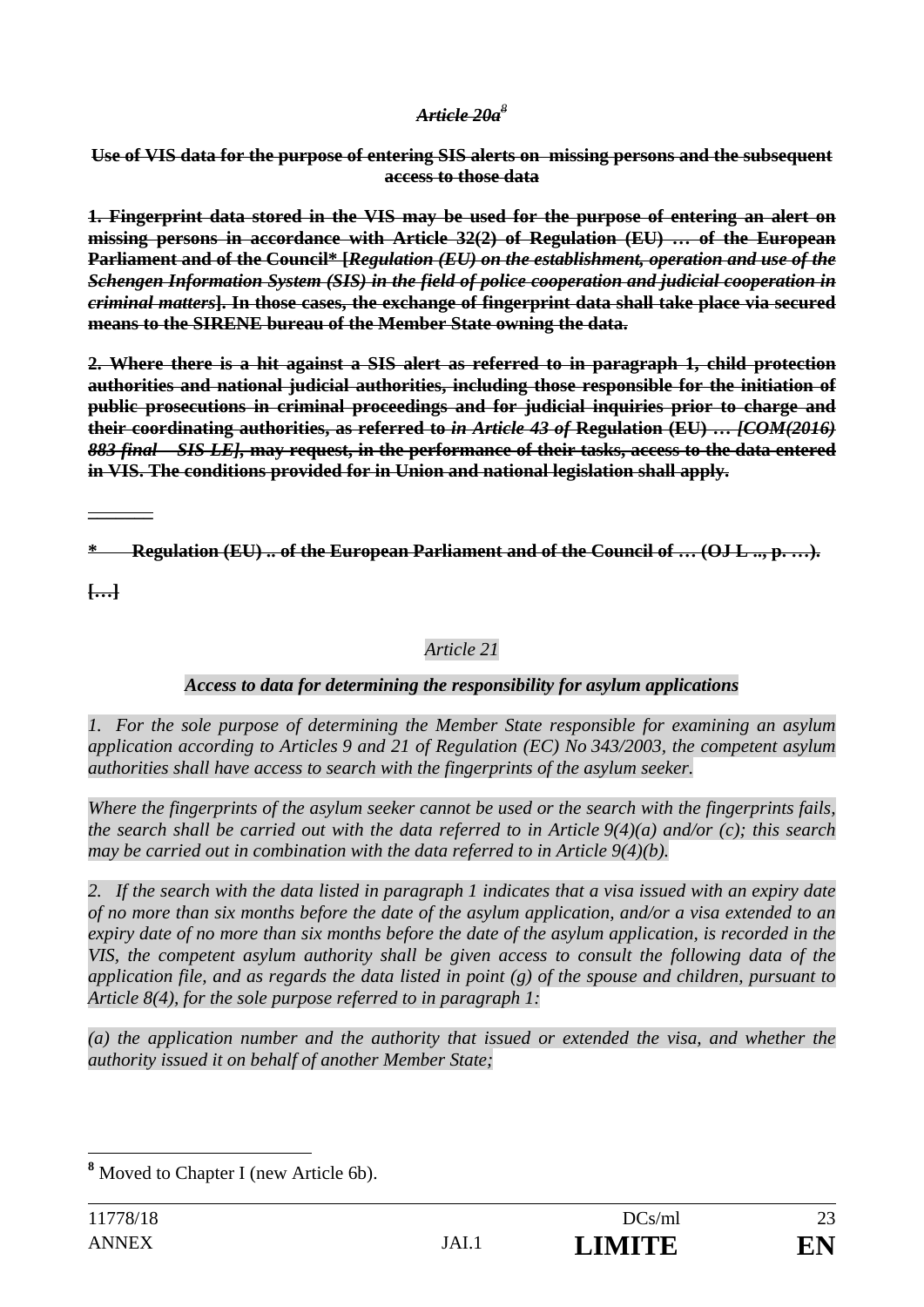*(b) the data taken from the application form referred to in Article 9(4)(a) and (b);* 

*(c) the type of visa;* 

*(d) the period of validity of the visa;* 

*(e) the duration of the intended stay;* 

*(f) photographs;* 

### **(fa) the data entered in respect of any visa issued, annulled, revoked, or whose validity is extended, referred to in Articles 10, 13 and 14;**

*(g) the data referred to in Article 9(4)(a) and (b) of the linked application file(s) on the spouse and children.* 

*3. The consultation of the VIS pursuant to paragraphs 1 and 2 of this Article shall be carried out only by the designated national authorities referred to in Article 21(6) of Regulation (EC) No 343/2003.* 

# *Article 22*

# *Access to data for examining the application for asylum*

*1. For the sole purpose of examining an application for asylum, the competent asylum authorities shall have access in accordance with Article* **21 34** *of Regulation (***EUC***) No* **604343/20103\*** *to search with the fingerprints of the asylum seeker.* 

*Where the fingerprints of the asylum seeker cannot be used or the search with the fingerprints fails, the search shall be carried out with the data referred to in Article 9(4)(a) and/or (c); this search may be carried out in combination with the data referred to in Article 9(4)(b).* 

2. If the search with the data listed in paragraph 1 indicates that data on the applicant for international protection is recorded in the VIS, the competent asylum authority shall have access to consult the following data of the applicant and of any linked application files of the applicant pursuant to Article 8(3), for the sole purpose referred to in paragraph 1:

- (a) the application number;
- (b) the data taken from the application form(s), referred to in points (4), (5) and (7) of Article 9;
- (c) photographs;

(d) the data entered in respect of any visa issued, annulled, revoked, or whose validity is extended, referred to in Articles 10, 13 and 14;

(e) the data referred to in points (4) and (5) of Article 9 of the linked application files pursuant to Article 8(4).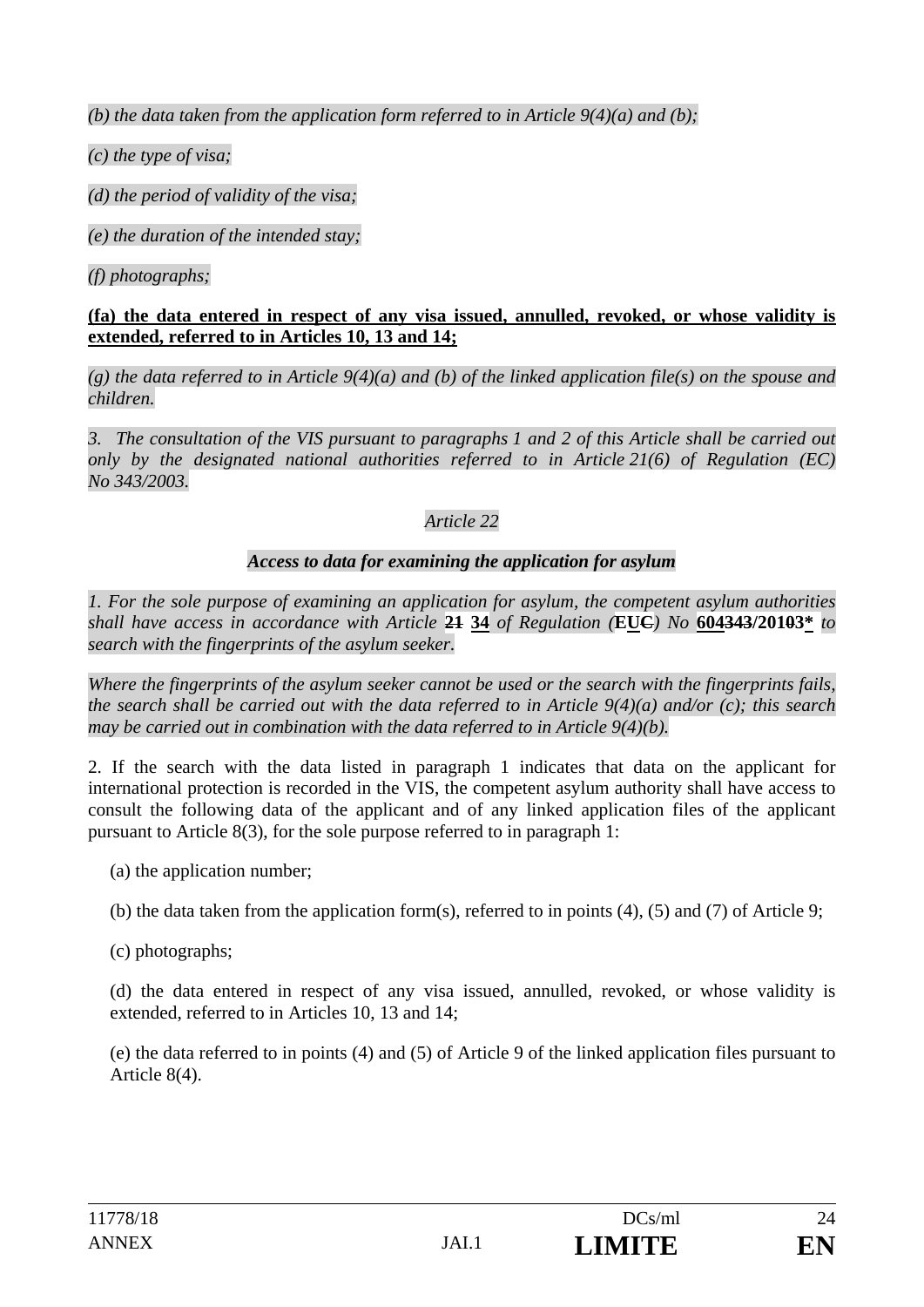*3. The consultation of the VIS pursuant to paragraphs 1 and 2 of this Article shall be carried out only by the designated national authorities referred to in Article* **3421(6)** *of Regulation (***EUC***) No*  **604343/20103***.* 

#### **\* REGULATION (EU) No 604/2013 OF THE EUROPEAN PARLIAMENT AND OF THE COUNCIL of 26 June 2013 establishing the criteria and mechanisms for determining the Member State responsible for examining an application for international protection lodged in one of the Member States by a third-country national or a stateless person (recast) (OJ L 180, 26.6.2013, p. 31).**

### CHAPTER IIIa

#### ENTRY AND USE OF DATA ON LONG STAY VISAS AND RESIDENCE PERMITS

#### *Article 22a*

Procedures for entering data upon decision on an application for a long stay visa or residence permit

1. Upon decision on an application for a long stay visa or residence permit, the authority that issued that decision shall create without delay the individual file, by entering the data referred to in Article 22c or Article 22d in the VIS, **insofar as available**.

2. Upon creation of the individual file, the VIS shall automatically launch the query pursuant to Article 22b.

3. If the holder has applied as part of a group or with a family member, the authority shall create an individual file for each person in the group and link the files of the persons having applied together and who were issued a long stay visa or residence permit.

4. Where particular data are not required to be provided in accordance with Union or national legislation or factually cannot be provided, the specific data field(s) shall be marked as 'not applicable'. In the case of fingerprints, the system shall permit a distinction to be made between the cases where fingerprints are not required to be provided in accordance with Union or national legislation and the cases where they cannot be provided factually.

#### *Article 22b*

#### Queries to other systems

1. Solely for the purpose of assessing whether the person could pose a threat to the public policy, or internal security or public health of the Member States, pursuant to Article 6(1)(e) of Regulation (EU) 2016/399, the files shall be automatically processed by the VIS to identify hit(s). The VIS shall examine each file individually.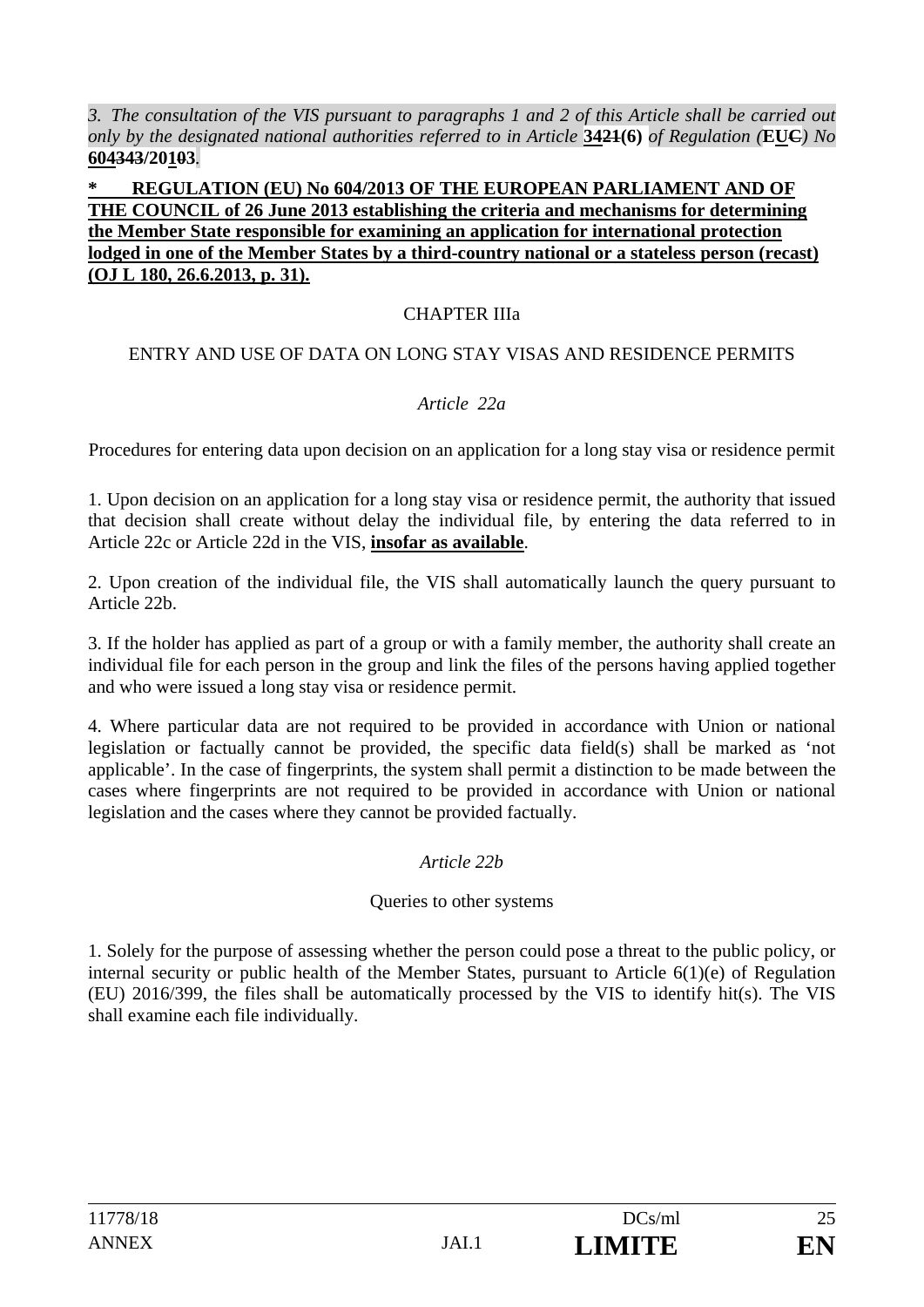2. Every time an individual file is created upon issuance or refusal pursuant to Article **22c or** 22d of a long-stay visa or residence permit, the VIS shall **shall** launch a query by using the European Search Portal defined in Article 6(1) of [*the Interoperability Regulation*] to compare the relevant data referred to in Article  $22c(2)(a)$ , (b), (c), (f) and (g) of this Regulation with the relevant data, in the VIS, the Schengen Information System (SIS), the Entry/Exit System (EES), the European Travel Information and Authorisation System (ETIAS) including the watchlist referred to in Article 29 of Regulation (EU) 2018/XX for the purposes of establishing a European Travel Information and Authorisation System, [the ECRIS-TCN system as far as convictions related to terrorist offences and other forms of serious criminal offences are concerned], the Europol data, the Interpol Stolen and Lost Travel Document database (SLTD), and the Interpol Travel Documents Associated with Notices database (Interpol TDAWN).

3. The VIS shall add a reference to any hit obtained pursuant to paragraphs (2) and (5) to the individual file. Additionally, the VIS shall identify, where relevant, the Member State(s) that entered or supplied the data having triggered the hit(s) or Europol, and shall record this in the individual file.

4. For the purposes of Article 2(2)(f) in respect of an issued or extended long stay visa the queries carried out under **22b** paragraph 2 **of this Article** shall compare the relevant data referred to in Article 22c(2), to the data present in the SIS in order to determine whether the holder is subject to one of the following alerts:

- (a) an alert in respect of persons wanted for arrest for surrender purposes or extradition purposes;
- (b) an alert in respect of missing persons;
- (c) an alert in respect of persons sought to assist with a judicial procedure;
- (d) an alert on persons and objects for discreet checks or specific checks.

Where the comparison referred to in this paragraph reports one or several hit(s), the VIS shall send an automated notification to the central authority of the Member State that launched the **query request** and **the Member State concerned** shall take any appropriate follow-up action.

5. As regards the consultation of EES, ETIAS and VIS data pursuant to paragraph 2, the hits shall be limited to indicating refusals of a travel authorisation, **refusals** of entry or of **the decision to refuse, annul or revoke** a visa **or residence permit** which are based on security grounds.

6. Where the long stay visa or residence permit is issued or extended by a **consulate consular authority** of a Member State, Article 9a shall apply.

7. Where **the long-stay visa or** residence permit is issued or extended **or where a long stay visa is extended** by an authority in the territory of a Member State, the following **shall** apply:

(a) that authority shall verify whether the data recorded in the individual file corresponds to the data present in the VIS, or one of the consulted EU information systems/databases, the Europol data, or the Interpol databases pursuant to paragraph 2;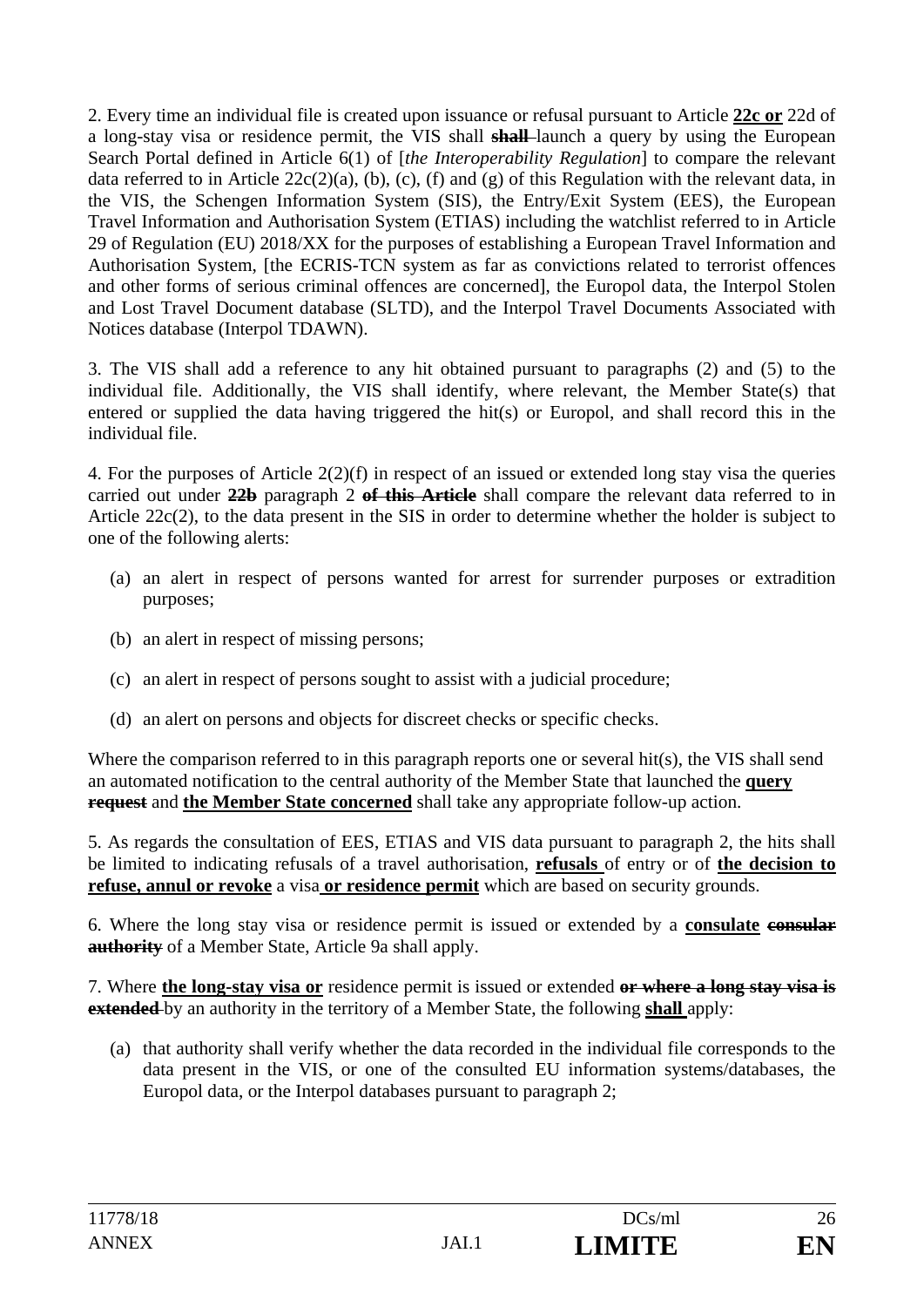- (b) where the hit pursuant to paragraph 2 is related to Europol data, the Europol national unit shall be informed for follow up;
- (c) where the data do not correspond, and no other hit has been reported during the automated processing pursuant to paragraphs 2 and 3, the authority shall delete the false hit from the application file;
- (d) where the data correspond to or where doubts remain concerning the identity of the applicant, the authority shall take action on the data that triggered the hit pursuant to paragraph 4 according to the procedures, conditions and criteria provided by EU and national legislation.

*Article 22c* 

Individual file to be created for a long stay visa or residence permit issued

#### An individual file created pursuant to Article 22a(1) shall contain the following data, **where the data is collected in accordance with the relevant Union and national legislation**:

- (1) the authority which issued the document, including its location;
- (2) the following data of the holder:
	- (a) surname (family name); first name(s); date of birth; current nationality or nationalities; sex; date, place **and country** of birth;
	- (b) type and number of the travel document and the three letter code of the issuing country of the travel document;
	- (c) the date of expiry of the validity of the travel document;
	- (cc) authority which issued the travel document **and its date of issue**;

#### **(cd) a scan of the biographic data page of the travel document;**

- (d) in the case of minors, surname and first name(s) of the holder's parental authority or legal guardian;
- **(e) the surname, first name and address of the natural person or the name and address of the employer or any other organisation on which the application was based;**
- (f) a facial image of the holder, where possible taken live **or a photograph**;
- (g) **two** fingerprints of the holder**, in accordance with the relevant Union and national legislation**;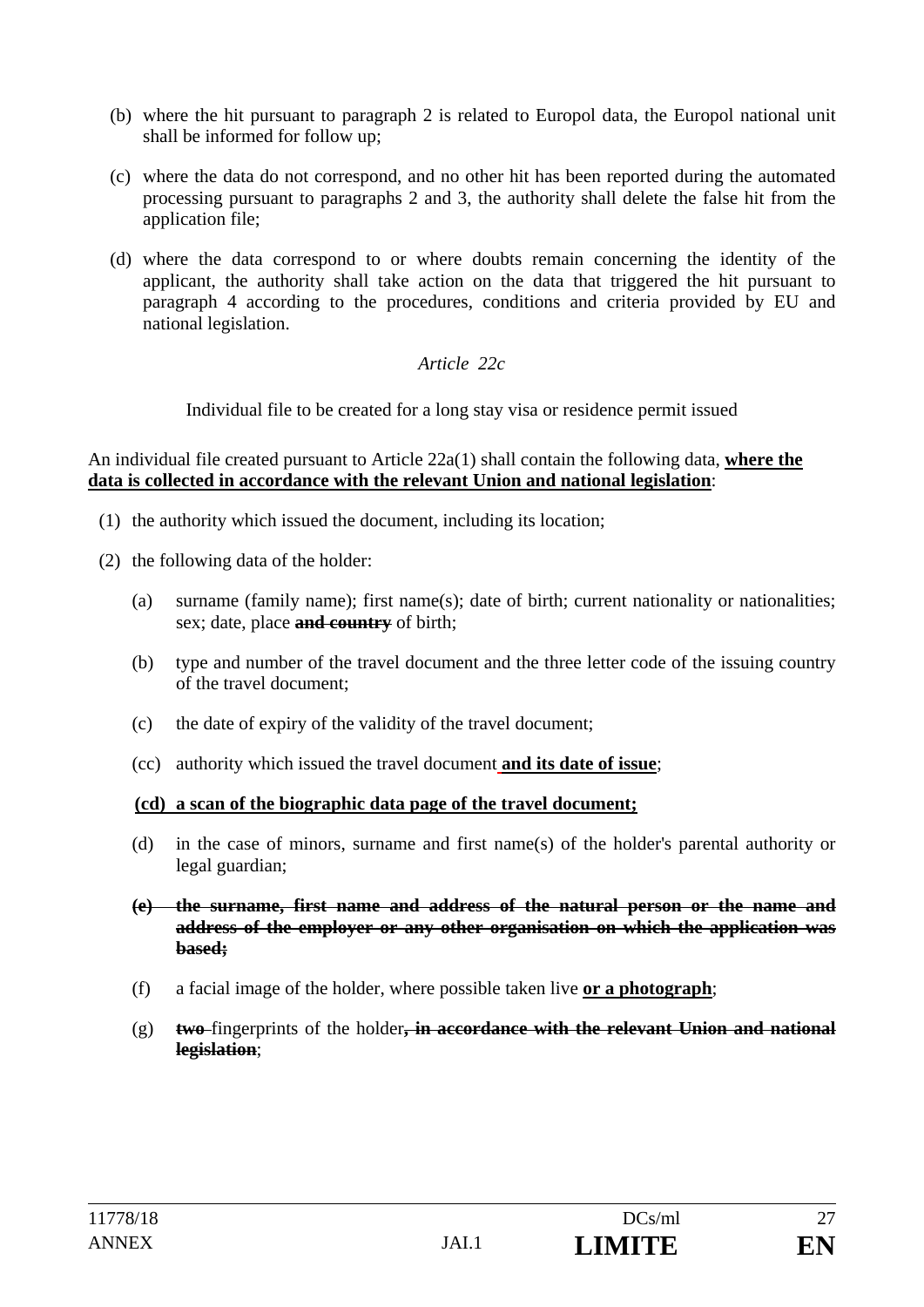- (3) the following data concerning the long stay visa or residence permit issued:
	- (a) status information indicating that a long-stay visa or residence permit has been issued;

#### **(aa) the authority that took the decision and its location;**

- (b) place and date of the decision **to issue the long-stay visa or residence permit**;
- (c) the type of document issued (long-stay visa or residence permit);
- (d) the number of the issued long-stay visa or residence permit;
- (e) the expiry date of the long-stay visa or residence permit.

#### *Article 22d*

Individual file to be created in certain cases of refusal of a long stay visa or residence permit

Where a decision has been taken to refuse a long stay visa or a residence permit because the applicant is considered to pose a threat to public policy, internal security or to public health or the applicant has presented documents which were fraudulently acquired, or falsified, or tampered with, the authority which refused it shall create without delay an individual file with the following data, **where the data is collected in accordance with the relevant Union and national legislation:** 

- a. surname, surname at birth (former surname(s)); first name(s); sex; date, place and country of birth;
- b. current nationality**/nationalities** and nationality**/nationalities** at birth;
- c. type and number of the travel document, the authority which issued it and the date of issue and of expiry;

#### **ca. a scan of the biographic data page of the travel document;**

- d. in the case of minors, surname and first name(s) of the applicant's parental authority or legal guardian;
- **e. the surname, first name and address of the natural personon whom the application is based;**
- f. a facial image of the applicant, where possible taken live **or a photograph**;
- g. **two** fingerprints of the applicant**, in accordance with the relevant Union and national legislation**;
- h. information indicating that the long-stay visa or residence permit has been refused because the applicant is considered to pose a threat to public policy, public security or to public health, or because the applicant presented documents which were fraudulently acquired, or falsified, or tampered with;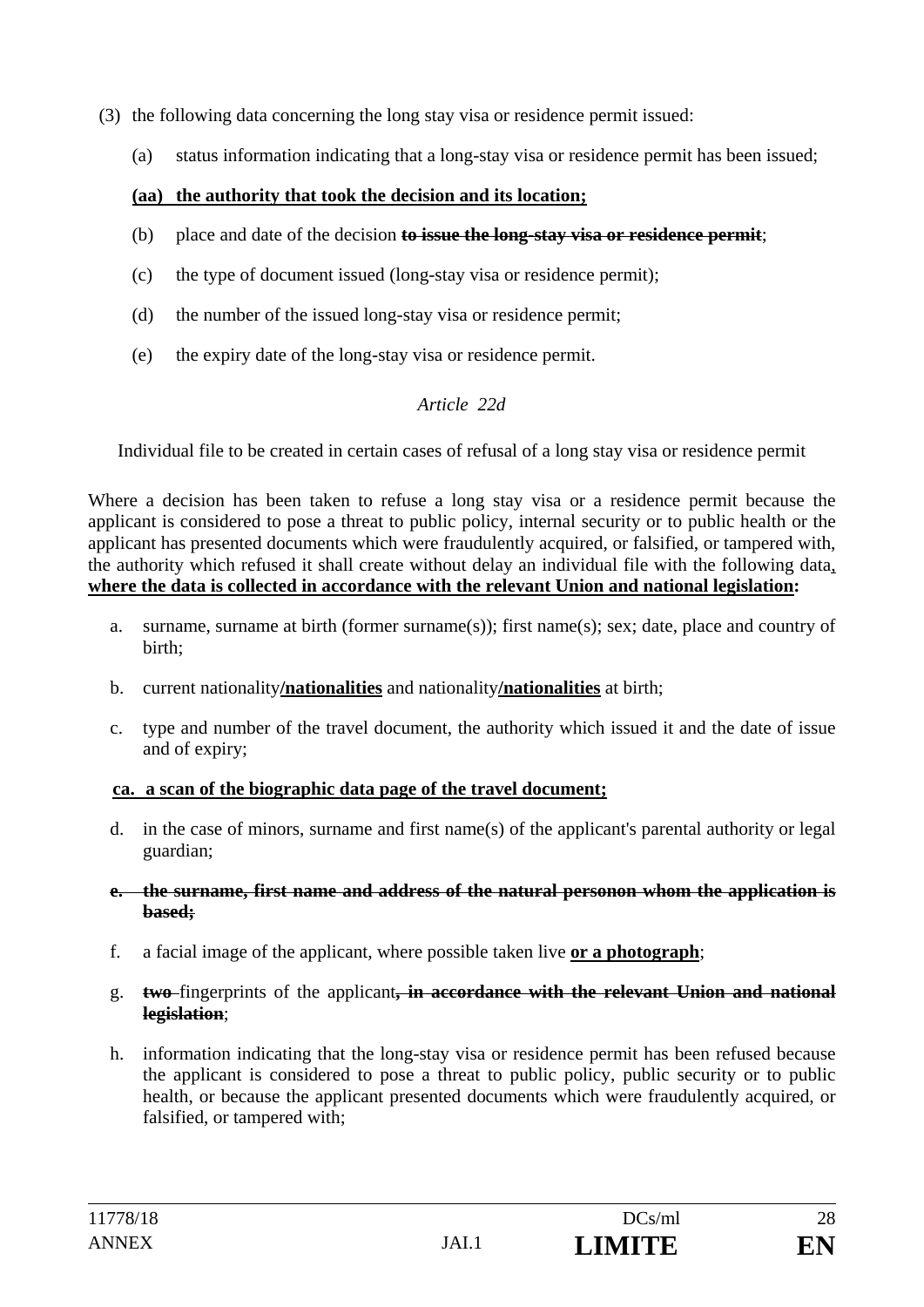- i. the authority that refused the long-stay visa or residence permit, including its location;
- j. place and date of the decision to refuse the long stay-visa or residence permit.

### *Article 22e*

Data to be added for a long stay visa or residence permit withdrawn**, revoked or annuled**

1. Where a decision has been taken to withdraw**, revoke or annul** a **long-stay visa or** residence permit **or long-stay visa or to shorten the validity period of a long stay visa**, the authority that has taken the decision shall add the following data to the individual file**, where the data is collected in accordance with the relevant Union and national legislation**:

- (a) status information indicating that the long-stay visa or residence permit has been withdrawn**, revoked or annulled or , in the case of a long stay visa, that the validity period has been shortened**;
- (b) **the** authority that **took the decision and withdrew the long-stay visa or residence permit or shortened the validity period of the long stay visa, including** its location;
- (c) place and date of the decision;
- (d) the new expiry date of the validity of the long stay visa **or residence permit**, where appropriate;
- (e) the number of the visa sticker **or residence permit**, if the reduced period takes the form of a new visa sticker.

2. The individual file shall also indicate the ground(s) for withdrawal**, revocation or annulment** of the long-stay visa or residence permit **or shortening of the validity period of the long stay visa**, in accordance with **point (h) of** Article 22d.

## *Article 22f*

Data to be added for a long stay visa **or residence permit** extended **or a residence permit renewed**

Where a decision has been taken to extend **the validity of a residence permit or** a long-stay visa, the authority which extended it shall add the following data to the individual file, **where the data is collected in accordance with the relevant Union and national legislation**:

- (a) status information indicating that **the validity of** the long-stay visa **or residence permit** has been extended;
- (b) the authority that **took the decision and extended the long-stay visa or residence permit, including** its location;
- (c) place and date of the decision;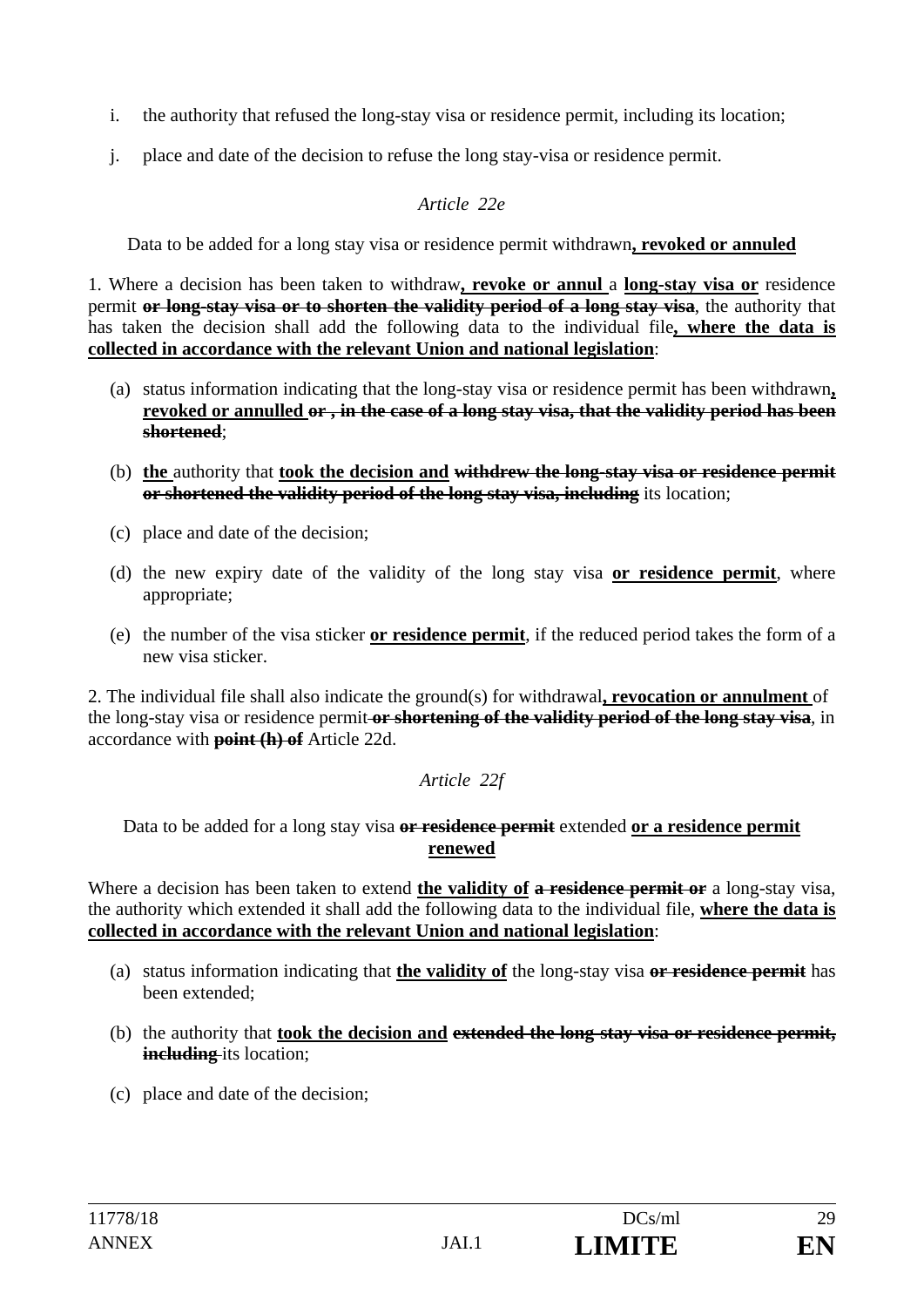- (d) **in the case of a long stay visa,** the number of the visa sticker, **if the extension of the longstay visa takes the form of a new visa sticker**;
- (e) the expiry date of the **validity of the long stay visa extended period**.

### **Where a decision has been taken to renew a residence permit Article 22c applies.**

#### *Article 22g*

Access to data for verification of long stay visas and residence permits at external border crossing points

1. For the sole purpose of verifying the identity of the document holder and/or the authenticity and the validity of the long-stay visa or residence permit and whether the person is not considered to be a threat to public policy, internal security or public health of any of the Member States in accordance with Article 6(1)(e) of Regulation (EU) 2016/399, the competent authorities for carrying out checks at external border crossing points in accordance with that Regulation shall have access to search using the number of the document in combination with one or several of the data in Article  $22c(2)(a)$ , (b), and (c), (f) and (g) of this Regulation.

2. If the search with the data listed in paragraph 1 indicates that data on the document holder are recorded in the VIS, the competent border control authority shall be given access to consult the following data of the individual file, solely for the purposes referred to in paragraph 1:

- (a) the status information of the long-stay visa or residence permit indicating if it has been issued, withdrawn or extended;
- (b) data referred to in Article  $22c(3)(c)$ , (d), and (e);
- (c) where applicable, data referred to in Article  $22e(1)(d)$  and (e);
- (d) **where applicable, data facial images or photographs as** referred to in Article 22**f(d) and (e) c(2)(f)**;
- (e) **photographs fingerprints** as referred to in Article 22c(2)(**fg**).

### *Article 22h*

### Access to data for verification within the territory of the Member States

1. For the sole purpose of verifying the identity of the holder and the authenticity and the validity of the long-stay visa or residence permit or whether the person is not a threat to public policy, internal security or public health of any of the Member States , the authorities competent for carrying out checks within the territory of the Member States as to whether the conditions for entry to, stay or residence on the territory of the Member States are fulfilled and, as applicable, police authorities, shall have access to search using the number of the long-stay visa or residence permit in combination with one or several of the data in Article 22c(2)(a), (b)**, and** (c) **and (g)**.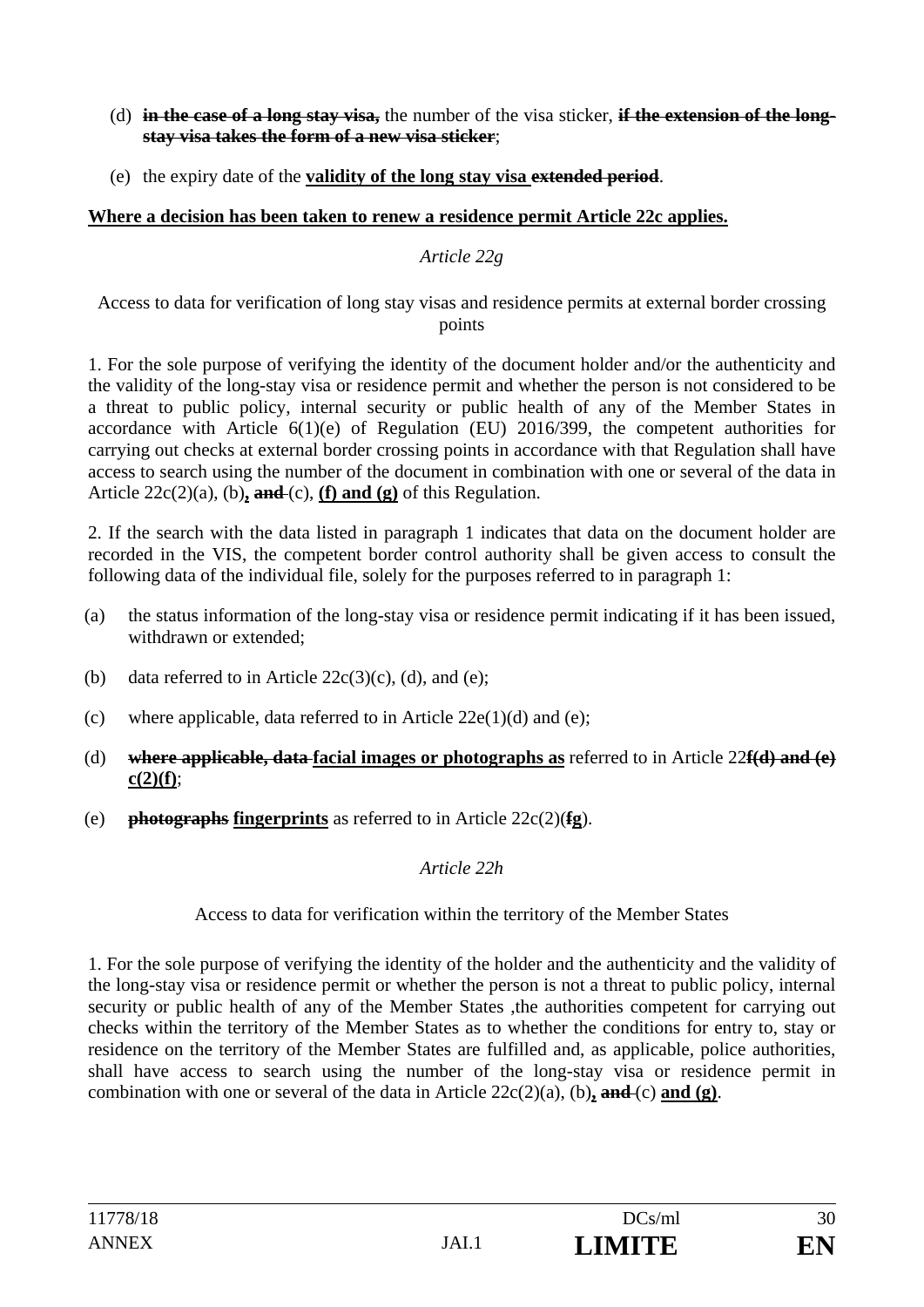2. If the search with the data listed in paragraph 1 indicates that data on the holder are recorded in the VIS, the competent authority shall be given access to consult the following data of the individual file **as well as, if applicable, of linked file(s) pursuant to Article 22a(4)**, solely for the purposes referred to in paragraph 1:

- (a) the status information of the long-stay visa or residence permit indicating if it has been issued, withdrawn or extended;
- (b) data referred to in Article  $22c(3)(c)$ , (d), and (e);
- (c) where applicable, data referred to in Article  $22e(1)(d)$  and (e);
- (d) where applicable, data referred to in Article  $22f(d)$  and (e);
- (e) **facial images or** photographs as referred to in Article 22c(2)(f)**.;**
- (f) **fingerprints as referred to in Article 22c(2)(g)**.

### *Article 22i*

Access to data for determining the responsibility for applications for international protection

1. For the sole purpose of determining the Member State responsible for examining an application for international protection in accordance with Article 12 of Regulation (EU) No 604/2013, the competent asylum authorities shall have access to search with the fingerprints of the applicant for international protection.

Where the fingerprints of the applicant for international protection cannot be used or the search with the fingerprints fails, the search shall be carried out using the number of the long stay visa or residence permit in combination with the data in Article 22c(2)(a), (b) **and,** (c) **and (f)**.

2. If the search with the data listed in paragraph 1 indicates that a long-stay visa or residence permit is recorded in the VIS, the competent asylum authority shall be given access to consult the following data of the application file, and as regards the data listed in point (g) of linked application file(s) of the spouse and children, pursuant to Article 22a(**34**), for the sole purpose referred to in paragraph 1:

- (a) the authority that issued**, refused, annulled, revoked** or extended the long-stay visa or residence permit;
- (b) the data referred to in Article  $22c(2)(a)$  and (b);
- (c) the type of document;
- (d) the period of validity of the long-stay visa or residence permit;
- (f) **facial images or** photographs as referred to in Article  $22c(2)(f)$ ;

## **(fa) fingerprints as referred to in Article 22c(2)(g);**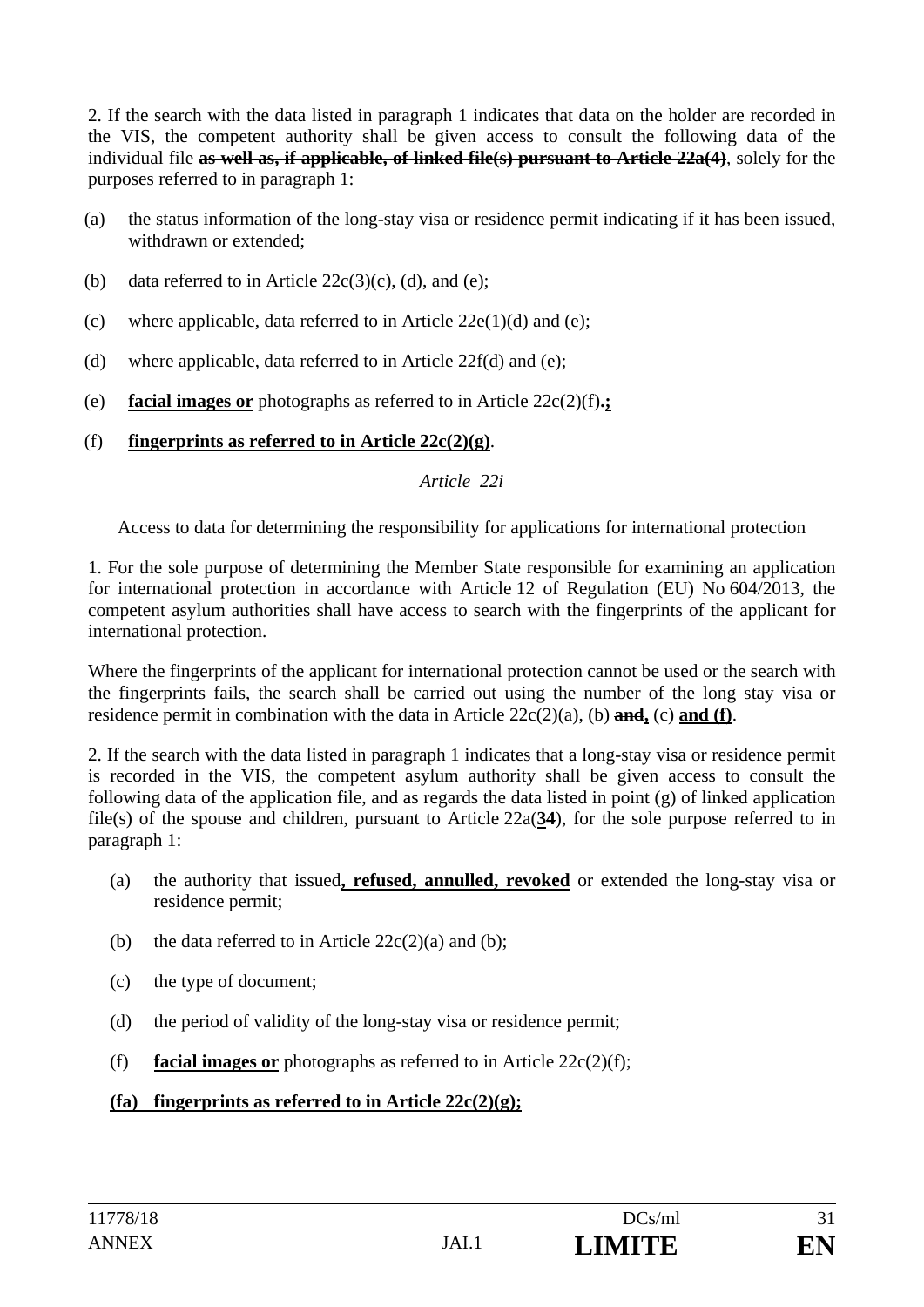(g) the data referred to in Article  $22c(2)(a)$  and (b) of the linked application file(s) on the spouse and children.

3. The consultation of the VIS pursuant to paragraphs 1 and 2 of this Article shall be carried out only by the designated national authorities referred to in Article 27 of Regulation (EU) No 603/2013 of the European Parliament and of the Council.

### *Article 22j*

Access to data for examining the application for international protection

1. For the sole purpose of examining an application for international protection, the competent asylum authorities shall have access in accordance with Article 27 of Regulation (EU) No 603/2013 to search with the fingerprints of the applicant for international protection.

Where the fingerprints of the applicant for international protection cannot be used or the search with the fingerprints fails, the search shall be carried out using the number of the long stay visa or residence document in combination with the data in Article 22c(2)(a), (b) and (c), or a combination of data in Article 22d(a), (b), (c) and (f).

2. If the search with the data listed in paragraph 1 indicates that data on the applicant for international protection is recorded in the VIS, the competent asylum authority shall have access to consult, for the sole purpose referred to in paragraph 1, the data entered in respect of any long-stay visa or residence permit issued, refused, withdrawn or whose validity is extended, referred to in Articles 22c, 22d, 22e and 22f of the applicant and of the linked application file(s) of the applicant pursuant to Article 22a(3).

3. The consultation of the VIS pursuant to paragraphs 1 and 2 of this Article shall be carried out only by the designated national authorities referred to in Article 27 of Regulation (EU) No 603/2013.

## CHAPTER IIIb

Procedure and conditions for access to the VIS for law enforcement purposes

## *Article 22k*

### Member States' designated authorities

1. Member States shall designate the authorities which are entitled to consult the data stored in the VIS in order to prevent, detect **and or** investigate terrorist offences or other serious criminal offences.

2. Each Member State shall keep a list of the designated authorities. Each Member State shall notify **the Management Authority eu-LISA** and the Commission of its designated authorities and may at any time amend or replace its notification.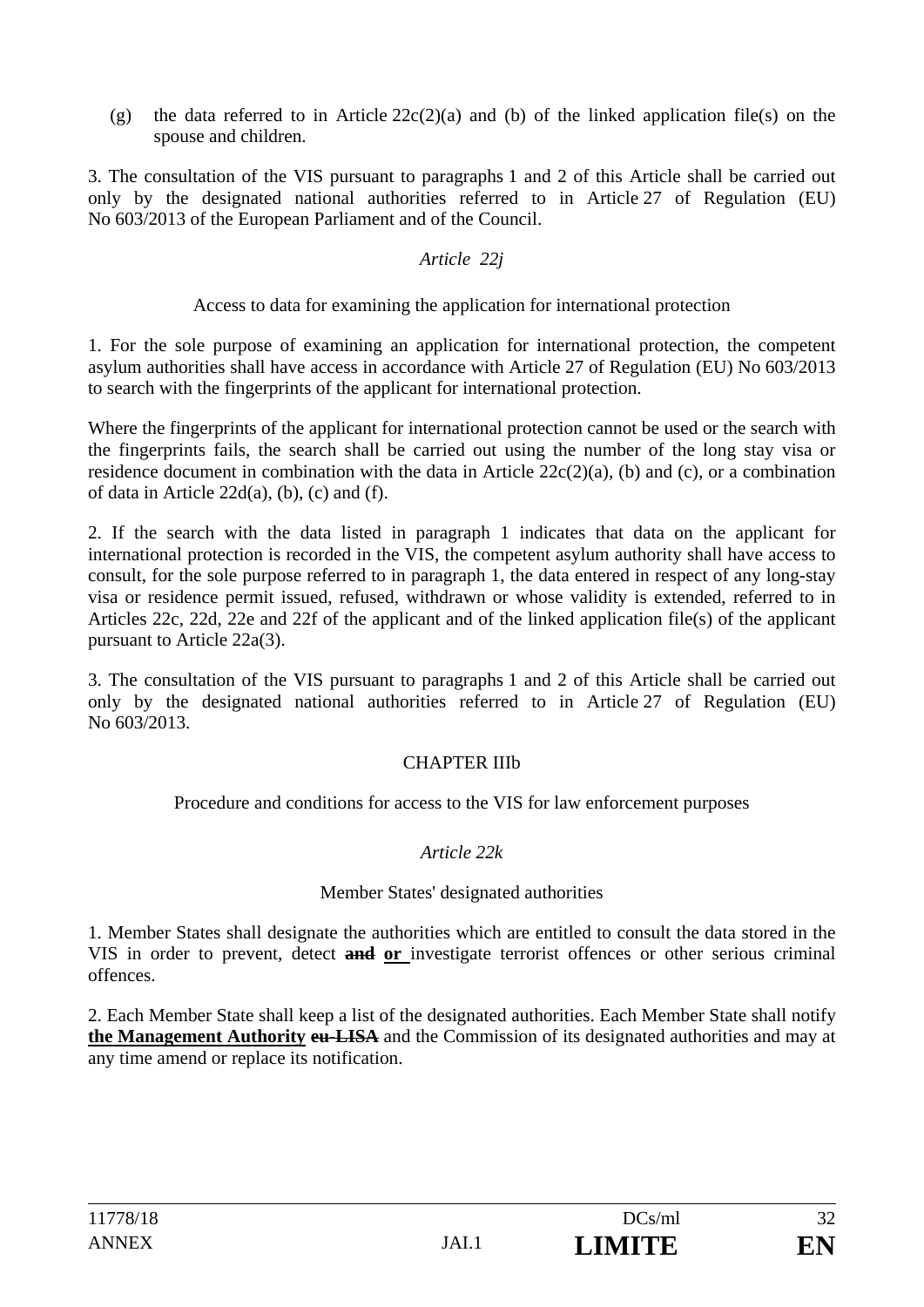3. Each Member State shall designate a central access point which shall have access to the VIS. The central access point shall verify that the conditions to request access to the VIS laid down in Article 22n are fulfilled.

The designated authority and the central access point may be part of the same organisation if permitted under national law, but the central access point shall act **fully** independently of the designated authorities when performing its tasks under this Regulation. The central access point shall be **separate independent** from the designated authorities and shall not receive instructions from them as regards the outcome of the verification which it shall perform independently.

Member States may designate more than one central access point to reflect their organisational and administrative structure in the fulfilment of their constitutional or legal requirements.

4. Each Member State shall notify **the Management Authority eu-LISA** and the Commission of its central access point and may at any time amend or replace its notification.

5. At national level, each Member State shall keep a list of the operating units within the designated authorities that are authorised to request access to data stored in the VIS through the central access point(s).

6. Only duly empowered staff of the central access point(s) shall be authorised to access the VIS in accordance with Articles 22m and 22n.

### *Article 22l*

### Europol

1. Europol shall designate one of its operating units as 'Europol designated authority' and shall authorise it to request access to the VIS through the VIS designated central access point referred to in paragraph 2 in order to support and strengthen action by Member States in preventing, detecting and investigating terrorist offences or other serious criminal offences*.*

2. Europol shall designate a specialised unit with duly empowered Europol officials as the central access point. The central access point shall verify that the conditions to request access to the VIS laid down in Article 22p are fulfilled.

The central access point shall act independently when performing its tasks under this Regulation and shall not receive instructions from the Europol designated authority referred to in paragraph 1 as regards the outcome of the verification.

### *Article 22m*

### Procedure for access to the VIS for law enforcement purposes

1. The operating units referred to in Article 22k(5) shall submit a reasoned electronic or written request to the central access points referred to in Article 22k(3) for access to data stored in the VIS. Upon receipt of a request for access, the central access point(s) shall verify whether the conditions for access referred to in Article 22n are fulfilled. If the conditions for access are fulfilled, the central access point(s) shall process the requests. The VIS data accessed shall be transmitted to the operating units referred to in Article 22k(5) in such a way as to not compromise the security of the data.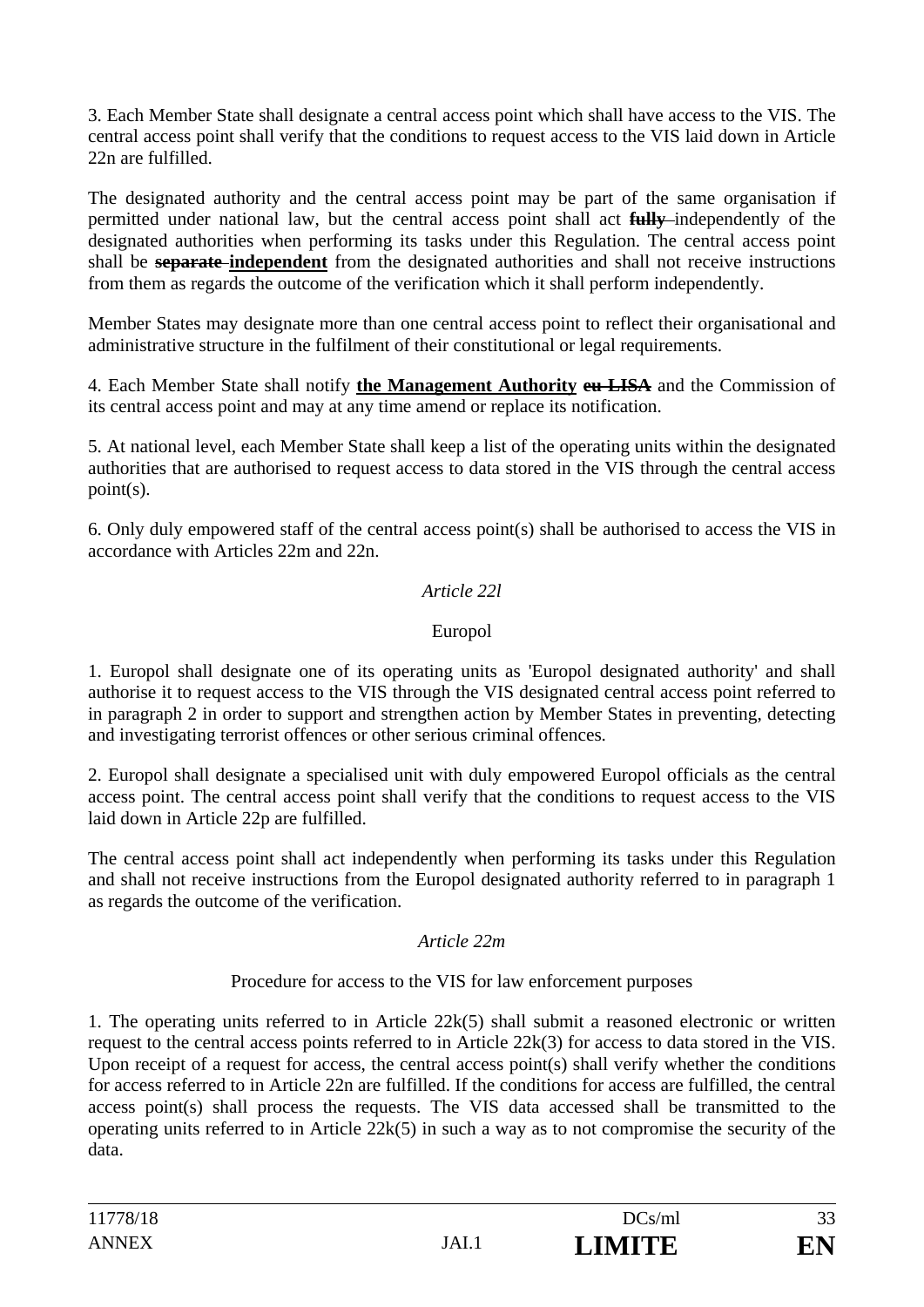2. In a case of exceptional urgency, where there is a need to prevent an imminent danger to the life of a person associated with a terrorist offence or another serious criminal offence, the central access point(s) shall process the request immediately and shall only verify ex post whether all the conditions of Article 22n are fulfilled, including whether a case of urgency actually existed. The ex post verification shall take place without undue delay and in any event no later than 7 working days after the processing of the request

3. Where an ex post verification determines that the access to VIS data was not justified, all the authorities that accessed such data shall erase the information accessed from the VIS and shall inform the central access points of the erasure.

### *Article 22n*

Conditions for access to VIS data by designated authorities of Member States

1.Designated authorities **shall have may** access the VIS for consultation if all of the following conditions are met:

- (a) access for consultation is necessary and proportionate for the purpose of the prevention, detection or investigation of a terrorist offences or another serious criminal offence;
- (b) access for consultation is necessary and proportionate in a specific case;
- (c) reasonable grounds exist to consider that the consultation of the VIS data will substantially contribute to the prevention, detection or investigation of any of the criminal offences in question, in particular where there is a substantiated suspicion that the suspect, perpetrator or victim of a terrorist offence or other serious criminal offence falls under a category covered by this Regulation;
- (d) where a query to the CIR was launched in accordance with Article 22 of Regulation 2018/XX [*on interoperability*], the reply received as referred to in paragraph 5 of [Article 22 of Regulation reveals that data is stored in the VIS."

2. The condition provided in point (d) of paragraph 1 does not need to be fulfilled for situations where the access to the VIS is needed as a tool to consult the visa history or the periods of authorised stay on the territory of the Member States of a known suspect, perpetrator or suspected victim of a terrorist offence or other serious criminal offence.

3. Consultation of the VIS shall be limited to searching with any of the following data in the individual file:

- (a) surname(s) (family name), first name(s) (given names), date of birth, nationality or nationalities and/or sex;
- (b) type and number of travel document or documents, three letter code of the issuing country and date of expiry of the validity of the travel document;
- (c) visa sticker number or number of the long-stay visa or residence document and the date of expiry of the validity of the visa, long-stay visa or residence document, as applicable;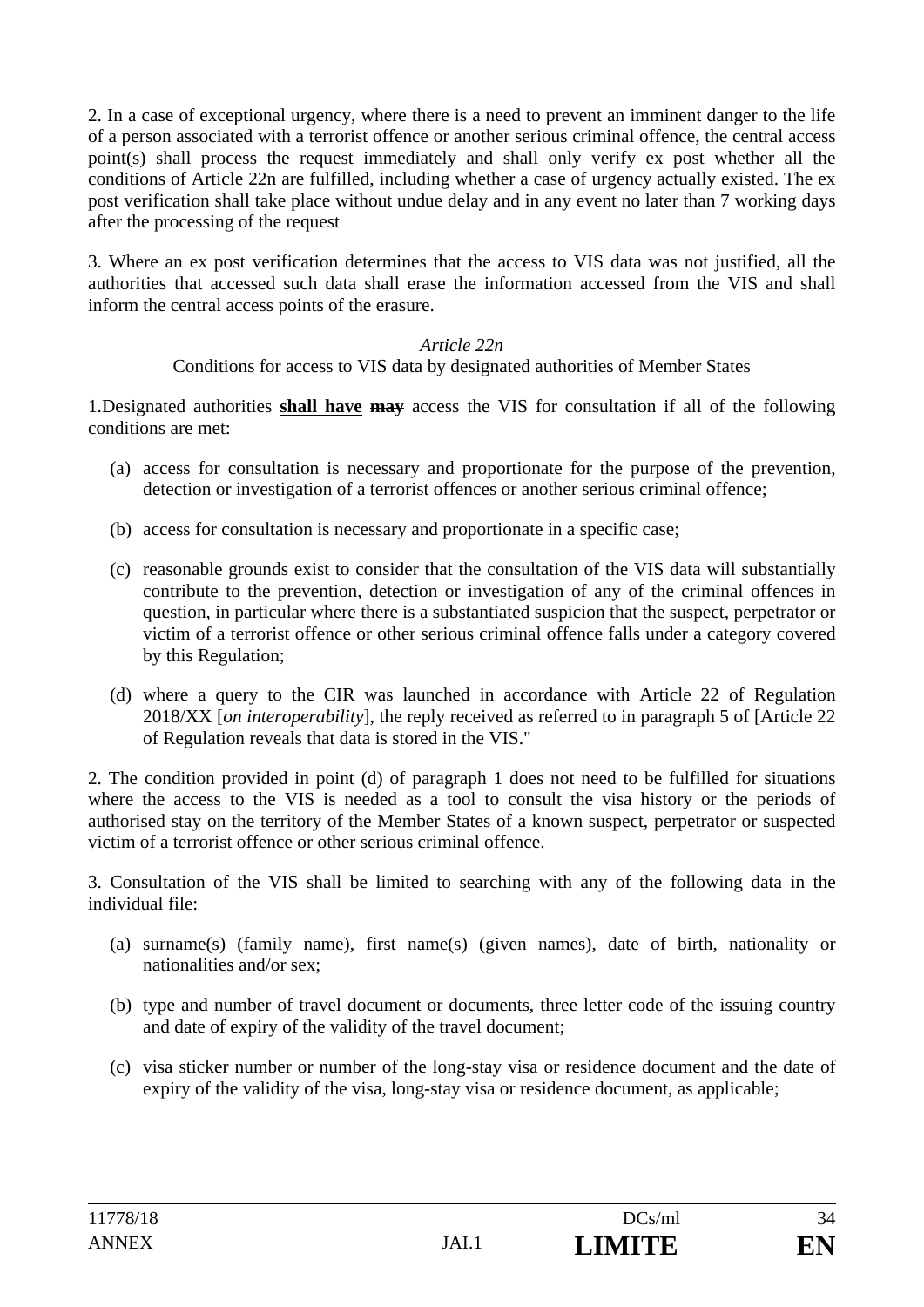- (d) fingerprints, including latent fingerprints;
- (e) facial image.

4. Consultation of the VIS shall, in the event of a hit, give access to the data listed in this paragraph as well as to any other data taken from the individual file, including data entered in respect of any document issued, refused, annulled, revoked or extended. Access to the data referred to in point (4)(l) of Article 9 as recorded in the application file shall only be given if consultation of that data was explicitely requested in a reasoned request and approved by independent verification.

#### *Article 22o*

#### Access to VIS for identification of persons in specific circumstances

By derogation from Article 22n(1), designated authorities shall not be obliged to fulfil the conditions laid down in that paragraph to access the VIS for the purpose of identification of persons who had gone missing, abducted or identified as victims of trafficking in human beings **or natural disasters** and in respect of whom there are reasonable grounds to consider that consultation of VIS data will support their identification, and/or contribute in investigating specific cases of human trafficking. In such circumstances, the designated authorities may search in the VIS with the fingerprints of those persons.

Where the fingerprints of those persons cannot be used or the search with the fingerprints fails, the search shall be carried out with the data referred to in points (a) and (b) of Article 9**(4) or points (a) and (b) of Article 22c(2).**

Consultation of the VIS shall, in the event of a hit, give access to any of the data in Article 9, **Article 22c or Article 22d** as well as to the data in Article 8(3) and (4) **or Article 22a(3)**.

#### *Article 22p*  Procedure and conditions for access to VIS data by Europol

1. Europol shall have access to consult the VIS where all the following conditions are met:

- (a) the consultation is necessary and proportionate to support and strengthen action by Member States in preventing, detecting or investigating terrorist offences or other serious criminal offences falling under Europol's mandate;
- (b) the consultation is necessary and proportionate in a specific case;
- (c) reasonable grounds exist to consider that the consultation of the VIS data will substantially contribute to the prevention, detection or investigation of any of the criminal offences in question, in particular where there is a substantiated suspicion that the suspect, perpetrator or victim of a terrorist offence or other serious criminal offence falls under a category covered by this Regulation;
- (d) where a query to the CIR was launched in accordance with Article 22 of Regulation 2018/XX [*on interoperability*], the reply received as referred to in Article 22(3) of that Regulation reveals that data is stored in the VIS.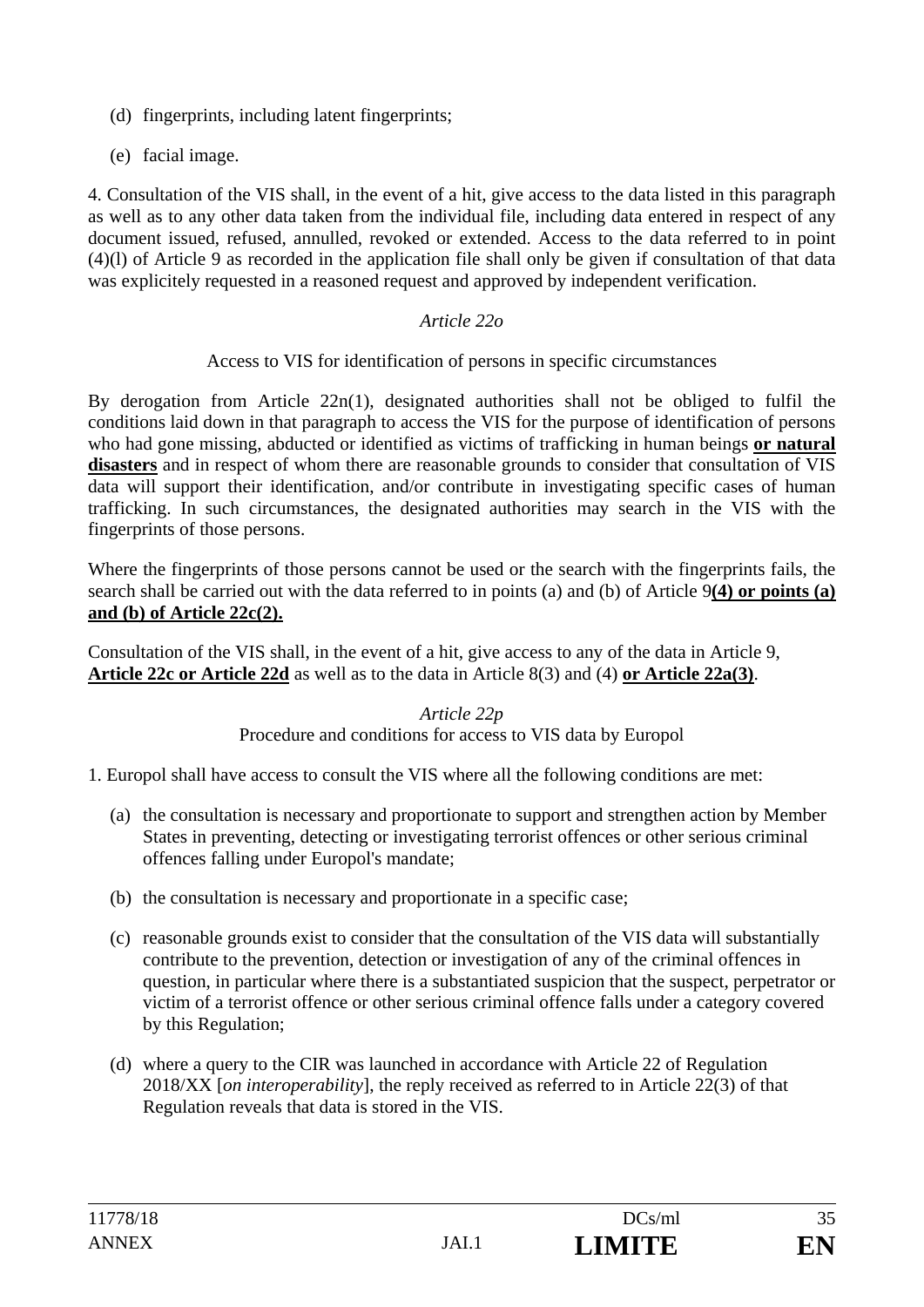2. The conditions laid down in Article 22n(2), (3) and (4) shall apply accordingly.

3. Europol's designated authority may submit a reasoned electronic request for the consultation of all data or a specific set of data stored in the VIS to the Europol central access point referred to in Article 22**lk**(**23**). Upon receipt of a request for access the Europol central access point shall verify whether the conditions for access referred to in paragraphs 1 and 2 are fulfilled. If all conditions for access are fulfilled, the duly authorised staff of the central access point(s) shall process the requests. The VIS data accessed shall be transmitted to the operating units referred to in Article 22l(1) in such a way as not to compromise the security of the data.

4. The processing of information obtained by Europol from consultation with VIS data shall be subject to the authorisation of the Member State of origin. That authorisation shall be obtained via the Europol national unit of that Member State.

## *Article 22q*

### Logging and documentation

1. Each Member State and Europol shall ensure that all data processing operations resulting from requests to access to VIS data in accordance with Chapter III**bc** are logged or documented for the purposes of checking the admissibility of the request, monitoring the lawfulness of the data processing and data integrity and security, and self-monitoring.

2. The log or documentation shall show, in all cases:

- (a) the exact purpose of the request for access to VIS data, including the terrorist offence or other serious criminal offence concerned and, for Europol, the exact purpose of the request for access;
- (b) the national file reference;
- (c) the date and exact time of the request for access by the central access point to the VIS Central System;
- (d) the name of the authority which requested access for consultation;
- (e) where applicable, the decision taken with regard to the ex-post verification;
- (f) the data used for consultation;
- (g) in accordance with national rules or with Regulation (EU) 2016/794, the unique user identity of the **official duly authorised staff** who carried out the search and of the official who ordered the search.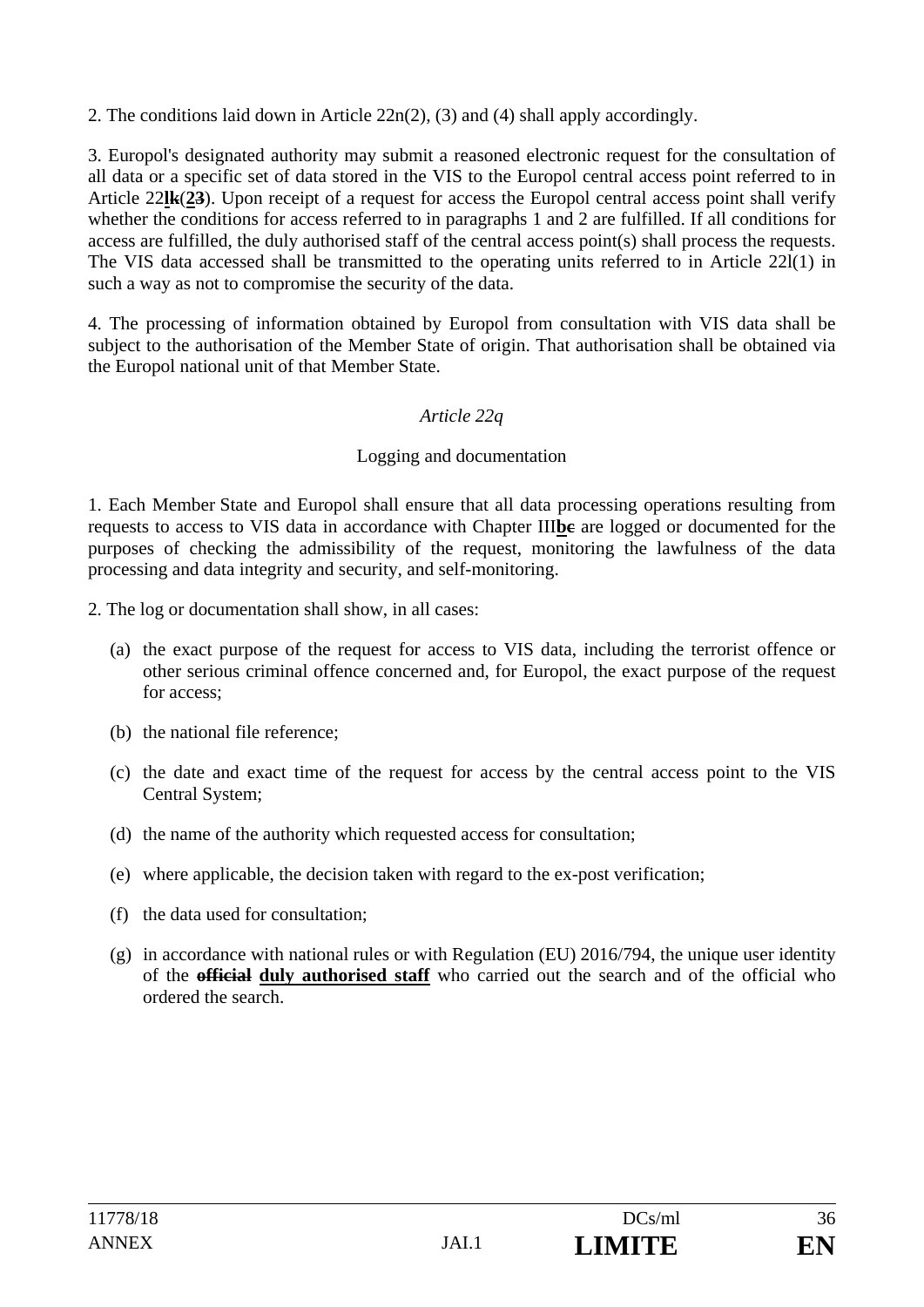3. Logs and documentation shall be used only for monitoring the lawfulness of data processing and for ensuring data integrity and security. Only logs which do not contain personal data may be used for the monitoring and evaluation referred to in Article 50 of this Regulation. The supervisory authority **established designated** in accordance with Article 41(1) of Directive (EU) 2016/680, which is responsible for checking the admissibility of the request and monitoring the lawfulness of the data processing and data integrity and security, shall have access to these logs at its request for the purpose of fulfilling its duties.

### *Article 22r*

Conditions for access to VIS data by designated authorities of a Member State in respect of which this Regulation has not yet been put into effect

1. Access to the VIS for consultation by designated authorities of a Member State in respect of which this Regulation has not yet been put into effect shall take place where the following conditions are met:

- (a) the acces**s** is within the scope of their powers;
- (b) the access is subject to the same conditions as referred to in Article  $22n(1)$ ;
- (c) the acces**s** is preceded by a duly reasoned written or electronic request to a designated authority of a Member State to which this Regulation applies; that authority shall then request the national central access point(s) to consult the VIS.

2. A Member State in respect of which this Regulation has not yet been put into effect shall make its visa information available to Member States to which this Regulation applies, on the basis of a duly reasoned written or electronic request, subject to compliance with the conditions laid down in Article 22n(1).

\_\_\_\_\_\_\_\_\_\_\_\_\_

<sup>\*</sup> Regulation (EU) No 603/2013 of the European Parliament and of the Council of 26 June 2013 on the establishment of 'Eurodac' for the comparison of fingerprints for the effective application of Regulation (EU) No 604/2013 establishing the criteria and mechanisms for determining the Member State responsible for examining an application for international protection lodged in one of the Member States by a third-country national or a stateless person and on requests for the comparison with Eurodac data by Member States' law enforcement authorities and Europol for law enforcement purposes, and amending Regulation (EU) No 1077/2011 establishing a European Agency for the operational management of large-scale IT systems in the area of freedom, security and justice (OJ L 180, 29.6.2013, p. 1).".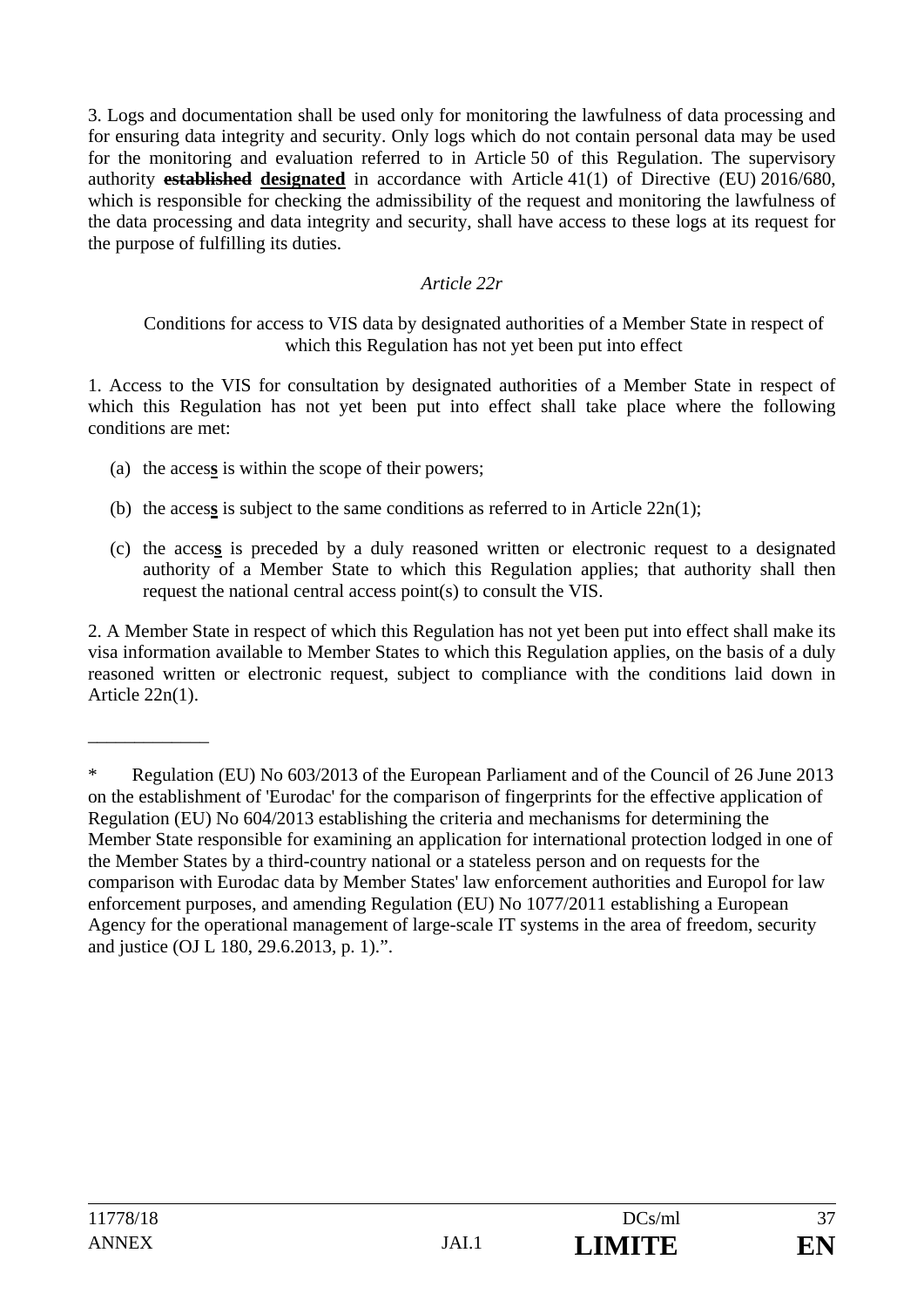### *CHAPTER IV*

#### *RETENTION AND AMENDMENT OF THE DATA*

### *Article 23*

#### Retention period for data storage

1. Each file shall be stored in the VIS for a maximum of five years, without prejudice to the deletion referred to in Articles 24 and 25 and to the keeping of records referred to in Article 34.

That period shall start:

(a) on the expiry date of the visa, the long-stay visa or the residence permit, if a visa, a long-stay visa or a residence permit has been issued;

(b) on the new expiry date of the visa, the long-stay visa **or the residence permit**, if a visa**, or** a long-stay visa **or a residence permit** has been extended;

(c) on the date of the **creation of the application file creation of the withdrawal by the applicant or the decision of the responsible authority** in the VIS, if the application has been withdrawn, closed or discontinued;

(d) on the date of the decision of the responsible authority if a visa, a long-stay visa or a residence permit has been refused, annulled,**shortened,** withdrawn or revoked, as applicable.

2. Upon expiry of the period referred to in paragraph 1, the VIS shall automatically erase the file and the link(s) to this file as referred to in Article 8(3) and (4) and Article **22a**22a(3)**and (5)**.

### *Article 24*

### *Amendment of data*

*1. Only the Member State responsible shall have the right to amend data which it has transmitted to the VIS, by correcting or deleting such data.* 

2. If a Member State has evidence to suggest that data processed in the VIS are inaccurate or that data were processed in the VIS contrary to this Regulation, it shall inform the Member State responsible immediately. Such message shall be transmitted in accordance with the procedure in Article 16(3).

Where the inaccurate data refers to links created pursuant to Article 8(3) or (4), and Article 22a(3), **or where a link is missing,** the responsible Member State shall make the necessary verifications and provide an answer within **3 working days 48 hours**, and, as the case may be, rectify the link. If no answer is provided within the set timeframe, the requesting Member State shall rectify the link and notify the responsible Member State of the rectification made via VISMail.

*3. The Member State responsible shall check the data concerned and, if necessary, correct or delete them immediately.*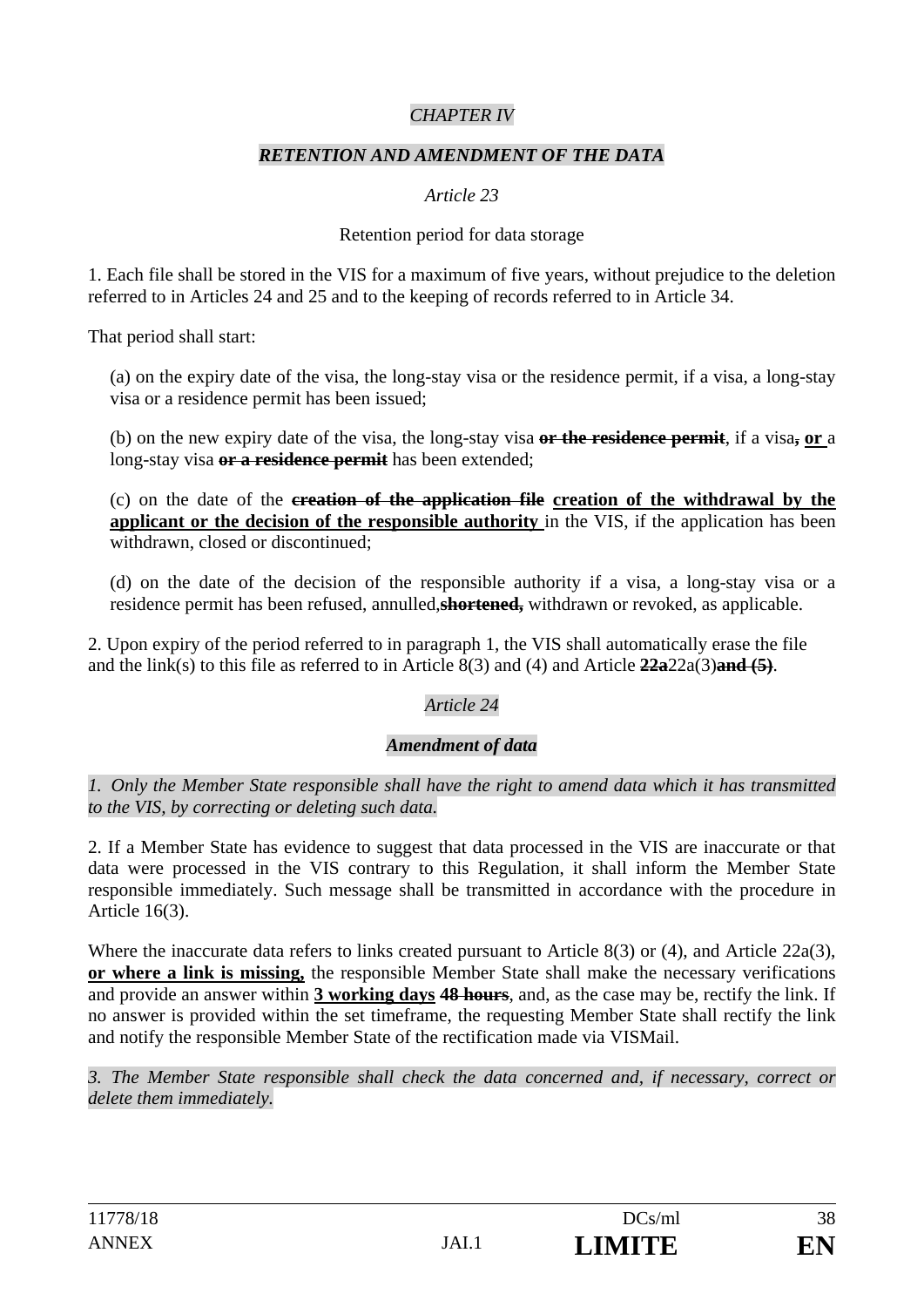### *Article 25*

### *Advance data deletion*

1. Where, before expiry of the period referred to in Article 23(1), an applicant has acquired the nationality of a Member State, the application files, the files and the links referred to in Article 8(3) and (4) **and in**, Article 22a(3) relating to him or her shall be erased without delay from the VIS by the Member State which created the respective application file(s) and links.

*2. Each Member State shall inform the Member State(s) responsible without delay if an applicant has acquired its nationality.* Such message may be transmitted by the VISMail.

*3. If the refusal of a visa has been annulled by a court or an appeal body, the Member State which refused the visa shall delete the data referred to in Article 12 without delay as soon as the decision to annul the refusal of the visa becomes final.* 

### *CHAPTER V*

#### *OPERATION AND RESPONSIBILITIES*

#### *Article 26*

#### *Operational management*

*1. After a transitional period, a management authority (the Management Authority), funded from the general budget of the European Union, shall be responsible for the operational management of the central VIS and the national interfaces. The Management Authority shall ensure, in cooperation with the Member States, that at all times the best available technology, subject to a cost-benefit analysis, is used for the central VIS and the national interfaces.* 

*2. The Management Authority shall also be responsible for the following tasks relating to the communication infrastructure between the central VIS and the national interfaces:* 

*(a) supervision;* 

*(b) security;* 

*(c) the coordination of relations between the Member States and the provider.* 

*3. The Commission shall be responsible for all other tasks relating to the Communication Infrastructure between the central VIS and the national interfaces, in particular:* 

*(a) tasks relating to implementation of the budget;* 

*(b) acquisition and renewal;* 

*(c) contractual matters.*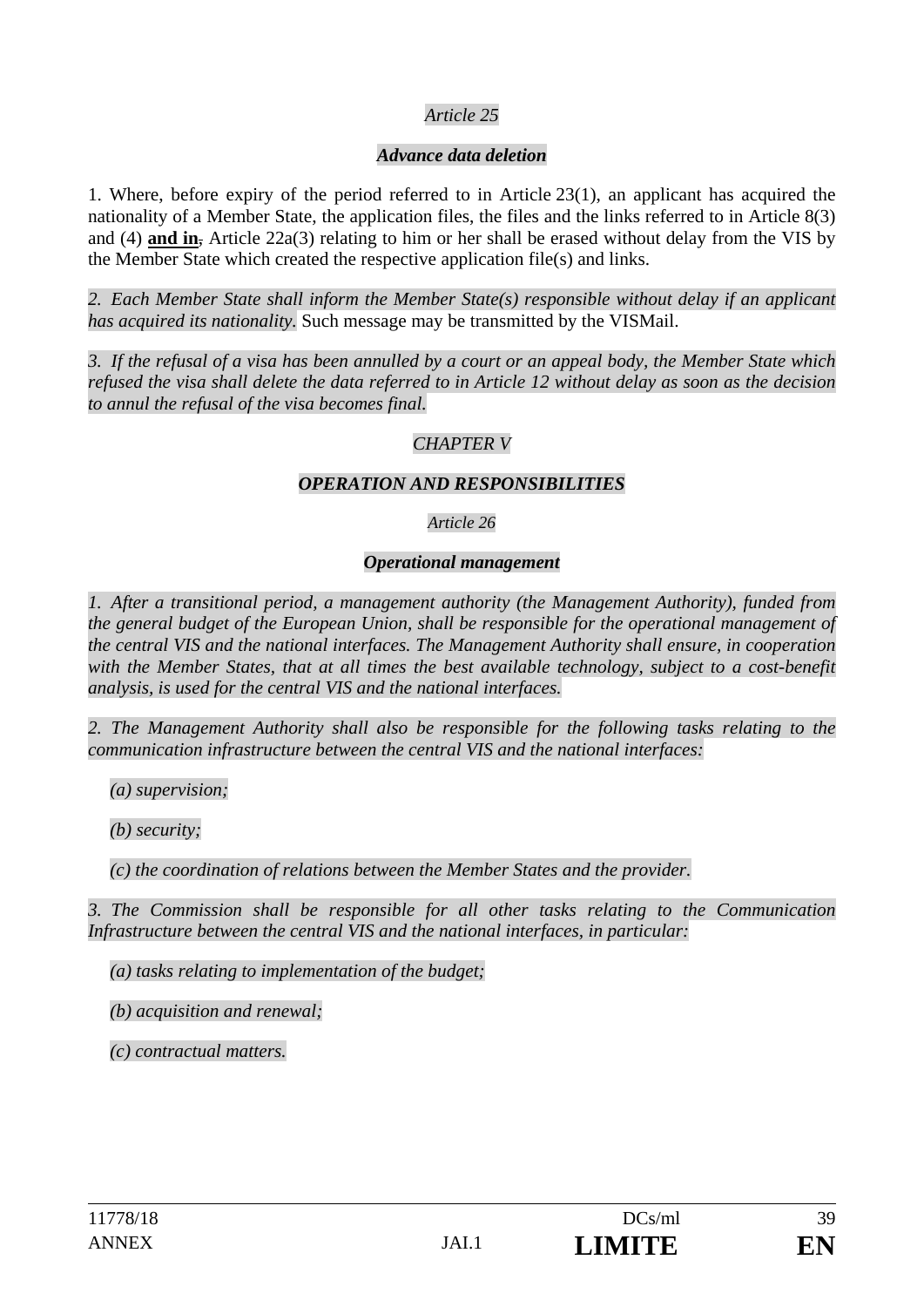*3a. From 30 June 2018, the Management Authority shall be responsible for the tasks referred to in paragraph 3.* 

*4. During a transitional period before the Management Authority takes up its responsibilities, the Commission shall be responsible for the operational management of the VIS. The Commission may delegate that task and tasks relating to implementation of the budget, in accordance with Council Regulation (EC, Euratom) No 1605/2002 of 25 June 2002 on the Financial Regulation applicable to the general budget of the European Communities ( 9 ), to national public-sector bodies in two different Member States.* 

*5. Each national public-sector body referred to in paragraph 4 shall meet the following selection criteria:* 

*(a) it must demonstrate that it has extensive experience in operating a large-scale information system;* 

*(b) it must have considerable expertise in the service and security requirements of a large-scale information system;* 

*(c) it must have sufficient and experienced staff with the appropriate professional expertise and linguistic skills to work in an international cooperation environment such as that required by the VIS;* 

*(d) it must have a secure and custom-built facility infrastructure able, in particular, to back up and guarantee the continuous functioning of large-scale IT systems; and* 

*(e) its administrative environment must allow it to implement its tasks properly and avoid any conflict of interests.* 

*6. Prior to any delegation as referred to in paragraph 4 and at regular intervals thereafter, the Commission shall inform the European Parliament and the Council of the terms of the delegation, its precise scope, and the bodies to which tasks are delegated.* 

*7. Where the Commission delegates its responsibility during the transitional period pursuant to paragraph 4, it shall ensure that the delegation fully respects the limits set by the institutional system laid out in the Treaty. It shall ensure, in particular, that the delegation does not adversely affect any effective control mechanism under Community law, whether by the Court of Justice, the Court of Auditors or the European Data Protection Supervisor.* 

*8. Operational management of the VIS shall consist of all the tasks necessary to keep the VIS functioning 24 hours a day, seven days a week in accordance with this Regulation, in particular the maintenance work and technical developments necessary to ensure that the system functions at a satisfactory level of operational quality, in particular as regards the time required for interrogation of the central database by consular posts, which should be as short as possible.*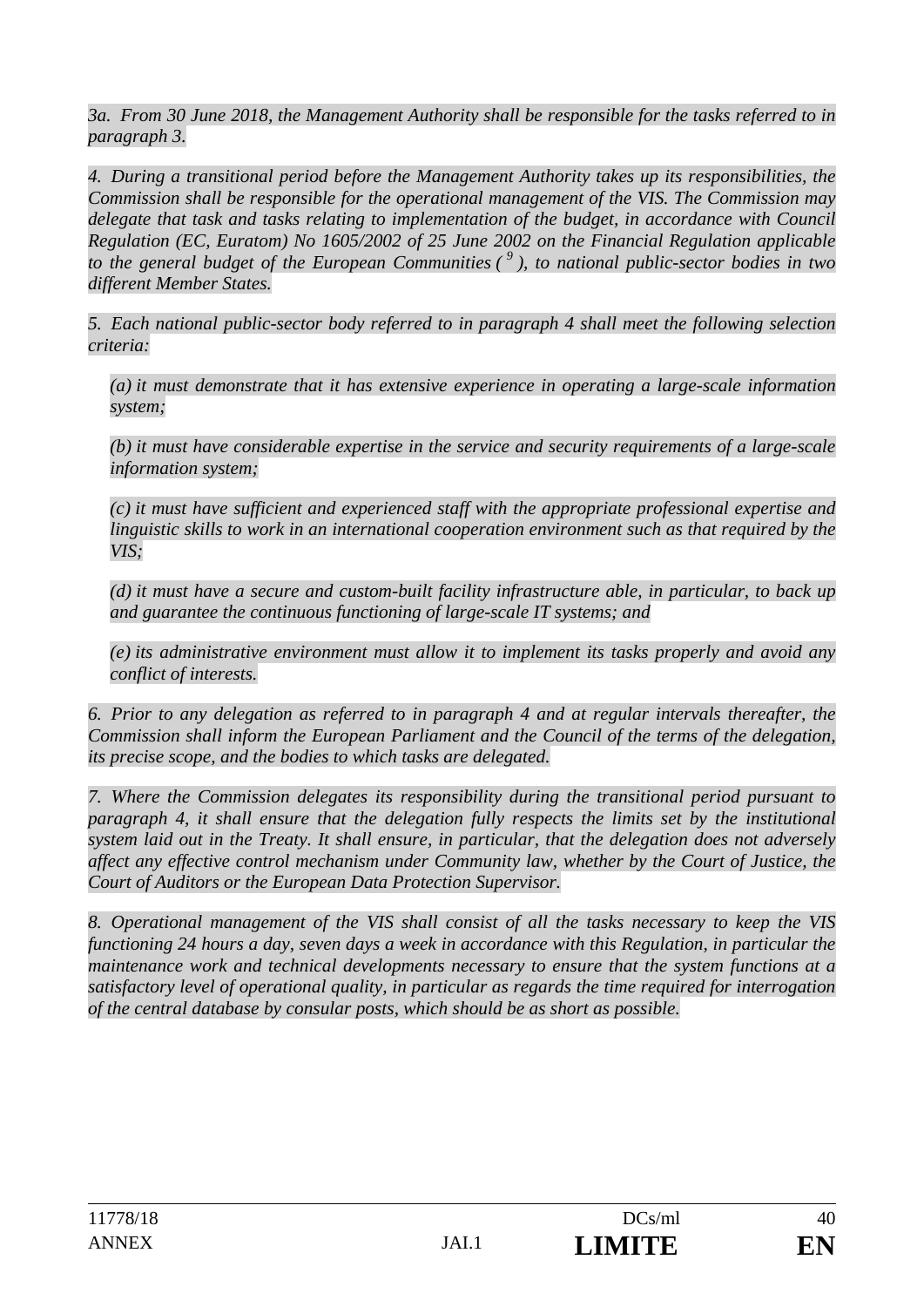8a*.* **The Management Authority Eu-LISA** shall be permitted to use anonymised real personal data of the VIS**production** system for testing purposes in the following circumstances:

(a) for diagnostics and repair when faults are discovered with the **Central System VIS operation**;

(b) for testing new technologies and techniques relevant to **enhance the performance of the Central System or transmission of data to it the VIS operation**.

In such cases, the security measures, access control and logging activities at the testing environment shall be equal to the ones for the VIS **production** system. Real personal data adopted for testing shall be rendered anonymous in such a way that the data-subject is no longer identifiable.

*9. Without prejudice to Article 17 of the Staff Regulations of officials of the European Communities, laid down in Regulation (EEC, Euratom, ECSC) No 259/68 ( 10 ), the Management Authority shall apply appropriate rules of professional secrecy or other equivalent duties of confidentiality to all its staff required to work with VIS data. This obligation shall also apply after such staff leave office or employment or after the termination of their activities.*

### *Article 27*

### **Location of the central Visa Information System**

The principal central VIS, which performs technical supervision and administration functions, shall be located in Strasbourg (France) and a back-up central VIS, capable of ensuring all functionalities of the principal central VIS, shall be located in Sankt Johann im Pongau (Austria).

Both sites may be used simultaneously for active operation of the VIS provided that the second site remains capable of ensuring its operation in case of failure of the system.

[…]

# *Article 29*

#### Responsibility for the use and quality of data

*1. Each Member State shall ensure that the data are processed lawfully, and in particular that only duly authorised staff have access to data processed in the VIS for the performance of their tasks in accordance with this Regulation. The Member State responsible shall ensure in particular that:* 

*(a) the data are collected lawfully;* 

*(b) the data are transmitted lawfully to the VIS;* 

(c) the data are accurate, up-to-date and of an adequate level of quality and completeness when they are transmitted to the VIS.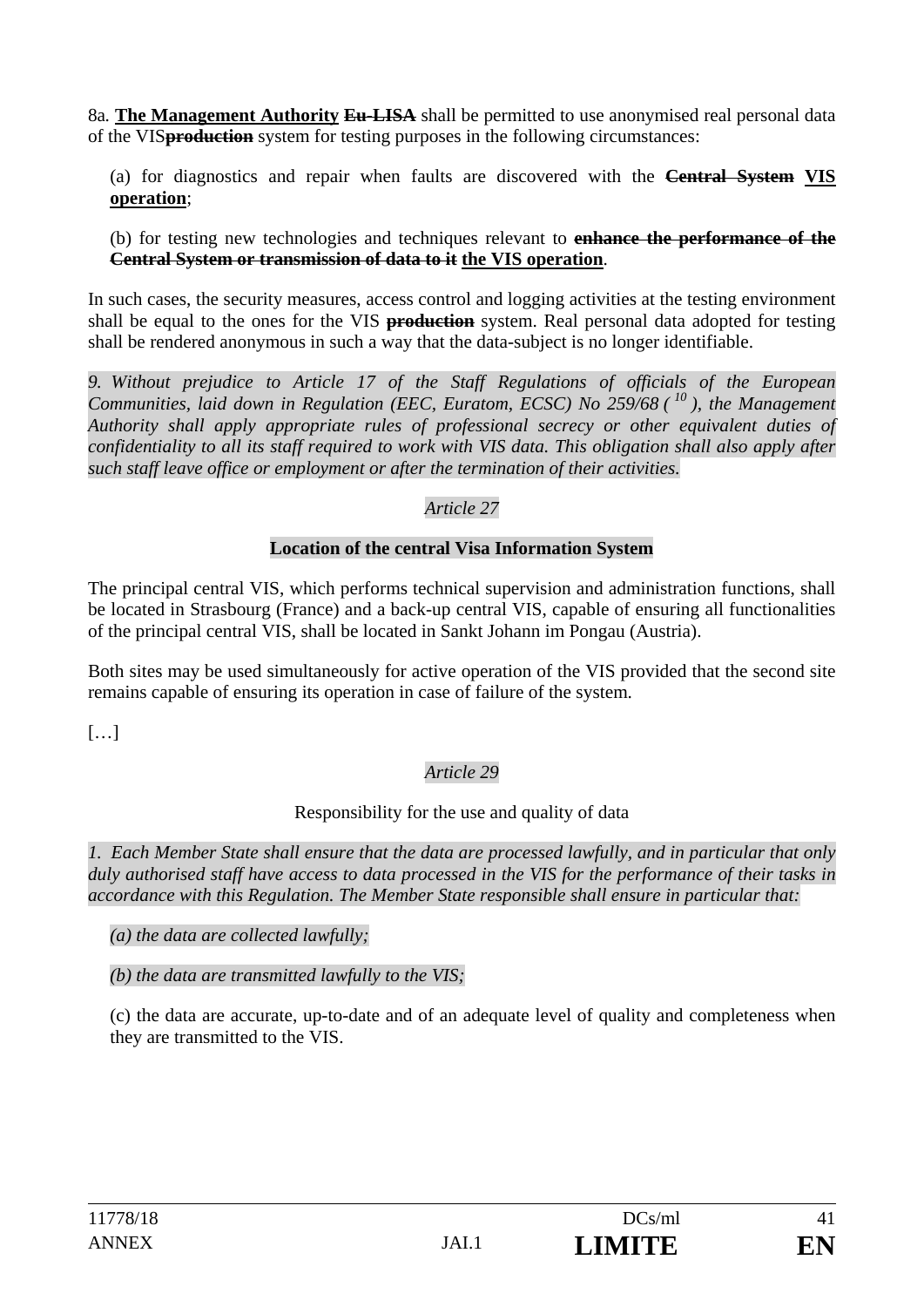*2. The management authority shall ensure that the VIS is operated in accordance with this Regulation and its implementing rules referred to in Article 45(2). In particular, the management authority shall:* 

*(a) take the necessary measures to ensure the security of the central* VIS VIS or the CIR *and the communication infrastructure between the central* VIS VIS or the CIR *and the national interfaces, without prejudice to the responsibilities of each Member State;* 

*(b) ensure that only duly authorised staff have access to data processed in the VIS for the performance of the tasks of the management authority in accordance with this Regulation.* 

2a. The management authority together with the Commission shall develop and maintain automated data quality control mechanisms and procedures for carrying out quality checks on the data in VIS and shall provide regular reports to the Member States. The management authority shall **also**  provide a **regular** report **at least once a year** to the Member **Ss**tates and Commission on the data quality controls.

This mechanism, procedures and the interpretation of data quality compliance shall be established by means of implementing measures in accordance with the procedure referred to in Article 49(2).

*3. The management authority shall inform the European Parliament, the Council and the Commission of the measures which it takes pursuant to paragraph 2.* 

#### *Article 29a*

Specific rules for entering data

1. Entering data referred to in Articles 9, 22c and 22d into the VIS shall be subject to the following **preliminary** conditions:

(a) data pursuant to Articles 9, 22c and 22d and Article 6(4) may only be sent to the VIS following a quality check performed by the responsible national authorities;

(b) data pursuant to Articles 9, 22c and 22d and Article 6(4) will be processed by the VIS, following a quality check performed by the VIS pursuant to paragraph 2.

2. Quality checks shall be performed by VIS, as follows:

(a) when creating application files or files of third country nationals in VIS, quality checks shall be performed on the data referred to in Articles 9, 22c and 22d; should these checks fail to meet the established quality criteria, the responsible authority(ies) shall be automatically notified by the VIS;

(b) the automated procedures pursuant to Article 9**(**a**)**(3) and 22b(2) may be triggered by the VIS only following a quality check performed by the VIS pursuant to this Article; should these checks fail to meet the established quality criteria, the responsible authority(ies) shall be automatically notified by the VIS;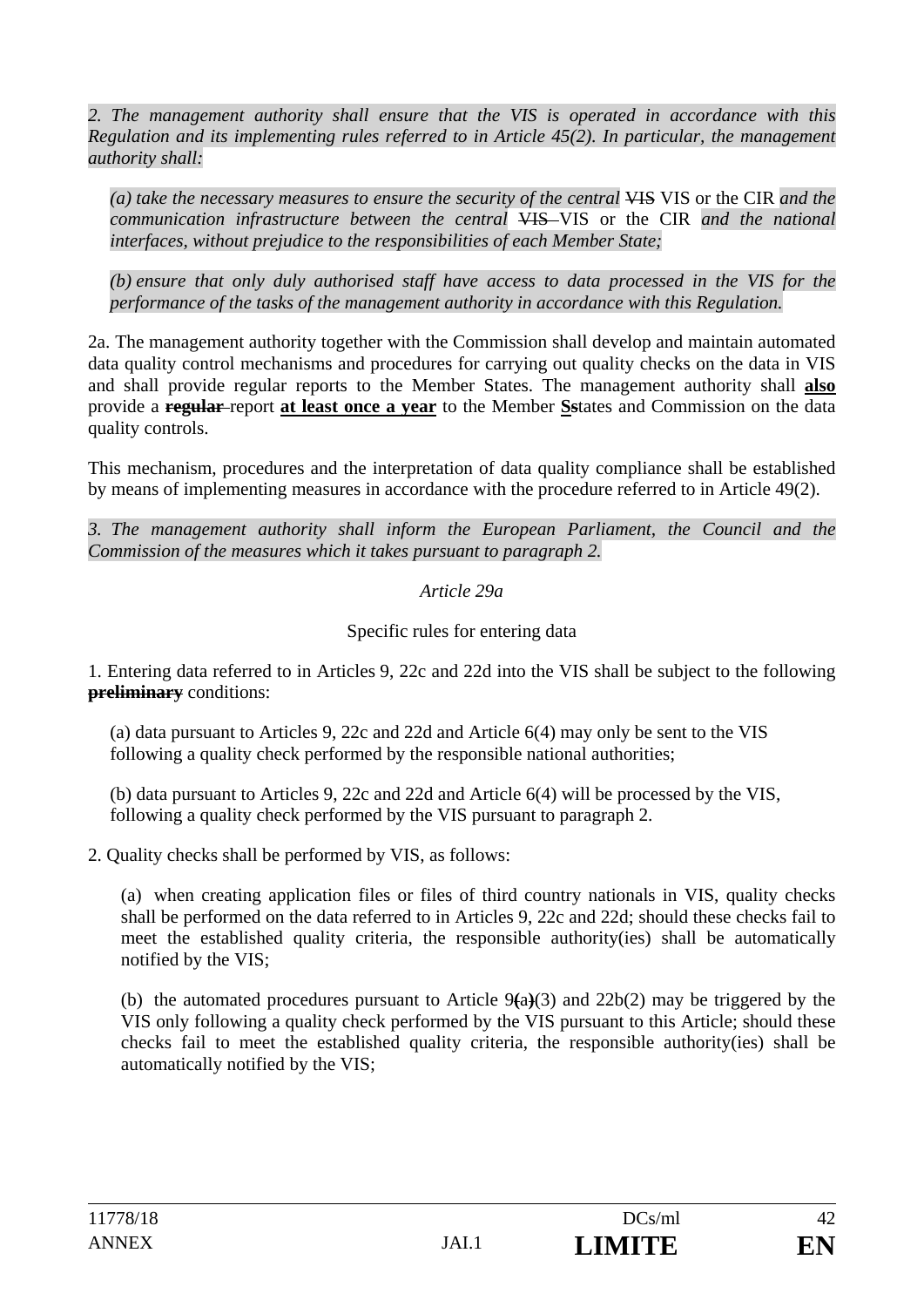(c) quality checks on facial images and **fingerprints dactylographic data** shall be performed when creating application files of third country nationals in VIS, to ascertain the fulfilment of minimum data quality standards allowing biometric matching;

(d) quality checks on the data pursuant to Article 6(4) shall be performed when storing information on the national designated authorities in the VIS.

3. Quality standards shall be established for the storage of the data referred to in paragraph 1 and 2 of this Article. The specification of these standards shall be laid down in implementing acts. Those implementing acts shall be adopted **i**-in accordance with the examination procedure referred to in Article 49(2).

[…]

### *Article 31*

#### *Communication of data to third countries or international organisations*

1. Without prejudice to Regulation (EU) 2016/679, the data referred to in Article 9(4)(a), (b), (c), (k) and (m)**; and Article** 9(6) and 9(7) **or Article 22c(2)(a), (b), (c), (cc), (d), (g) and (h) or Article 22d(a), (b), (c), (cc), (d) and (g)** may be transferred or made available to a third country or to an international organisation listed in the Annex, only if necessary in individual cases for the purpose of proving the identity of third-country nationals, and only for the purpose of return in accordance with Directive 2008/115/EC or of resettlement in accordance with the *Regulation* …[*Resettlement Framework Regulation*], and provided that the Member State which entered the data in the VIS has given its approval.

2. By way of derogation from paragraph 1, the data referred to in Article 9(4)(a), (b), (c), (k) and (m) may be transferred or made available to a third country or to an international organisation listed in the Annex if necessary in individual cases for the purpose of proving the identity of third-country nationals, including for the purpose of return, only where the following conditions are satisfied:

(a) the Commission has adopted a decision on the adequate protection of personal data in that third country in accordance with Article 25(6) of Directive 95/46/EC, or a readmission agreement is in force between the Community and that third country, or the provisions of Article 26(1)(d) of Directive 95/46/EC apply;

(b) the third country or international organisation agrees to use the data only for the purpose for which they were provided;

(c) the data are transferred or made available in accordance with the relevant provisions of Community law, in particular readmission agreements, and the national law of the Member State which transferred or made the data available, including the legal provisions relevant to data security and data protection; and

(d) the Member State(s) which entered the data in the VIS has given its consent.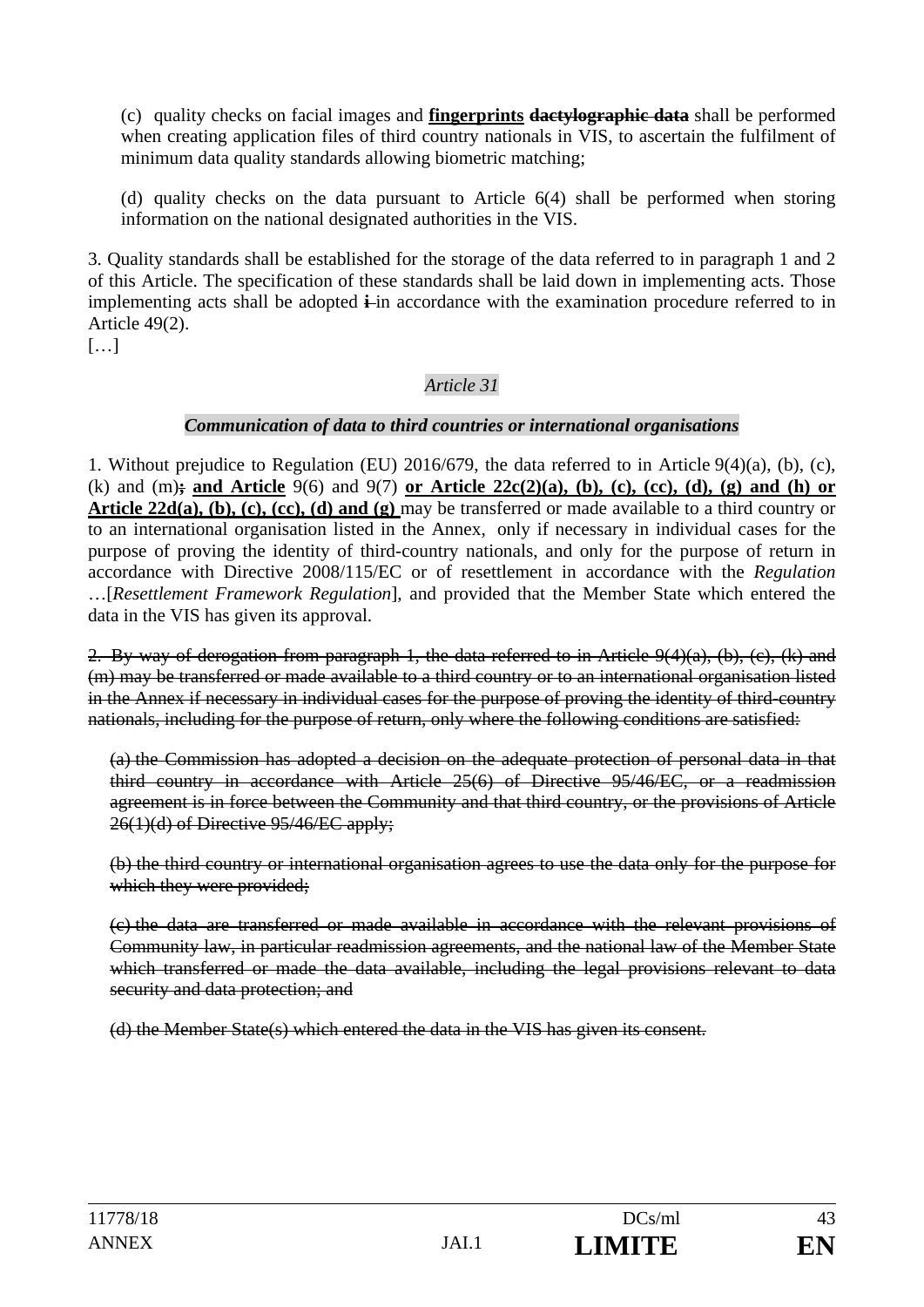*3. Such transfers of personal data to third countries or international organisations shall not prejudice the rights of refugees and persons requesting international protection, in particular as regards non-refoulement.* 

 $[...]$ 

#### *Article 34*  Keeping of logs

1. Each Member State, the European Border and Coast Guard Agency and the Management Authority shall keep logs of all data processing operations within the VIS. These logs shall show the purpose of access referred to in Article 6(1), Article **6b20a**(1), Article 22k(1) and Articles 15 to 22 and 22g to 22j, the date and time, the type of data transmitted as referred to in Articles 9 to 14, the type of data used for interrogation as referred to in Article 15(2), Article 18, Article 19(1), Article 20(1), Article 21(1), Article 22(1), Article 22g, Article 22h, Article 22i, Article 22j, Article 45a, and Article 45d and the name of the authority entering or retrieving the data. In addition, each Member State shall keep logs of the staff duly authorised to enter or retrieve the data.

2. For the operations listed in Article 45b a log of each data processing operation carried out within the VIS and the EES shall be kept in accordance with this Article and Article 41 of the Regulation (EU) 2226/2017 establishing an Entry/Exit System (EES).

3. Such logs may be used only for the data-protection monitoring of the admissibility of data processing as well as to ensure data security. The logs shall be protected by appropriate measures against unauthorised access and **modification and shall be** deleted after a period of one year after the retention period referred to in Article 23(1) has expired, if they are not required for monitoring procedures which have already begun.

[…]

# *CHAPTER VI*

### *RIGHTS AND SUPERVISION ON DATA PROTECTION*

# *Article 37*

### *Right of information*

1.Third country nationals and the persons referred to in Articles 9(4)(f), 22c(2)(e) or 22d(e) shall be informed of the following by the Member State responsible:

*(a) the identity of the controller referred to in Article 41(4), including his contact details;* 

*(b) the purposes for which the data will be processed within the VIS;* 

*(c) the categories of recipients of the data, including the authorities referred to in Article 3;* 

*(d) the data retention period;*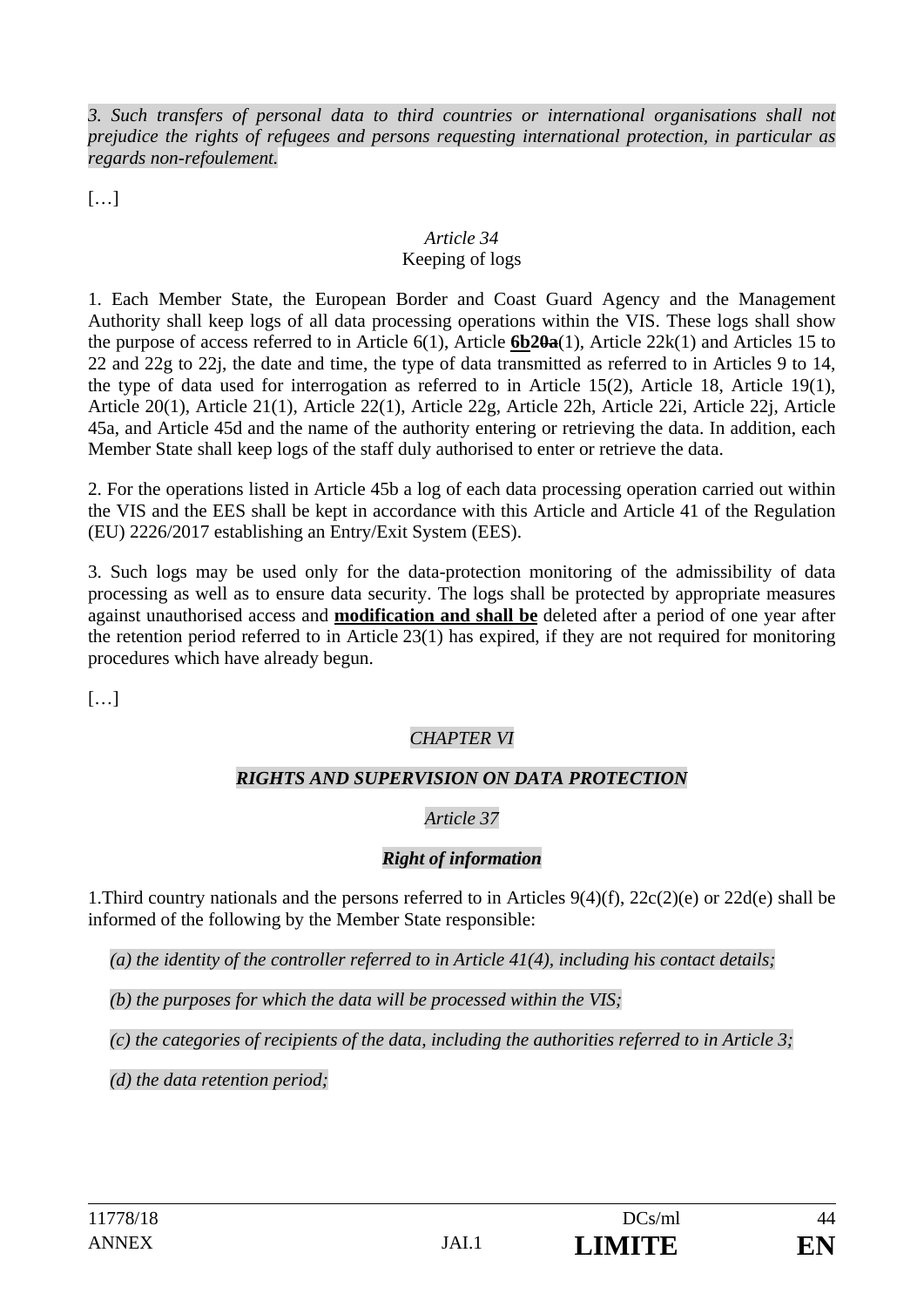*(e) that the collection of the data is mandatory for the examination of the application;* 

*(f) the existence of the right of access to data relating to them, and the right to request that inaccurate data relating to them be corrected or that unlawfully processed data relating to them be deleted, including the right to receive information on the procedures for exercising those rights and the contact details of the National Supervisory Authorities referred to in Article 41(1), which shall hear claims concerning the protection of personal data.* 

2. The information referred to in paragraph 1 shall be provided in writing to the third country national when the data, the photograph and the fingerprint data as referred to in points (4), (5) and (6) of Article 9, Article 22c(2) and Article 22d (a) to (g) are collected, and where necessary, orally, in a language and manner that the data subject understands or is reasonably presumed to understand. Children must be informed in an age-appropriate manner**, using leaflets, and/or infographics and/or demonstrations specifically designed to explain the fingerprinting procedure**.

*3. The information referred to in paragraph 1 shall be provided to the persons referred to in Article 9(4)(f) on the forms to be signed by those persons providing proof of invitation, sponsorship and accommodation.* 

In the absence of such a form signed by those persons this information shall be provided in accordance with Article 14 of Regulation (EU) 2016/679.

### *Article 38*

### *Right of access, correction and deletion*

*1. Without prejudice to the obligation to provide other information in accordance with Article 12(a) of Directive 95/46/EC, any person shall have the right to obtain communication of the data relating to him recorded in the VIS and of the Member State which transmitted them to the VIS. Such access to data may be granted only by a Member State. Each Member State shall record any requests for such access.* 

*2. Any person may request that data relating to him which are inaccurate be corrected and that data recorded unlawfully be deleted. The correction and deletion shall be carried out without delay by the Member State responsible, in accordance with its laws, regulations and procedures.* 

3. If the request as provided for in paragraph 2 is made to a Member State other than the Member State responsible, the authorities of the Member State with which the request was lodged shall contact the authorities of the Member State responsible within a period of seven days. The Member State responsible shall check the accuracy of the data and the lawfulness of their processing in the VIS within a period of one month.

*4. If it emerges that data recorded in the VIS are inaccurate or have been recorded unlawfully, the Member State responsible shall correct or delete the data in accordance with Article 24(3). The Member State responsible shall confirm in writing to the person concerned without delay that it has taken action to correct or delete data relating to him.*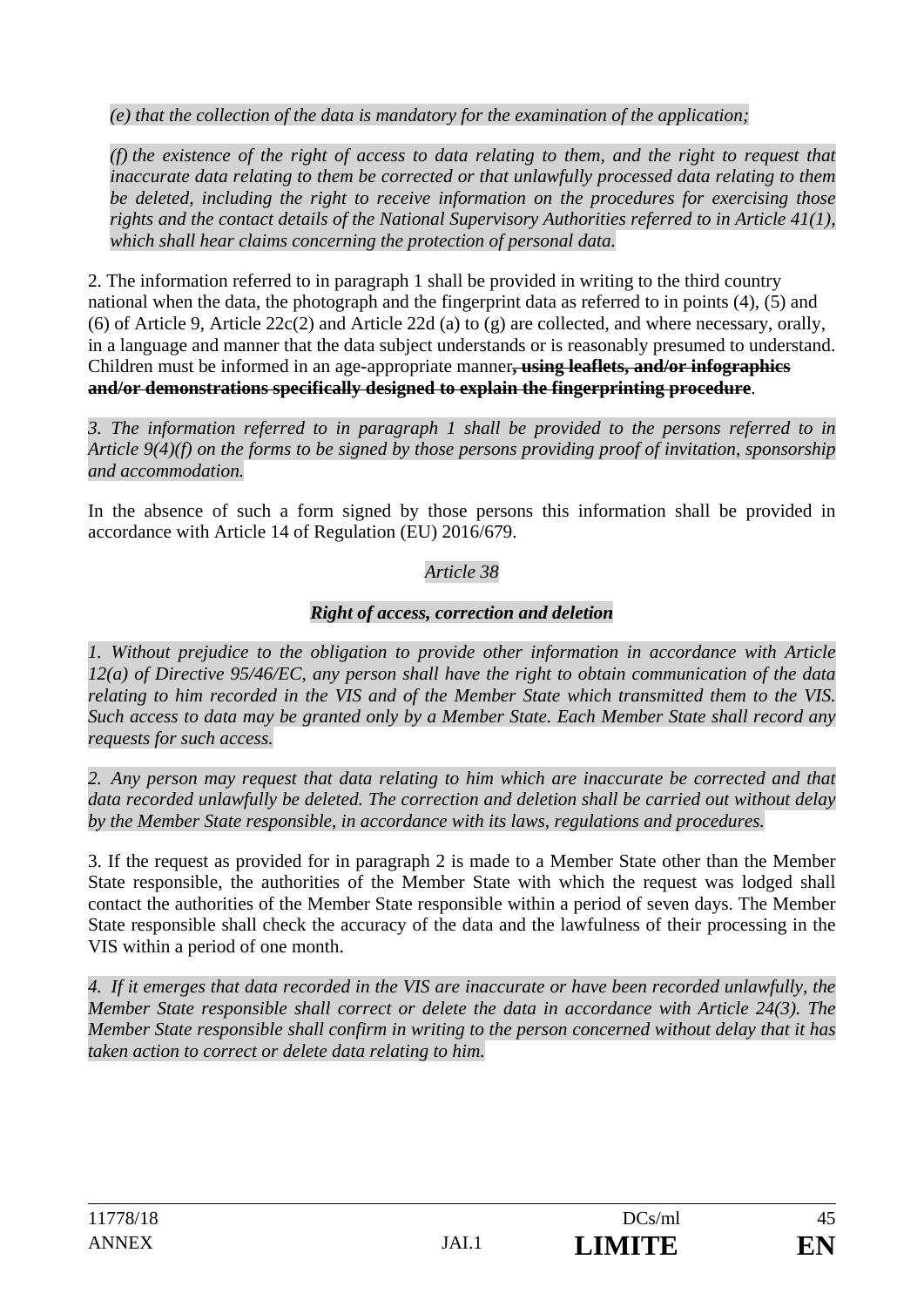*5. If the Member State responsible does not agree that data recorded in the VIS are inaccurate or have been recorded unlawfully, it shall explain in writing to the person concerned without delay why it is not prepared to correct or delete data relating to him.* 

*6. The Member State responsible shall also provide the person concerned with information*  explaining the steps which he can take if he does not accept the explanation provided. This shall *include information on how to bring an action or a complaint before the competent authorities or courts of that Member State and on any assistance, including from the national supervisory authorities referred to in Article 41(1), that is available in accordance with the laws, regulations and procedures of that Member State.*

### *Article 43*

#### *Cooperation between National Supervisory Authorities and the European Data Protection Supervisor*

1. The European Data Protection Supervisor shall act in close cooperation with national supervisory authorities with respect to specific issues requiring national involvement, in particular if the European Data Protection Supervisor or a national supervisory authority finds major discrepancies between practices of Member States or finds potentially unlawful transfers using the communication channels of the interoperability components, or in the context of questions raised by one or more national supervisory authorities on the implementation and interpretation of this Regulation.

2. In the cases referred to in paragraph 1, coordinated supervision shall be ensured in accordance with Article 62 of Regulation (EU) XXXX/2018 [revised Regulation 45/2001].

*3. The National Supervisory Authorities and the European Data Protection Supervisor shall meet for that purpose at least twice a year. The costs and servicing of these meetings shall be b for the account of the European Data Protection Supervisor. Rules of procedure shall be adopted at the first meeting. Further working methods shall be developed jointly as necessary.* 

*4. A joint report of activities shall be sent to the European Parliament, the Council, the Commission and the Management Authority every two years. This report shall include a chapter of each Member State prepared by the National Supervisory Authority of that Member State.* 

 $[\ldots]$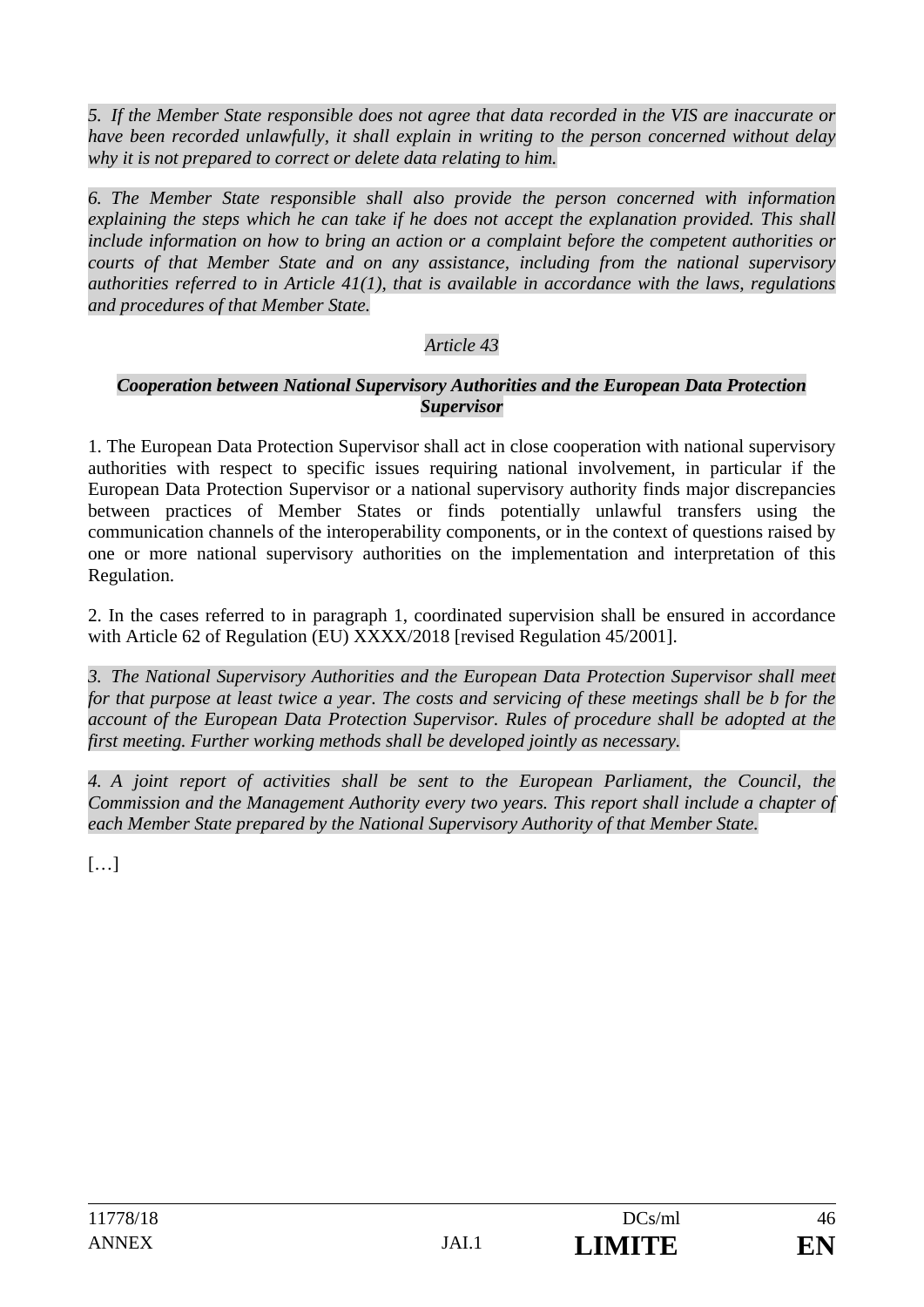### *CHAPTER VII*

### *FINAL PROVISIONS*

### *Article 45*

#### *Implementation by the Commission*

*1. The central VIS, the national interface in each Member State and the communication infrastructure between the central VIS and the national interfaces shall be implemented by the Commission as soon as possible after the entry into force of this Regulation, including the functionalities for processing the biometric data referred to in Article 5(1)(c).* 

*2. The measures necessary for the technical implementation of the central VIS, the national interfaces and the communication infrastructure between the central VIS and the national interfaces shall be adopted in accordance with the procedure referred to in Article 49(2), in particular:* 

*(a) for entering the data and linking applications in accordance with Article 8;* 

*(b) for accessing the data in accordance with Article 15 and Articles 17 to 22;* 

*(c) for amending, deleting and advance deleting of data in accordance with Articles 23 to 25;* 

*(d) for keeping and accessing the records in accordance with Article 34;* 

*(e) for the consultation mechanism and the procedures referred to in Article 16.* 

3. The technical specifications for the quality, resolution and use of fingerprints and of the facial image for biometric verification and identification in the VIS shall be laid down in implementing acts. Those implementing acts shall be adopted in accordance with the examination procedure referred to in Article 49(2).

#### *Article 45a*

#### Use of data for reporting and statistics

1. The duly authorised staff of the competent authorities of Member States, the Commission, **the Management Authority eu-LISA** and the European Border and Coast Guard Agency established by Regulation (EU) 2016/1624 shall have access to consult the following data, solely for the purposes of reporting and statistics without allowing for individual identification:

- (a) status information;
- (b) the competent authority, including its location;
- (c) sex, date of birth and current nationality**/nationalities** of the applicant;
- (d) Member State of first entry, only as regards **short stay** visas**, if applicable**;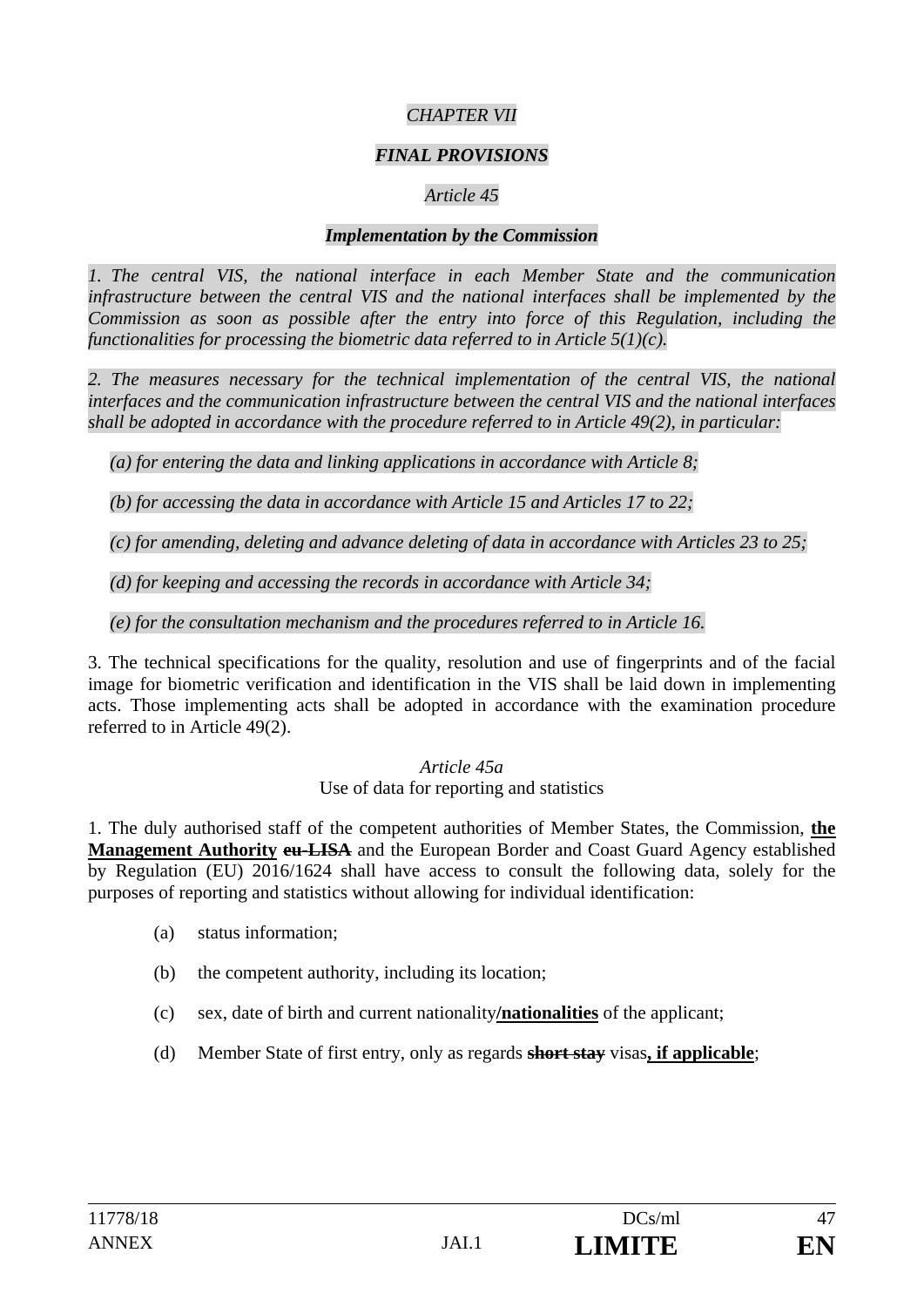- (e) date and place of the application and the decision concerning the **application (issued or refused)**;
- (f) the type of document issued, i.e. whether **airport transit visa ATV**, uniform or **limited territorial validity visa LTV**, long stay visa or residence permit;
- (g) the type of the travel document and the three letter code of the issuing country, only as regards **short stay** visas;
- (h) the grounds indicated for any decision concerning the document or the application, only as regards **short stay** visas; as regards long stay visas and residence permits, the decision concerning the application (whether to issue or to refuse the application and on which ground);
- (i) the competent authority, including its location, which refused the application and the date of the refusal, only as regards **short stay** visas;
- (j) the cases in which the same applicant applied for a **short stay** visa from more than one visa authority, indicating these visa authorities, their location and the dates of refusals**, only as regards short stay visas**;
- (k) **Aa**s regards **short stay** visa**s**, main purpose(s) of the journey; **as regards long stay visas and residence permit, the purpose of the application**;

#### **(ka) visa applications processed in representation pursuant to Article 8 of Regulation (EC) No 810/2009;**

- (l) the data entered in respect of any document withdrawn, annulled, revoked or whose validity is extended, as applicable;
- (m) where applicable, the expiry date of the long stay visa or residence permit;
- (n) the number of persons exempt from the requirement to give fingerprints pursuant to Article 13(7) of Regulation (EC) No 810/2009.
- (o) the cases in which the data referred to in point (6) of Article 9 could factually not be provided, in accordance with the second sentence of Article 8(5);
- (p) the cases in which the data referred to in point (6) of Article 9 was not required to be provided for legal reasons, in accordance with the second sentence of Article 8(5);
- (q) the cases in which a person who could factually not provide the data referred to in point (6) of Article 9 was refused a visa, in accordance with the second sentence of Article 8(5)**;**.

The duly authorised staff of the European Border and Coast Guard Agency shall have access to consult the data referred to in the first subparagraph for the purpose of carrying out risk analyses and vulnerability assessments as referred to in Articles 11 and 13 of Regulation (EU) 2016/1624.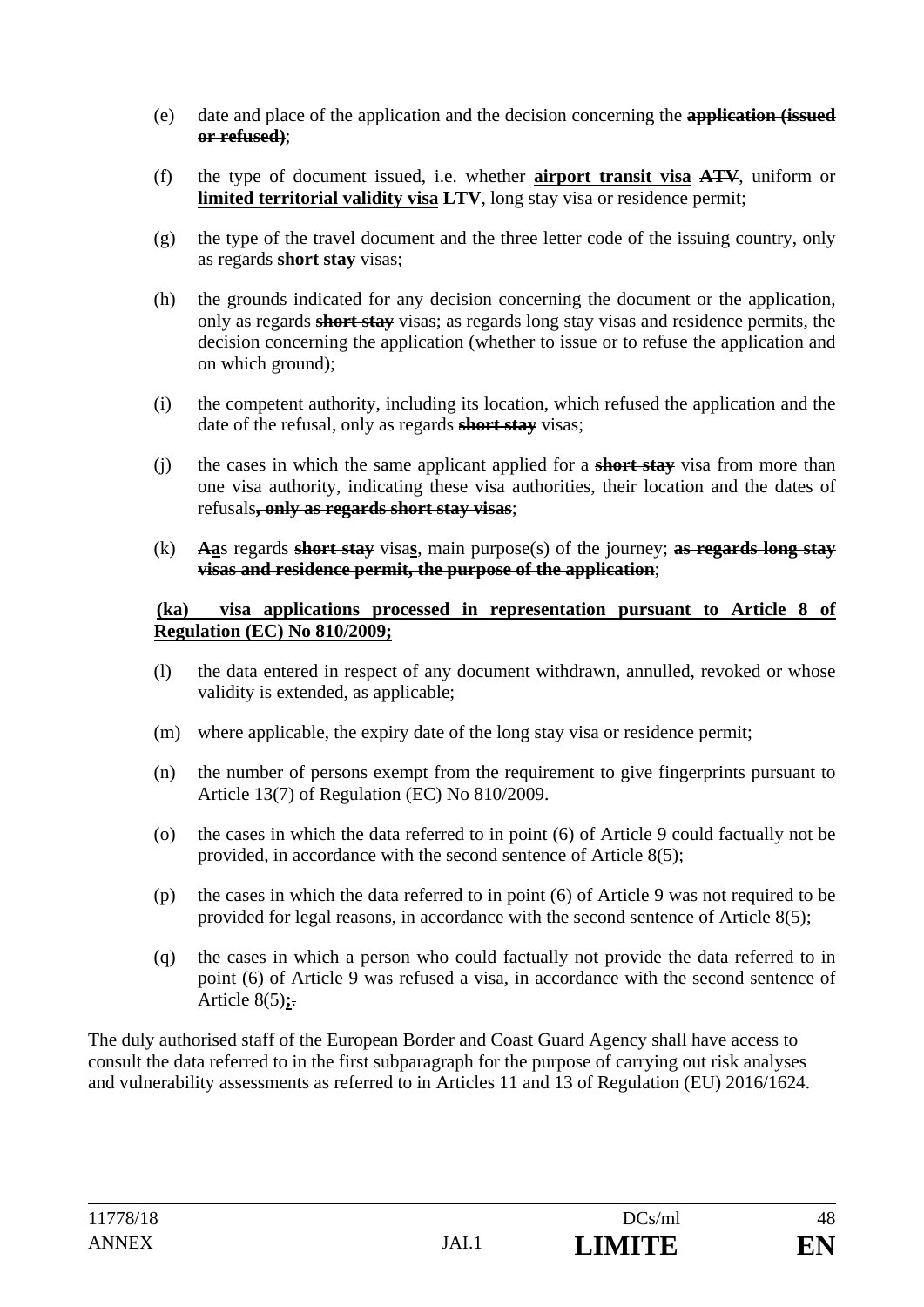2. For the purpose of paragraph 1 of this Article, **the Management Authority eu-LISA** shall store the data referred to in that paragraph in the central repository for reporting and statistics referred to in [Article 39 of the Regulation 2018/XX [*on interoperability*]

3. The procedures put in place by **the Management Authority eu-LISA** to monitor the functioning of the VIS referred to in Article 50(1) shall include the possibility to produce regular statistics for ensuring that monitoring.

4. Every quarter, **the Management Authority eu-LISA** shall compile statistics based on the VIS data on **short stay** visas **referred to in Article 4, point 1** showing, for each location where a visa was lodged, in particular:

- (a) total of airport transit visas applied for, including for multiple**-entry** airport transit visas;
- (b) total of visas issued, including multiple**-entry airport transit A** visas;
- (c) total of multiple**-entry** visas issued;
- (d) total of visas not issued, including multiple**-entry airport transit A** visas;
- (e) total of uniform visas applied for, including multiple-entry uniform visas;
- (f) total of visas issued, including multiple-entry visas;
- (g) total of multiple-entry visas issued, devided by length of validity (**below** 6 months **or below**, 1 year, 2 years, 3 years, 4 years, 5 years),
- (h) total of uniform visas not issued, including multiple-entry visas;
- (i) total of visas with limited territorial validity issued.

The daily statistics shall be stored in the central repository for reporting and statistics.

5. Every quarter, **the Management Authority eu-LISA** shall compile statistics based on the VIS data on long-stay visas and residence permits showing, for each location, in particular:

- (a) total of long-stay visas applied for, issued, refused, extended and withdrawn;
- (b) total of residence permits applied for, issued, refused, extended and withdrawn.

6. At the end of each year, statistical data shall be compiled in the form of quarterly statistics for that year. The statistics shall contain a breakdown of data for each Member State.

7. At the request of the Commission, **the Management Authority eu-LISA** shall provide it with statistics on specific aspects related to the implementation of the common visa policy or of the migration **and asylum** policy, including on aspects pursuant to the application of Regulation (EU) No 1053/2013.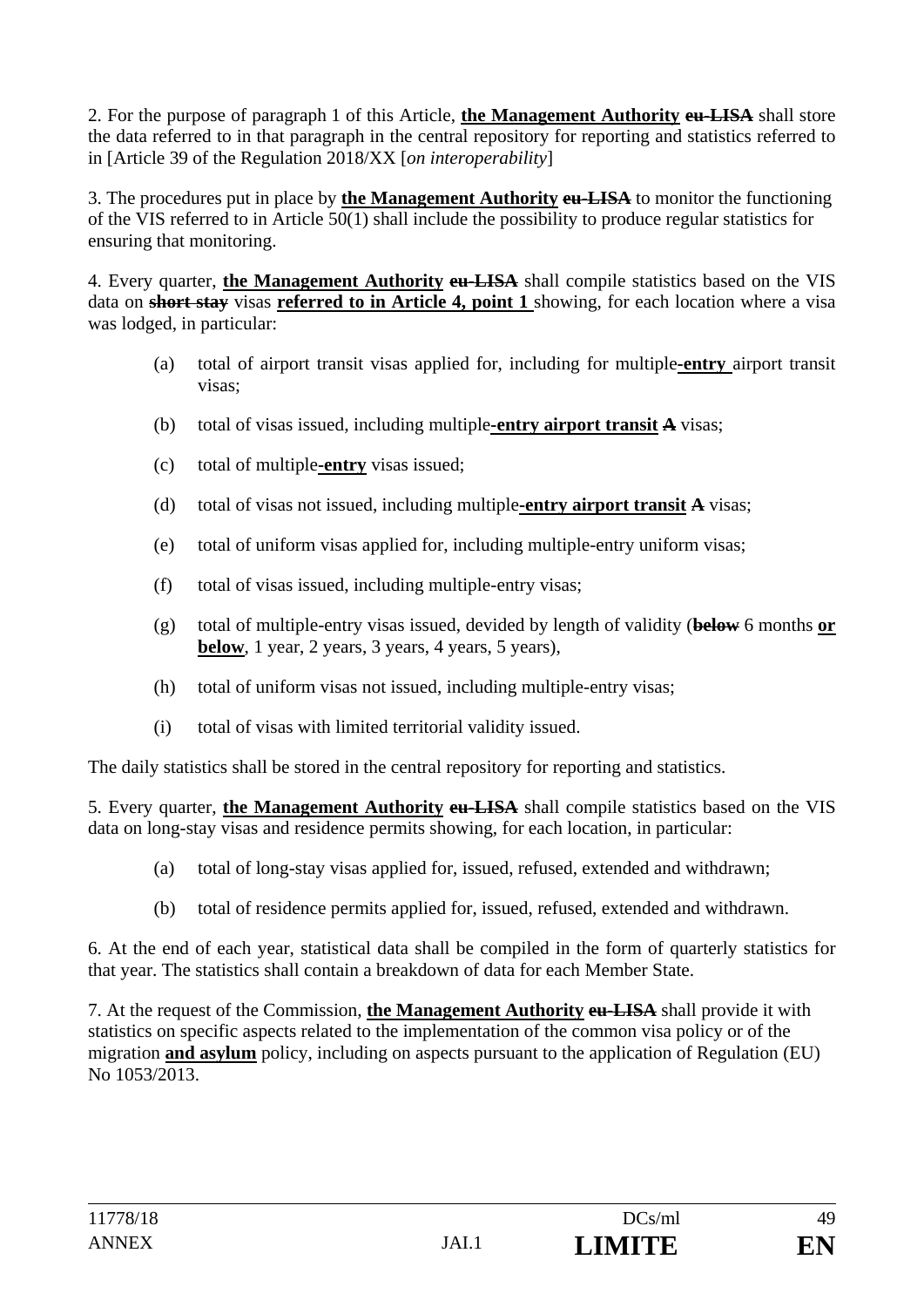#### *Article 45b*

#### Access to data for verification by carriers

1. In order to fulfil their obligation under point (b) of Article 26(1) of the Convention implementing the Schengen Agreement, air carriers, sea carriers and international carriers transporting groups overland by coach **or train** shall send a query to the VIS in order to verify whether or not third country nationals **holding a subject to short-stay** visa, **a** long stay visa or **a** residence permit **requirement** are in possession of a valid **short stay** visa, long stay visa or residence permit, as applicable. For this purpose, as regards **short stay** visas, carriers shall provide the data listed under points (a), (b) and (c) of Article 9(4) of this Regulation **and or, as regards long stay visa or residence permit the data listed** under points (a), (b) and (c) of Article 22c**, as applicable**.

2. For the purpose of implementing paragraph 1 or for the purpose of resolving any potential dispute arising from its application, **the Management Authority eu-LISA** shall keep logs of all data processing operations carried out within the carrier gateway by carriers. Those logs shall show the date and time of each operation, the data used for interrogation, the data transmitted by the carrier gateway and the name of the carrier in question.

Logs shall be stored for a period of two years. Logs shall be protected by appropriate measures against unauthorised access.

3. Secure access to the carrier gateway referred to in Article 1(2)(h) of Decision 2004/512/EC **as amended by this Regulation** shall allow carriers to proceed with the query consultation referred to in paragraph 1 prior to the boarding of a passenger. For this purpose, the carrier shall send the query to be permitted to consult the VIS using the data contained in the machine readable zone of the travel document.

4. The VIS shall respond by indicating whether or not the person has a valid visa **or residence permit**, providing the carriers with an OK/NOT OK answer.

5. An authentication scheme, reserved exclusively for carriers, shall be set up in order to allow access to the carrier gateway for the purposes of paragraph 2 to the duly authorised members of the carriers' staff. The authentication scheme shall be adopted by the Commission by means of implementing acts in accordance with the examination procedure referred to in Article 49(2).

#### *Article 45c*

Fall-back procedures in case of technical impossibility to access data by carriers

1. Where it is technically impossible to proceed with the consultation query referred to in Article 45b(1), because of a failure of any part of the VIS or for other reasons beyond the carriers' control, the carriers shall be exempted of the obligation to verify the possession of **holding** a valid visa or **residence permit travel document** by using the carrier gateway. Where such failure is detected by the Management Authority, it shall notify the carriers **and the Member States**. It shall also notify the carriers when the failure is remedied. Where such failure is detected by the carriers, they may notify the Management Authority. **The Management Authority shall inform the Member States without delay about the notification of the carriers.**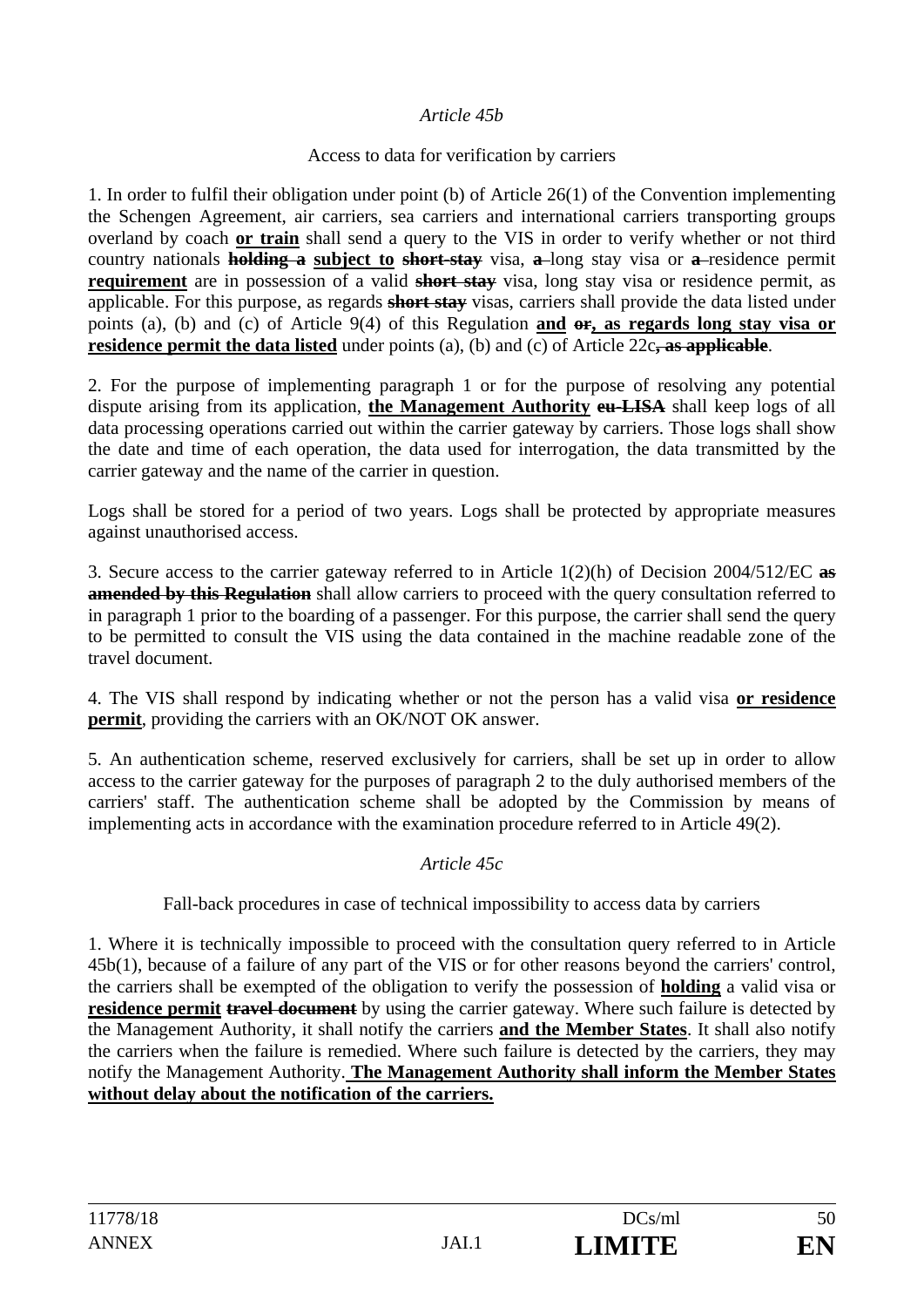2. The details of the fall-back procedures shall be laid down in an implementing act adopted in accordance with the examination procedure referred to in Article 49(2).

### *Article 45d*

### Access to VIS data by European Border and Coast Guard teams

1. To exercise the tasks and powers pursuant to Article 40(1) of Regulation (EU) 2016/1624 of the European Parliament and of the Council<sup>\*</sup> and in addition to the access provided for in Article 40(8) of that Regulation, the members of the European Border and Coast Guard teams, as well as teams of staff involved in return-related operations, shall, within their mandate, have the right to access and search data entered in VIS.

2. To ensure the access referred to in paragraph 1, the European Border and Coast Guard Agency shall designate a specialised unit with duly empowered European Border and Coast Guard officials as the central access point. The central access point shall verify that the conditions to request access to the VIS laid down in Article 45e are fulfilled.

#### *Article 45e*

### *Conditions and procedure for access to VIS data by European Border and Coast Guard teams*

1. In view of the access referred to in paragraph 1 of Article 45d, a European Border and Coast Guard team may submit a request for the consultation of all data or a specific set of data stored in the VIS to the European Border and Coast Guard central access point referred to in Article 45d(2). The request shall refer to the operational plan on border checks, border surveillance and/or return of that Member State on which the request is based. Upon receipt of a request for access, the European Border and Coast Guard central access point shall verify whether the conditions for access referred to in paragraph 2 are fulfilled. If all conditions for access are fulfilled, the duly authorised staff of the central access point shall process the requests. The VIS data accessed shall be transmitted to the team in such a way as not to compromise the security of the data.

2. For the access to be granted, the following conditions shall apply:

- a) the host Member State authorises the members of the team to consult VIS in order to fulfil the operational aims specified in the operational plan on border checks, border surveillance and return, and
- b) the consultation of VIS is required for performing the specific tasks entrusted to the team by the host Member State.

3. In accordance with Article 40(3) of Regulation (EU) 2016/1624, members of the teams, as well as teams of staff involved in return-related tasks may only act in response to information obtained from the VIS under instructions from and, as a general rule, in the presence of border guards or staff involved in return-related tasks of the host Member State in which they are operating. The host Member State may authorise members of the teams to act on its behalf.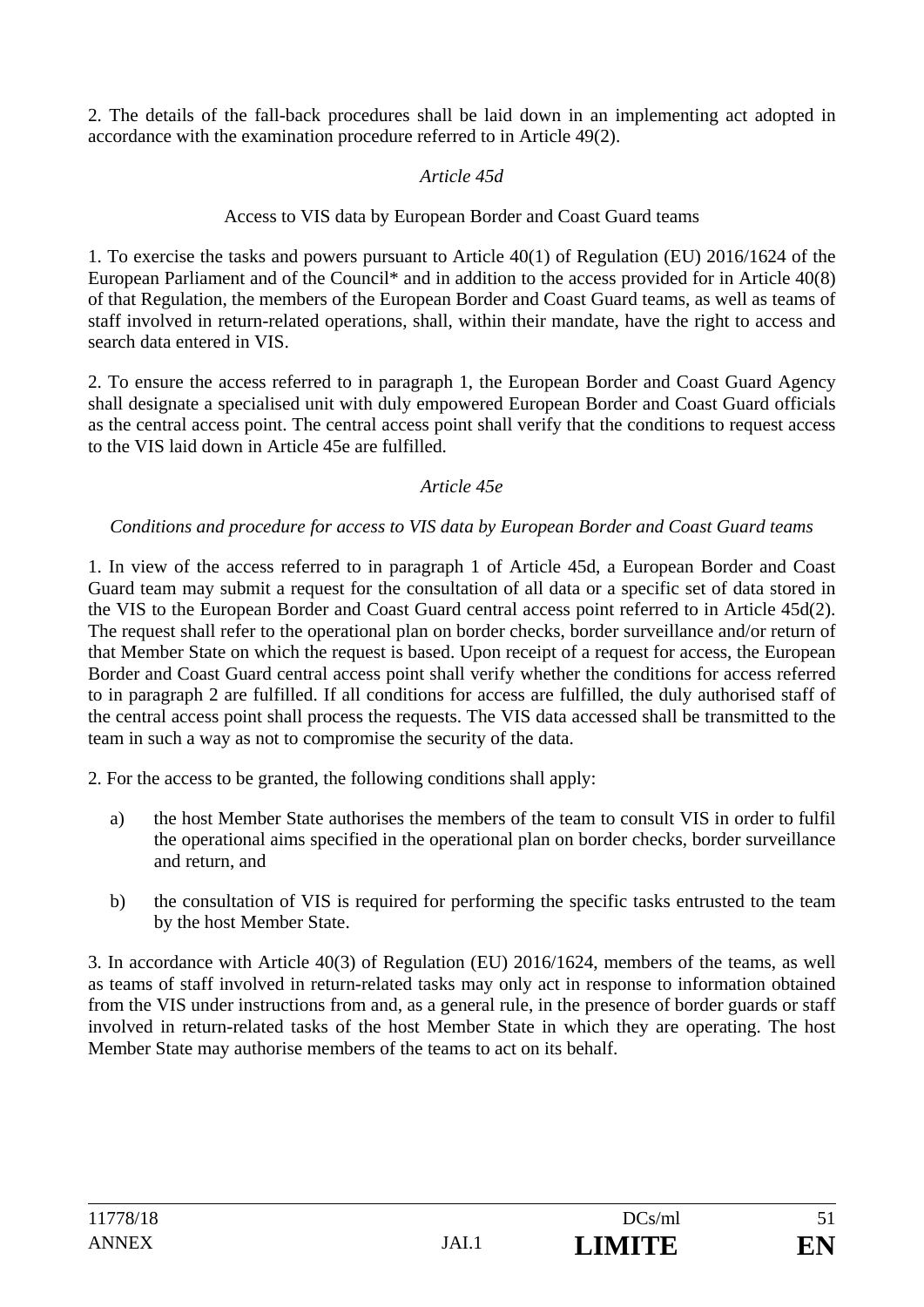4. In case of doubt or if the verification of the identity of the visa holder, long stay visa holder or residence permit holder fails, the member of the European Border and Coast Guard team shall refer the person to a border guard of the host Member State.

5. Consultation of the VIS data by members of the teams shall take place as follows:

- a) When exercising tasks related to border checks pursuant to Regulation (EU) 2016/399, the members of the teams shall have access to VIS data for verification at external border crossing points in accordance with Articles 18 or 22g of this Regulation respectively;
- b) When verifying whether the conditions for entry to, stay or residence on the territory of the Member States are fulfilled, the members of the teams shall have access to the VIS data for verification within the territory of third country nationals in acordance with Articles 19 or 22h of this Regulation respectively;
- c) When identifying any person that may not or may no longer fulfil the conditions for the entry to, stay or residence on the territory of the Member States, the members of the teams shall have access to VIS data for identification in accordance with Article **6a20** of this Regulation.

6. Where such access and search reveal the existence of a hit in VIS, the host Member State shall be informed thereof.

7. Every log of data processing operations within the VIS by a member of the European Border and Coast Guard teams or teams of staff involved in return-related tasks shall be kept by the Management Authority in accordance with the provisions of Article 34.

8. Every instance of access and every search made by the European Border and Coast Guard Agency shall be logged in accordance with the provisions of Article 34 and every use made of data accessed by the European Border and Coast Guard Agency shall be registered.

9. Except where necessary to perform the tasks for the purposes of the Regulation establishing a European Travel Information and Authorisation System (ETIAS), no parts of VIS shall be connected to any computer system for data collection and processing operated by or at the European Border and Coast Guard Agency nor shall the data contained in VIS to which the European Border and Coast Guard Agency has access be transferred to such a system. No part of VIS shall be downloaded. The logging of access and searches shall not be construed as constituting to be the downloading or copying of VIS data.

10. Measures to ensure security of data as provided for in Articles 32 shall be adopted and applied by the European Border and Coast Guard Agency.

 $[...]$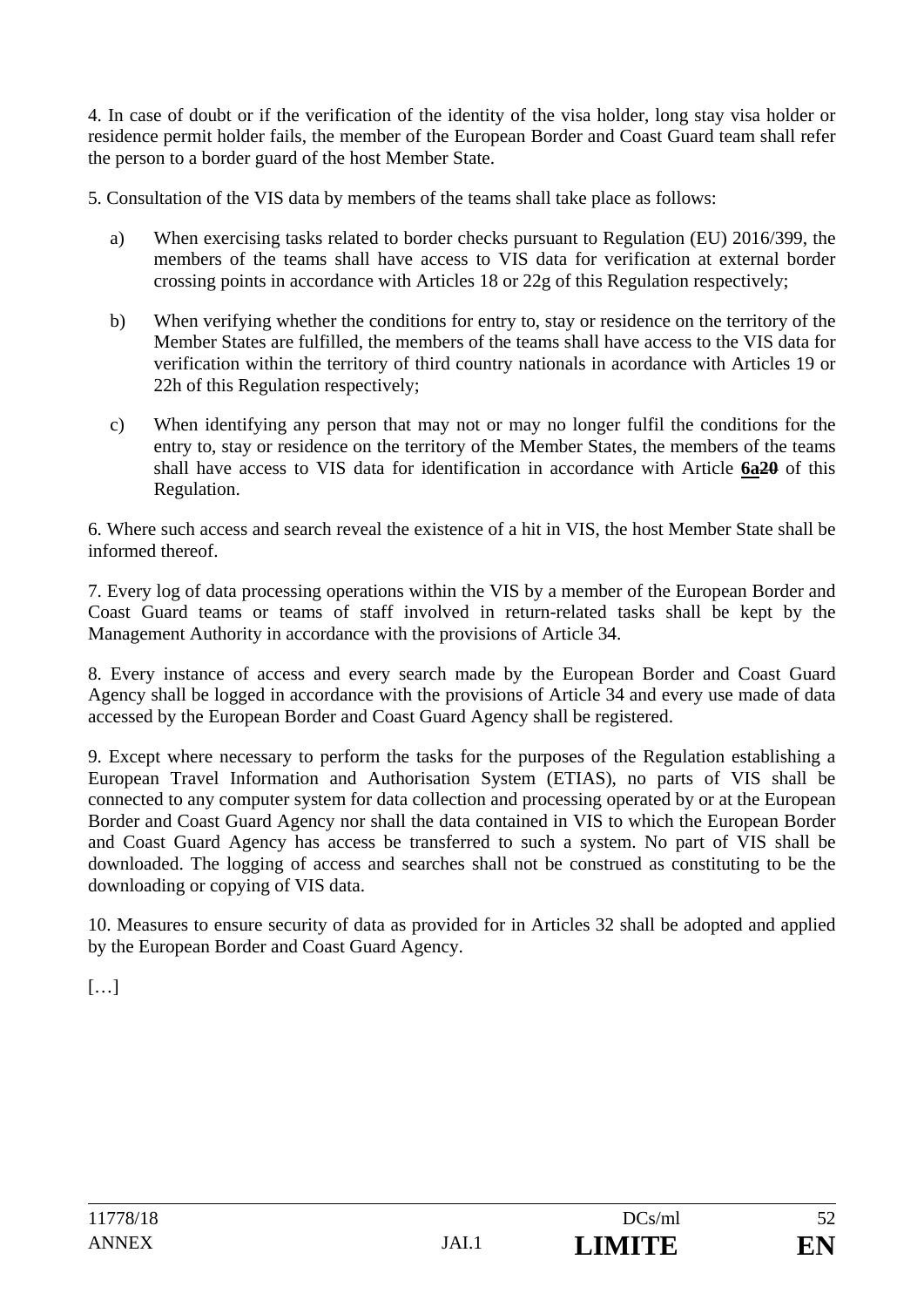#### *Article 49*

#### Committee procedure

1. The Commission shall be assisted by a committee. That committee shall be a committee within the meaning of Regulation (EU) No 182/2011 of the European Parliament and of the Council\*.

2. Where reference is made to this paragraph, Article 5 of Regulation (EU) No 182/2011 shall apply. **Where the Committee delivers no opinion, the Commission shall not adopt the draft implementing act and the third subparagraph of Article 5(4) of Regulation (EU) No 182/2011 shall apply.**

#### *Article 49a*

#### **Advisory group**

**An Advisory Group shall be established by eu-LISA and provide it with the expertise related to the VIS in particular in the context of the preparation of its annual work programme and its annual activity report.**

#### *Article 50*

#### Monitoring and evaluation

1. The Management Authority shall ensure that procedures are in place to monitor the functioning of the VIS against objectives relating to output, cost-effectiveness, security and quality of service.

2. For the purposes of technical maintenance, the Management Authority shall have access to the necessary information relating to the processing operations performed in the VIS.

3. Every two years **the Management Authority eu-LISA** shall submit to the European Parliament, the Council and the Commission a report on the technical functioning of VIS, including the security thereof.

4. While respecting the provisions of national law on the publication of sensitive information**, and without prejudice to limitations necessary to protect security and public order, prevent crime and guarantee that any national investigation will not be jeopardised,** each Member State and Europol shall prepare annual reports on the effectiveness of access to VIS data for **law enforcement** purposes **of preventing, detecting or investigating terrorist offences or other serious criminal offences,** containing information and statistics on:

- (a) the exact purpose of the consultation including the type of terrorist or serious criminal offence;
- (b) reasonable grounds given for the substantiated suspicion that the suspect, perpetrator or victim is covered by this Regulation;
- (c) the number of requests for access to the VIS for law enforcement purposes;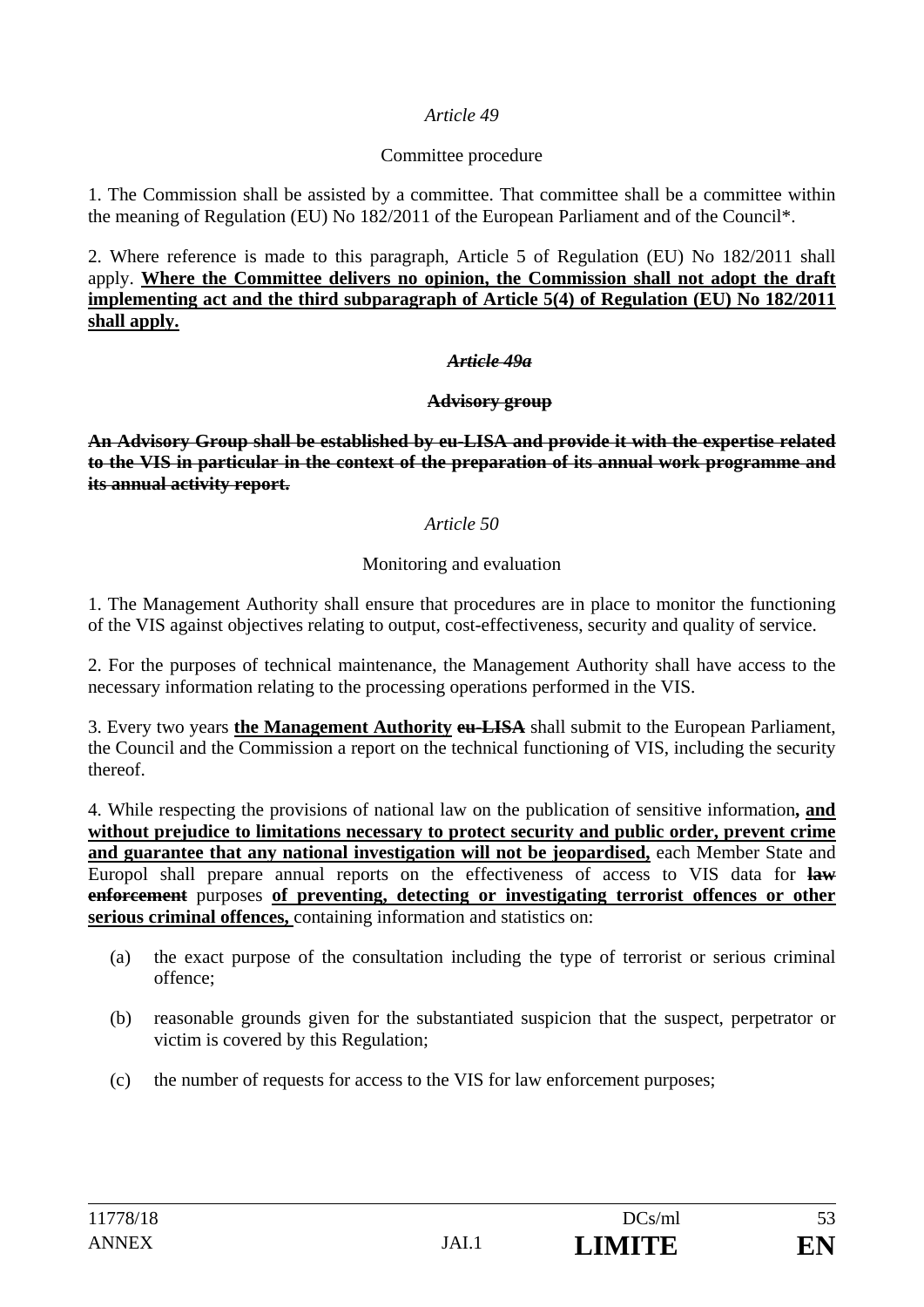(d) the number and type of cases which have ended in successful identifications.

Member States' and Europol's annual reports shall be transmitted to the Commission by 30 June of the subsequent year.

#### **4a. A technical solution shall be made available to Member States in order to facilitate the querying of VIS for the purpose of managing users request and generating statistics referred to in paragraph 4. The Commission shall adopt implementing acts concerning the specifications of the technical solution. Those implementing acts shall be adopted in accordance with the examination procedure referred to in Article 49(2).**

5. Every four years, the Commission shall produce an overall evaluation of the VIS. This overall evaluation shall include an examination of results achieved against objectives and an assessment of the continuing validity of the underlying rationale, the application of this Regulation in respect of the VIS, the security of the VIS, the use made of the provisions referred to in Article 31 and any implications for future operations. The Commission shall transmit the evaluation to the European Parliament and the Council.

6. Member States shall provide the Management Authority and the Commission with the information necessary to draft the reports referred to in paragraph 3, 4 and 5.

7. The Management Authority shall provide the Commission with the information necessary to produce the overall evaluations referred to in paragraph 5.

### *ANNEX*

List of international organisations referred to in Article 31(1)

#### *Article 2*

#### *Amendments to Decision 2004/512/EC*

Council Decision 2004/512/EC establishing the Visa Information Sys**ty**em (VIS) is amended as follows:

#### *Article 1*

*1. A system for the exchange of visa data between Member States, hereinafter referred to as 'the Visa Information System' (VIS), is hereby established, which shall enable authorised national authorities to enter and update visa data and to consult these data electronically.* 

2. The Visa Information System shall be based on a centralised architecture and consist of:

(a) the common identity repository as referred to in [Article  $17(2)(a)$  of Regulation 2018/XX on interoperability],

(b) a central information system, hereinafter referred to as 'the Central Visa Information System' (VIS),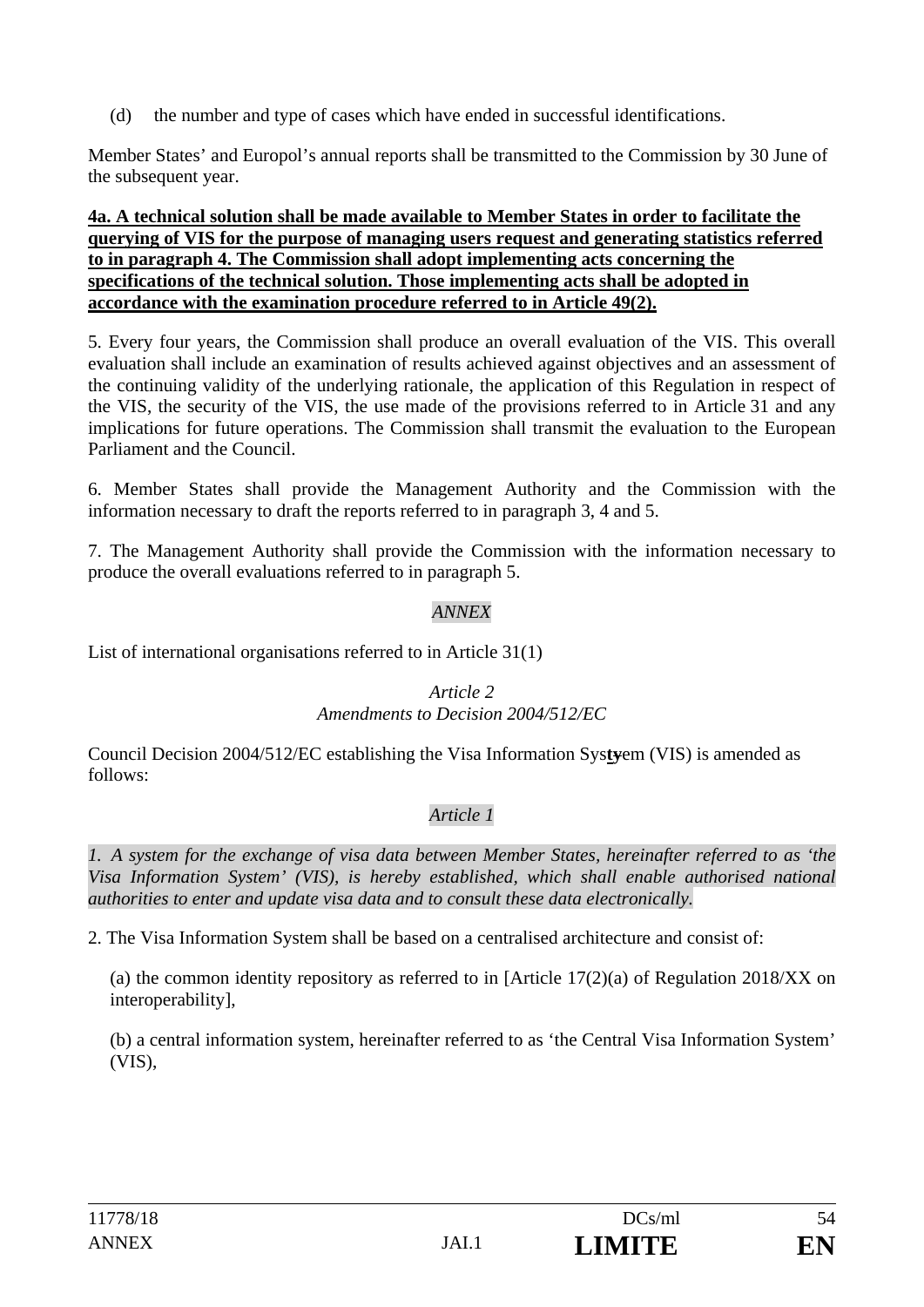(c) an interface in each Member State, hereinafter referred to as 'the National Interface' (NI-VIS) which shall provide the connection to the relevant central national authority of the respective Member State, or a National Uniform Interface (NUI) in each Member State based on common technical specifications and identical for all Member States enabling the Central System to connect to the national infrastructures in Member States,

(d) a communication infrastructure between the VIS and the National Interfaces;

(e) a Secure Communication Channel between the VIS and the EES Central System;

(f) a secure communication infrastructure between the VIS Central System and the central infrastructures of the European search portal established by [Article 6 of Regulation 2017/XX on interoperability], shared biometric matching service established by [Article 12 of Regulation 2017/XX on interoperability], the common identity repository established by [Article 17 of Regulation 2017/XX on interoperability] and the multiple-identity detector (MID) established by [Article 25 of Regulation 2017/XX on interoperability];

(g) a mechanism of consultation on applications and exchange of information between central visa authorities ('VISMail');

(h) a carrier gateway;

(i) a secure web service enabling communication between the VIS, on the one hand and the the carrier gateway, and the international systems (Interpol systems/databases), on the other hand;

(j) a repository of data for the purposes of reporting and statistics.

The Central System, the National Uniform Interfaces, the web service, the carrier gateway and the Communication Infrastructure of the VIS shall share and re-use as much as technically possible the hardware and software components of respectively the EES Central System, the EES National Uniform Interfaces, the ETIAS carrier gateway, the EES web service and the EES Communication Infrastructure).

#### *Article 3 Amendments to Regulation (EU) No 810/2009*

Regulation (EU) No *810/2009* is amended as follows:

### *Article 10*

### *General rules for lodging an application*

*1. Without prejudice to the provisions of Articles 13, 42, 43 and 45, applicants shall appear in person when lodging an application.* 

*2. Consulates may waive the requirement referred to in paragraph 1 when the applicant is known to them for his integrity and reliability.*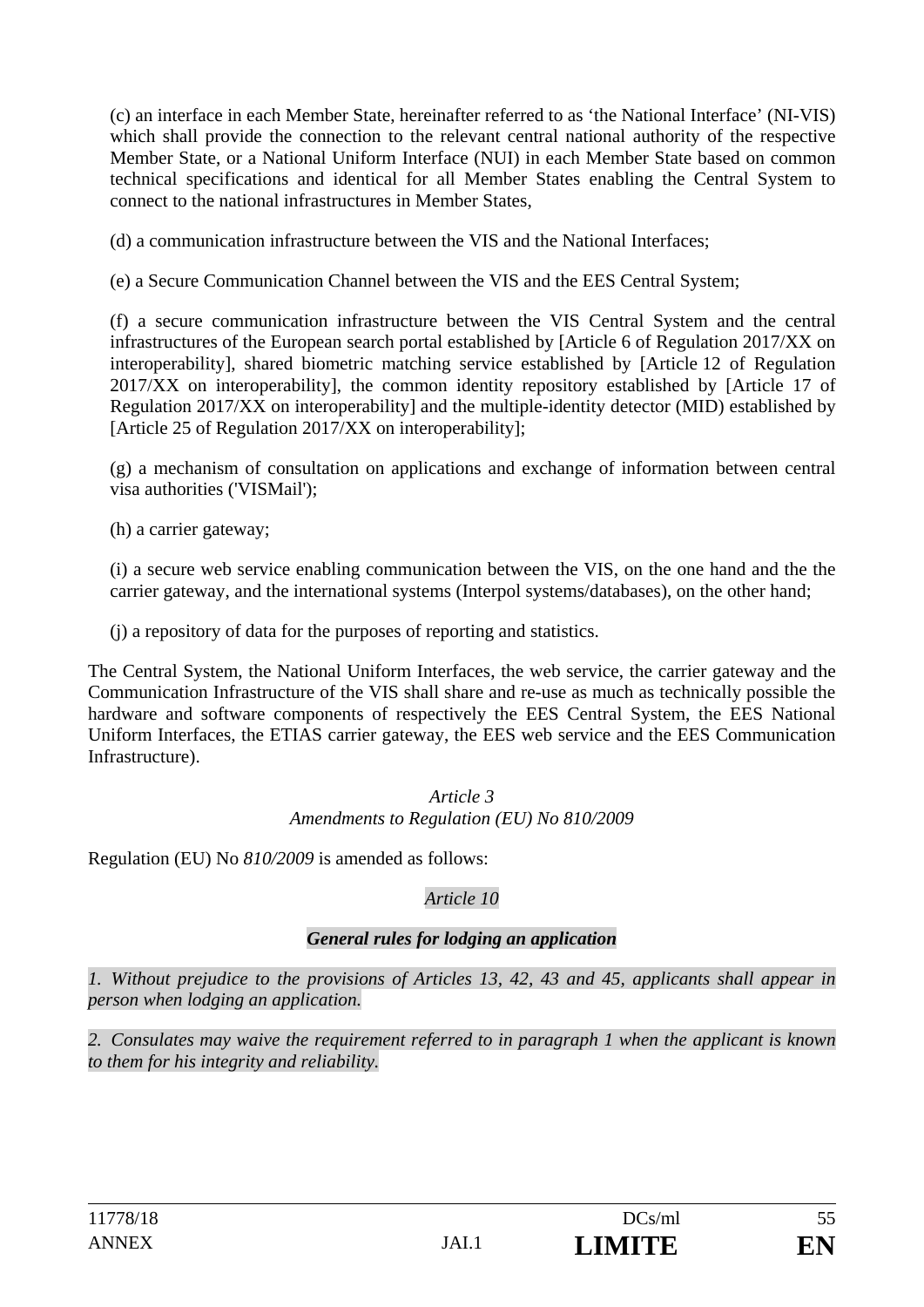*3. When lodging the application, the applicant shall:* 

*(a) present an application form in accordance with Article 11;* 

*(b) present a travel document in accordance with Article 12;* 

(c) present a photograph in accordance with the standards set out in Regulation (EC) No 1683/95, **unless his facial image is being taken in accordance with Article 13; or, upon a first application and subsequently at least every 59 months following that, in accordance with the standards set out in Article 13 of this Regulation.** 

**(ca) allow his facial image, as defined in point 14 of Article 4 of the VIS Regulation, taken in accordance with Article 13, where applicable;**

*(d) allow the collection of his fingerprints in accordance with Article 13, where applicable;* 

*(e) pay the visa fee in accordance with Article 16;* 

*(f) provide supporting documents in accordance with Article 14 and Annex II;* 

*(g) where applicable, produce proof of possession of adequate and valid travel medical insurance in accordance with Article 15.* 

### *Article 13*

### *Biometric identifiers*

*1. Member States shall collect biometric identifiers of the applicant comprising a photograph of him and his 10 fingerprints in accordance with the safeguards laid down in the Council of Europe's Convention for the Protection of Human Rights and Fundamental Freedoms, in the Charter of Fundamental Rights of the European Union and in the United Nations Convention on the Rights of the Child.* 

*2. At the time of submission of the first application* **and subsequently at least every 59 months thereafter***, the applicant shall be required to appear in person. At that time, the following biometric identifiers of the applicant shall be collected:* 

- **a facial image taken live as defined in point 14 of Article 4 of the VIS Regulation a photograph taken live and collected digitally at the time of the application**;

*- his 10 fingerprints taken flat and collected digitally.* 

3. Where fingerprints and a **facial image live photograph** of sufficient quality were collected from the applicant and entered in the VIS as part of an application lodged less than 59 months before the date of the new application, these **[**data**]** may be copied to the subsequent application**; otherwise these data must be collected anew**. **Before copying a facial image, the changes of the applicants' appearance, in particular in cases of young children shall be taken into consideration.**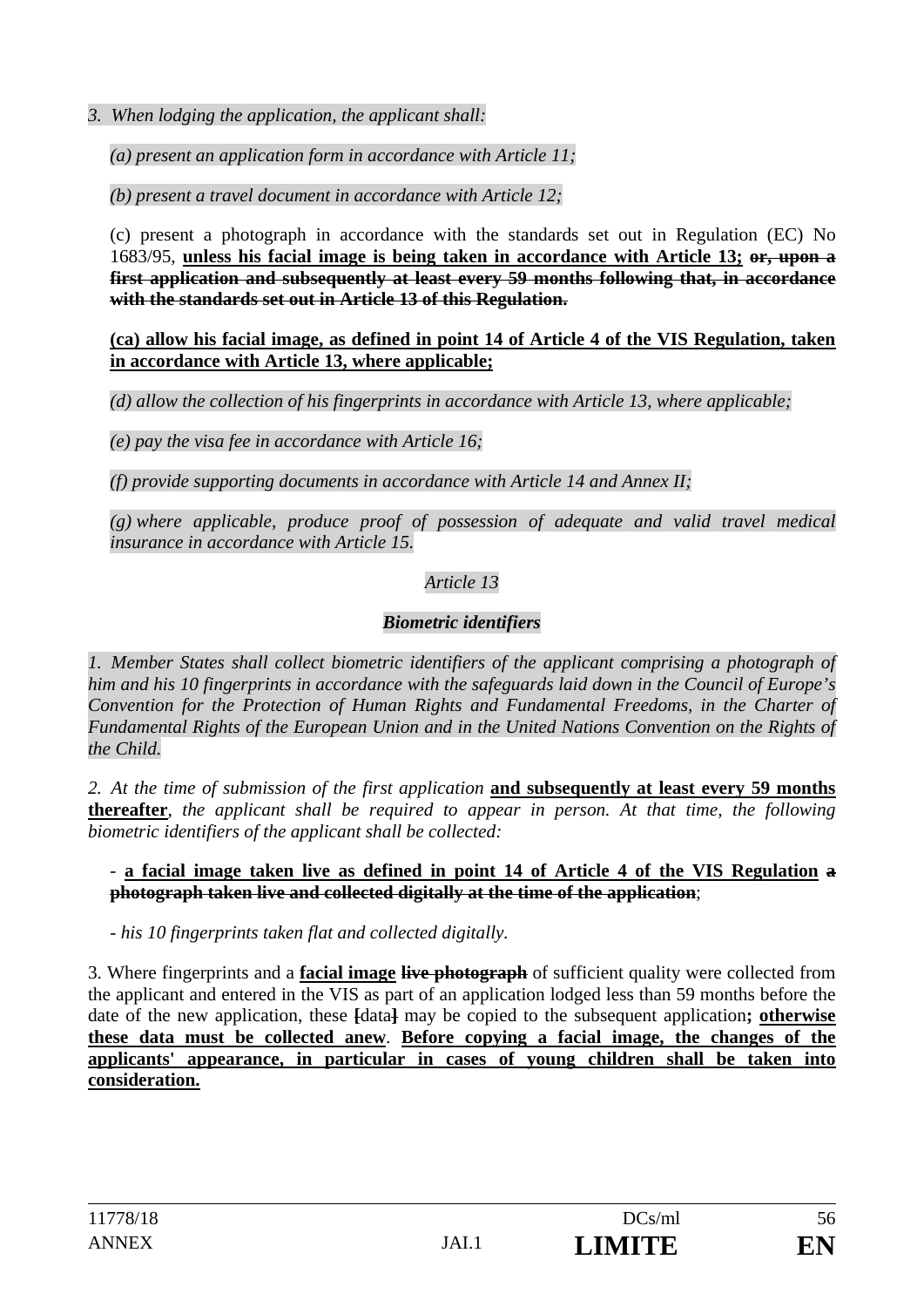*However, where there is reasonable doubt regarding the identity of the applicant, the consulate shall collect fingerprints within the period specified in the first subparagraph.* 

*Furthermore, if at the time when the application is lodged, it cannot be immediately confirmed that the fingerprints were collected within the period specified in the first subparagraph, the applicant may request that they be collected.* 

*4.* **In accordance with Article 9(5) of the VIS Regulation, the The** *photograph attached to each application shall be entered in the VIS. The applicant shall not be required to appear in person for this purpose.* 

The technical requirements for the photograph shall be in accordance with the international *standards as set out in the International Civil Aviation Organization (ICAO) document 9303 Part 1, 6th edition.* 

#### **The facial image of third country nationals referred to in paragraph 2 shall have sufficient image resolution and quality to be used in automated biometric matching.**<sup>9</sup>

*5. Fingerprints shall be taken in accordance with ICAO standards and Commission Decision 2006/648/EC of 22 September 2006 laying down the technical specifications on the standards for biometric features related to the development of the Visa Information System ( <sup>20</sup> ).* 

*6. The biometric identifiers shall be collected by qualified and duly authorised staff of the authorities competent in accordance with Article 4(1), (2) and (3). Under the supervision of the consulates, the biometric identifiers may also be collected by qualified and duly authorised staff of an honorary consul as referred to in Article 42 or of an external service provider as referred to in Article 43. The Member State(s) concerned shall, where there is any doubt, provide for the possibility of verifying at the consulate fingerprints which have been taken by the external service provider.* 

*7. The following applicants shall be exempt from the requirement to give fingerprints:* 

(a) children under the age of 6;

*(b) persons for whom fingerprinting is physically impossible. If the fingerprinting of fewer than 10 fingers is possible, the maximum number of fingerprints shall be taken. However, should the impossibility be temporary, the applicant shall be required to give the fingerprints at the following application. The authorities competent in accordance with Article 4(1), (2) and (3) shall be entitled to ask for further clarification of the grounds for the temporary impossibility. Member States shall ensure that appropriate procedures guaranteeing the dignity of the applicant are in place in the event of there being difficulties in enrolling;* 

*(c) heads of State or government and members of a national government with accompanying spouses, and the members of their official delegation when they are invited by Member States' governments or by international organisations for an official purpose;* 

<sup>&</sup>lt;sup>9</sup> Moved from point 8 of Article 9 of the VIS proposal.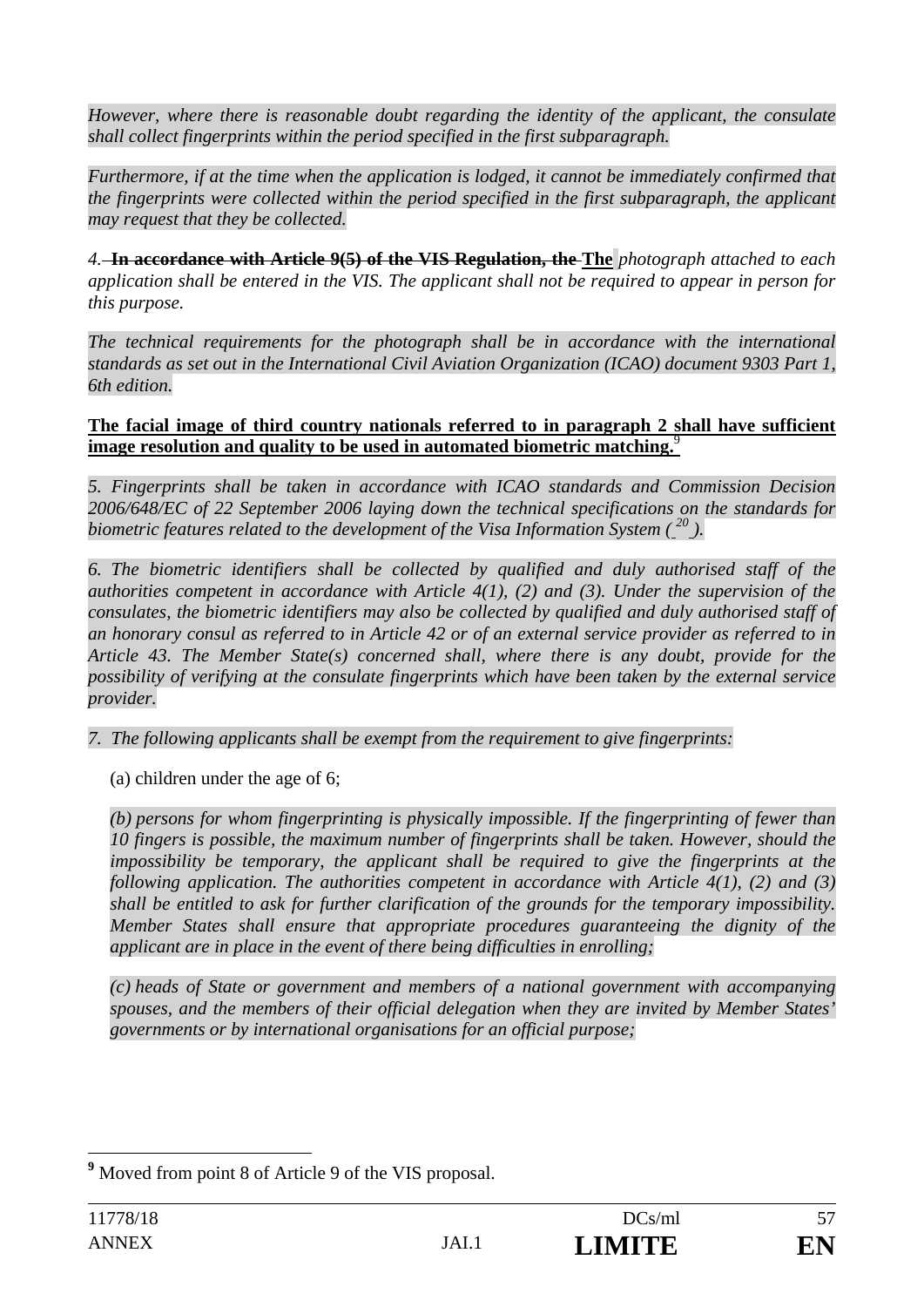*(d) sovereigns and other senior members of a royal family, when they are invited by Member States' governments or by international organisations for an official purpose.***;** 

#### **(e) persons who are required to appear as witness before international courts and tribunals in the territory of the Member States and their appearance in person to lodge the visa application would put them in serious danger.**

**7a. Applicants referred to in paragraph 7(a), (c), (d) and (e) shall also be exempt from their facial images taken. In these cases, a photograph according ICAO regulation 9303 shall be presented.** 

**7b. In exceptional cases where the quality and resolution specifications set for the enrolment of the facial image cannot be met, the facial image may be extracted electronically from the chip of the electronic Machine Readable Travel Document (eMRTD). Before extracting the data from the chip, the authenticity and integrity of the chip data shall be confirmed using the complete valid certificate chain, unless this is technically impossible or impossible due to the unavailability of valid certificates. In such cases, the facial image shall only be inserted into the individual file in the VIS pursuant to Article 9 and 22c of the VIS Regulation after electronic verification that the facial image recorded in the chip of the eMRTD corresponds to the live facial image of the third-country national concerned.**<sup>10</sup>

8. In the cases referred to in paragraph 7, the entry 'not applicable' shall be introduced in the VIS in accordance with Article 8(5) of the VIS Regulation.

### *Article 21*

### *Verification of entry conditions and risk assessment*

*1. In the examination of an application for a uniform visa, it shall be ascertained whether the applicant fulfils the entry conditions set out in Article 5(1)(a), (c), (d) and (e) of the Schengen Borders Code, and particular consideration shall be given to assessing whether the applicant presents a risk of illegal immigration or a risk to the security of the Member States and whether the applicant intends to leave the territory of the Member States before the expiry of the visa applied for.* 

2. In respect of each application the VIS shall be consulted in accordance with Articles 8(2), 15 and *9a* of the Regulation (EC) No 767/2008. Member States shall ensure that full use is made of all search criteria pursuant to these articles, in order to avoid false rejections and identifications.

*3. While checking whether the applicant fulfils the entry conditions, the consulate shall verify:* 

*(a) that the travel document presented is not false, counterfeit or forged;* 

*(b) the applicant's justification for the purpose and conditions of the intended stay, and that he has sufficient means of subsistence, both for the duration of the intended stay and for the return to his country of origin or residence, or for the transit to a third country into which he is certain to be admitted, or is in a position to acquire such means lawfully;* 

 $\overline{a}$ **<sup>10</sup>** Moved from point 8 of Article 9 of the VIS proposal with some adjustments.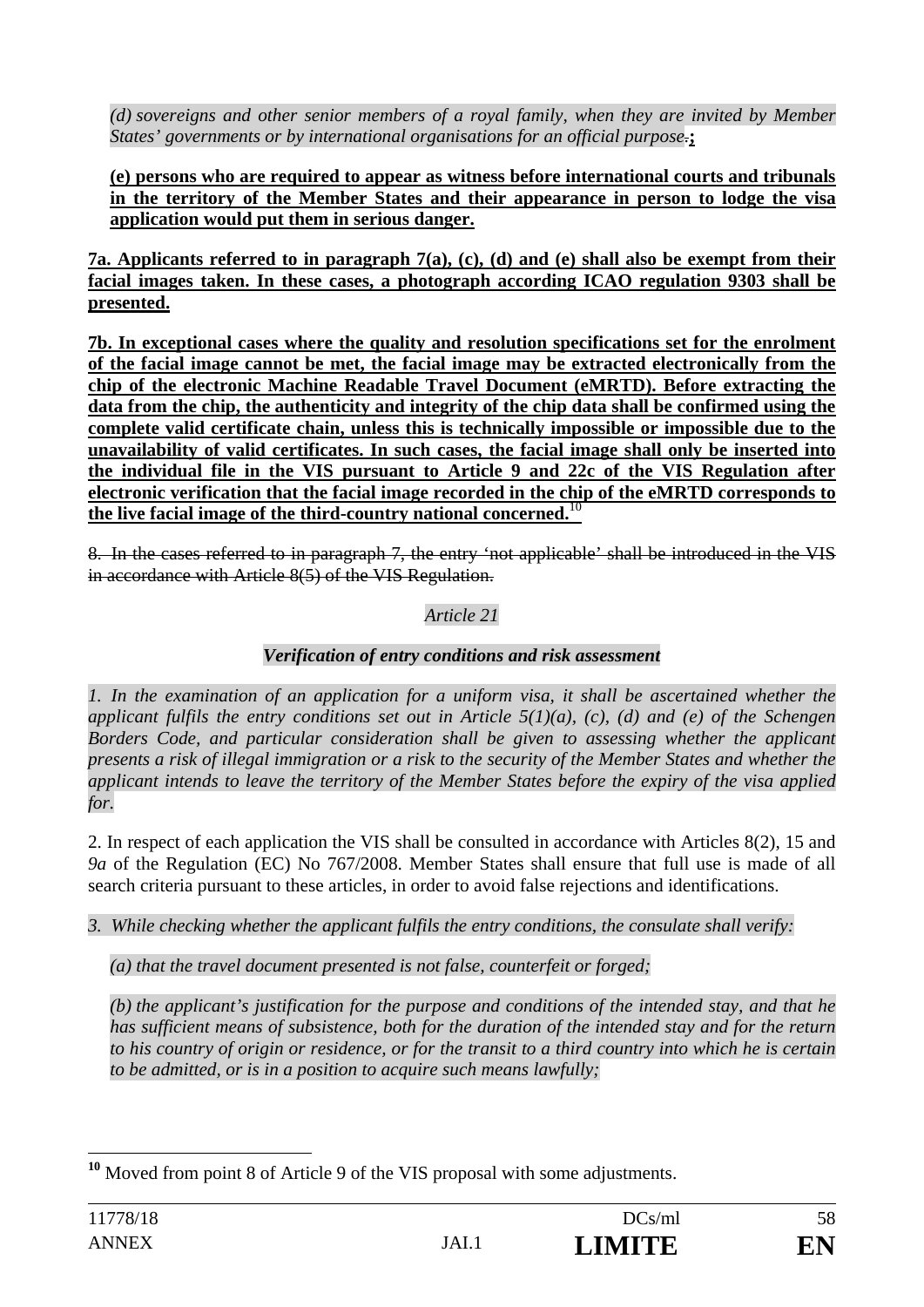*(c) whether the applicant is a person for whom an alert has been issued in the Schengen Information System (SIS) for the purpose of refusing entry;* 

*(d) that the applicant is not considered to be a threat to public policy, internal security or public health as defined in Article 2(19) of the Schengen Borders Code or to the international relations of any of the Member States, in particular where no alert has been issued in Member States' national databases for the purpose of refusing entry on the same grounds;* 

*(e) that the applicant is in possession of adequate and valid travel medical insurance, where applicable.* 

3a. For the purpose of assessing the entry conditions provided for in paragraph 3, the consulate shall take into account the result of the verifications pursuant to Article 9c of the Regulation (EC) No 767/2008 of the following databases:

- (a) SIS and the SLTD to check whether the travel document used for the application corresponds to a travel document reported lost, stolen or invalidated in the and whether the travel document used for the application corresponds to a travel document recorded in a file in the Interpol TDAWN;
- (b) the ETIAS Central System to check whether the applicant correspond to a refused, revoked or annulled application for travel authorisation;
- (c) the VIS to check whether the data provided in the application concerning the travel document correspond to another application for a visa associated with different identity data, as well as whether the applicant has been subject to a decision to refuse, revoke or annul a **short stay** visa;
- (d) the EES to check whether the applicant is currently reported as overstayer, whether he has been reported as overstayer in the past or whether the applicant was refused entry in the past;
- (e) the Eurodac to check whether the applicant was subject to a withdrawal or rejection of the application for international protection;
- (f) the Europol data to check whether the data provided in the application corresponds to data recorded in this database;
- (g) the ECRIS-TCN system to check whether the applicant corresponds to a person whose data is recorded in this database for terrorist offences or other serious criminal offences;
- (h) the SIS to check whether the applicant is subject to an alert in respect of persons wanted for arrest for surrender purposes on the basis of a European Arrest Warrant or wanted for arrest for extradition purposes**.;**
- **(i) the SIS to check whether the applicant is subject to an alert for the purpose of refusing entry in accordance with Article 24 of Regulation (EU) … of the European Parliament and of the Council** *[SIS Borders]***.**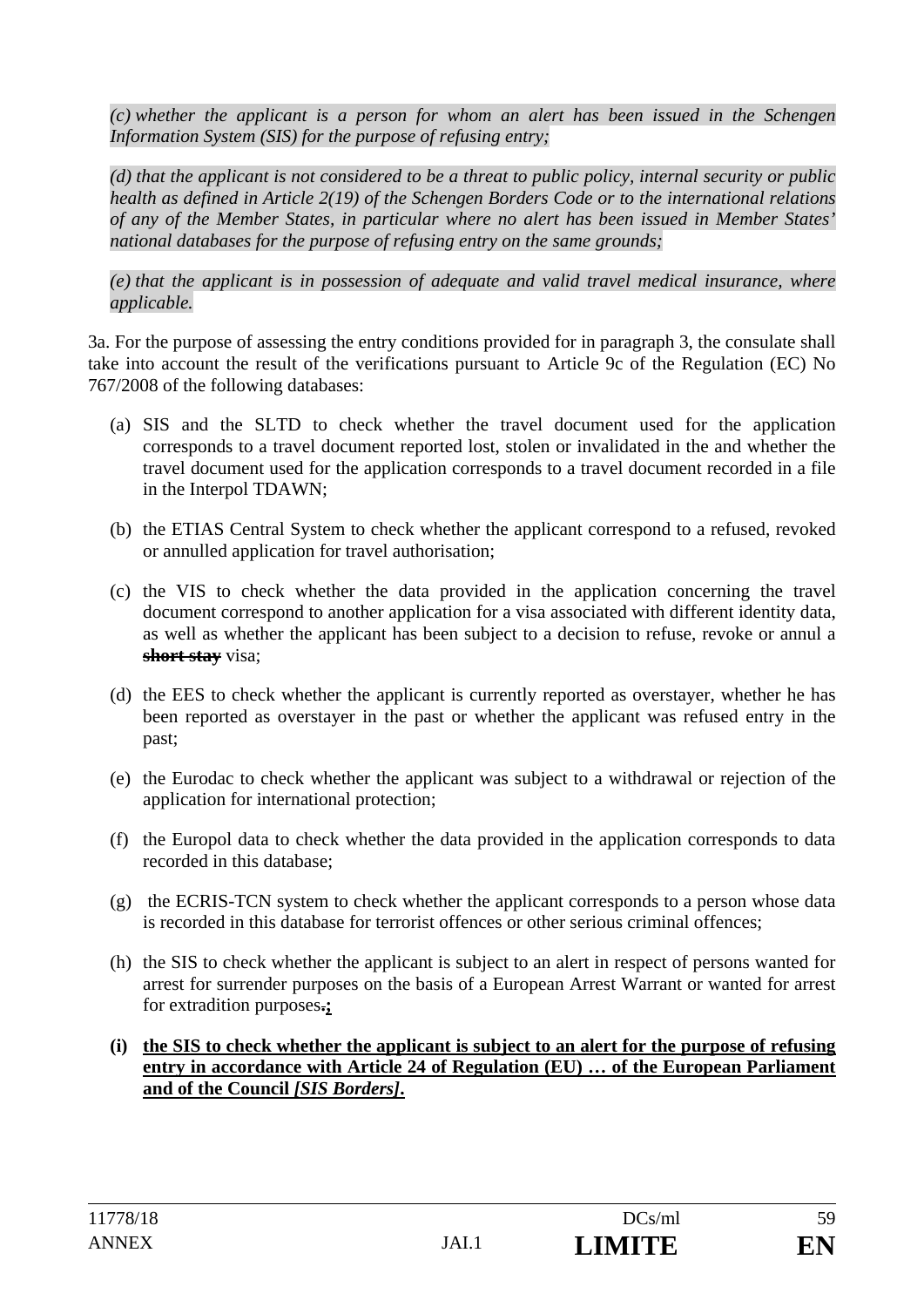The consulate shall have access to the application file and the linked application file(s), if any, as well as to all the results of the verifications pursuant to Article 9c of Regulation (EC) No 767/2008.

3b. The **consulate visa authority** shall consult the multiple-identity detector together with the common identity repository referred to in Article 4(37) of Regulation 2018/XX [*on interoperability*] or the SIS or both to assess the differences in the linked identities and shall carry out any additional verification necessary to take a decision on the status and colour of the link as well as to take a decision on the issuance or refusal of the visa of the person concerned.

In accordance with Article 59(1) of Regulation 2018/XX [*on interoperability*], this paragraph shall apply only as from the start of operations of the multiple-identity detector.

4. The consulate shall verify, using the information obtained from the EES, whether the applicant will not exceed with the intended stay the maximum duration of authorised stay in the territory of the Member States, irrespective of possible stays authorised under a national long-stay visa or a residence permit issued by another Member State.

*5. The means of subsistence for the intended stay shall be assessed in accordance with the duration and the purpose of the stay and by reference to average prices in the Member State(s) concerned for board and lodging in budget accommodation, multiplied by the number of days stayed, on the basis of the reference amounts set by the Member States in accordance with Article 34(1)(c) of the Schengen Borders Code. Proof of sponsorship and/or private accommodation may also constitute evidence of sufficient means of subsistence.* 

*6. In the examination of an application for an airport transit visa, the consulate shall in particular verify:* 

*(a) that the travel document presented is not false, counterfeit or forged;* 

*(b) the points of departure and destination of the third-country national concerned and the coherence of the intended itinerary and airport transit;* 

*(c) proof of the onward journey to the final destination.* 

*7. The examination of an application shall be based notably on the authenticity and reliability of the documents submitted and on the veracity and reliability of the statements made by the applicant.* 

*8. During the examination of an application, consulates may in justified cases call the applicant for an interview and request additional documents.* 

*9. A previous visa refusal shall not lead to an automatic refusal of a new application. A new application shall be assessed on the basis of all available information.*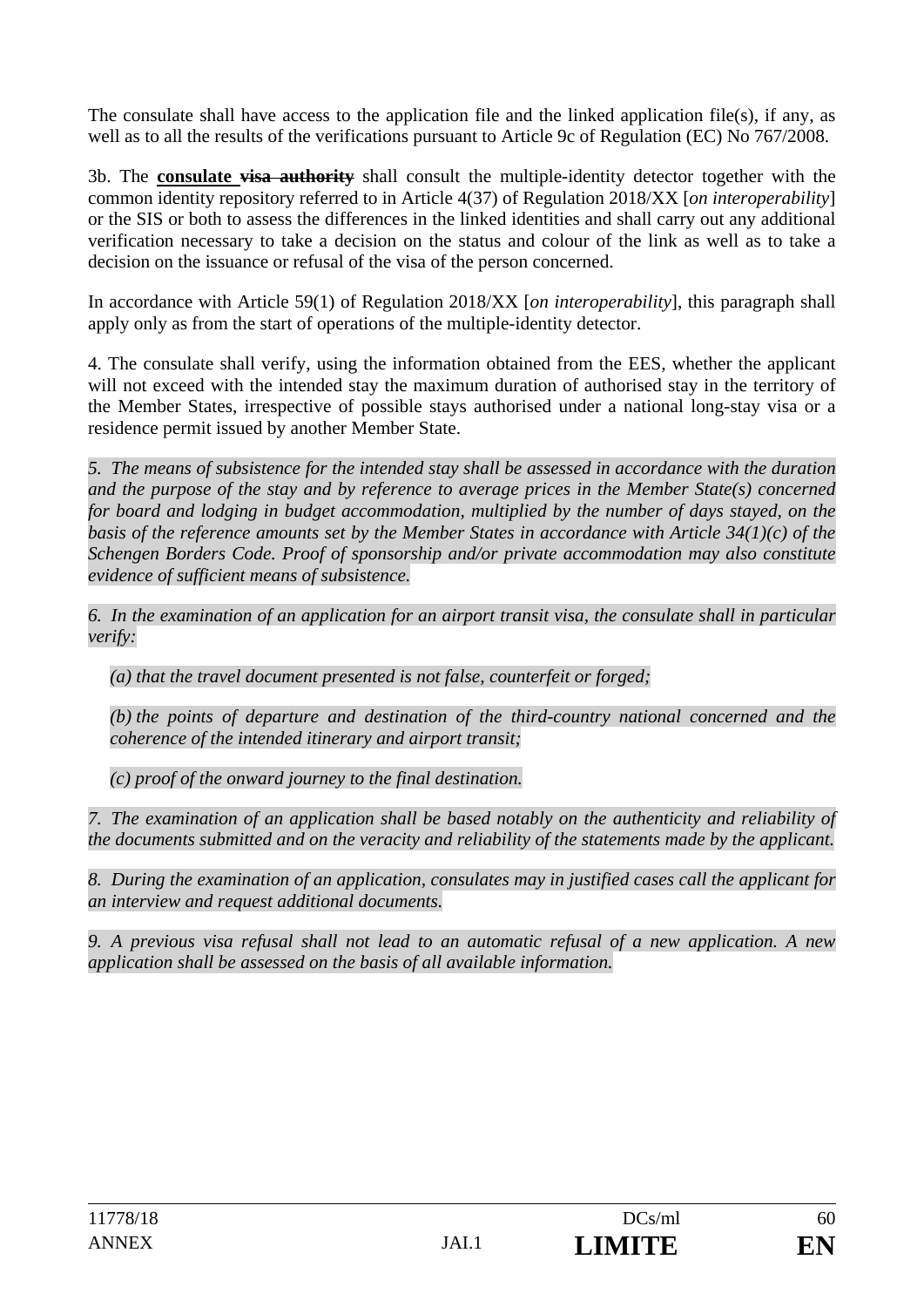#### *Article 21a*

#### Specific risk indicators

- 1. Assessment of security or illegal immigration or a high epidemic risks shall be **supported by based on**:
	- (a) statistics generated by the EES indicating abnormal rates of overstayers and refusals of entry for a specific group of travellers holding a visa;
	- (b) statistics generated by the VIS in accordance with Article 45a indicating abnormal rates of refusals of visa applications due to an irregular migration, security or public health risk associated with a specific group of travellers;
	- (c) statistics generated by the VIS in accordance with Article 45a and the EES indicating correlations between information collected through the application form and overstay or refusals of entry;
	- (d) information substantiated by factual and evidence-based elements provided by Member States concerning specific security risk indicators or threats identified by that Member State:
	- (e) information substantiated by factual and evidence-based elements provided by Member States concerning abnormal rates of overstayers and refusals of entry for a specific group of travellers for that Member State;
	- (f) information concerning specific high epidemic risks provided by Member States as well as epidemiological surveillance information and risk assessments provided by the European Centre for Disease Prevention and Control (ECDC) and disease outbreaks reported by the World Health Organisation (WHO).

2. The Commission shall adopt an implementing act specifying the risks referred to in paragraph 1. That implementing act shall be adopted in accordance with the examination procedure referred to in Article 52(2).

3. Based on the specific risks determined in accordance with paragraph 2 specific risk indicators shall be established, consisting of a combination of data including one or several of the following:

- (a) age range, sex, nationality;
- (b) country and city of residence;
- (c) Member State(s) of destination;
- (d) Member State of first entry;
- (e) purpose of travel;
- (f) current occupation.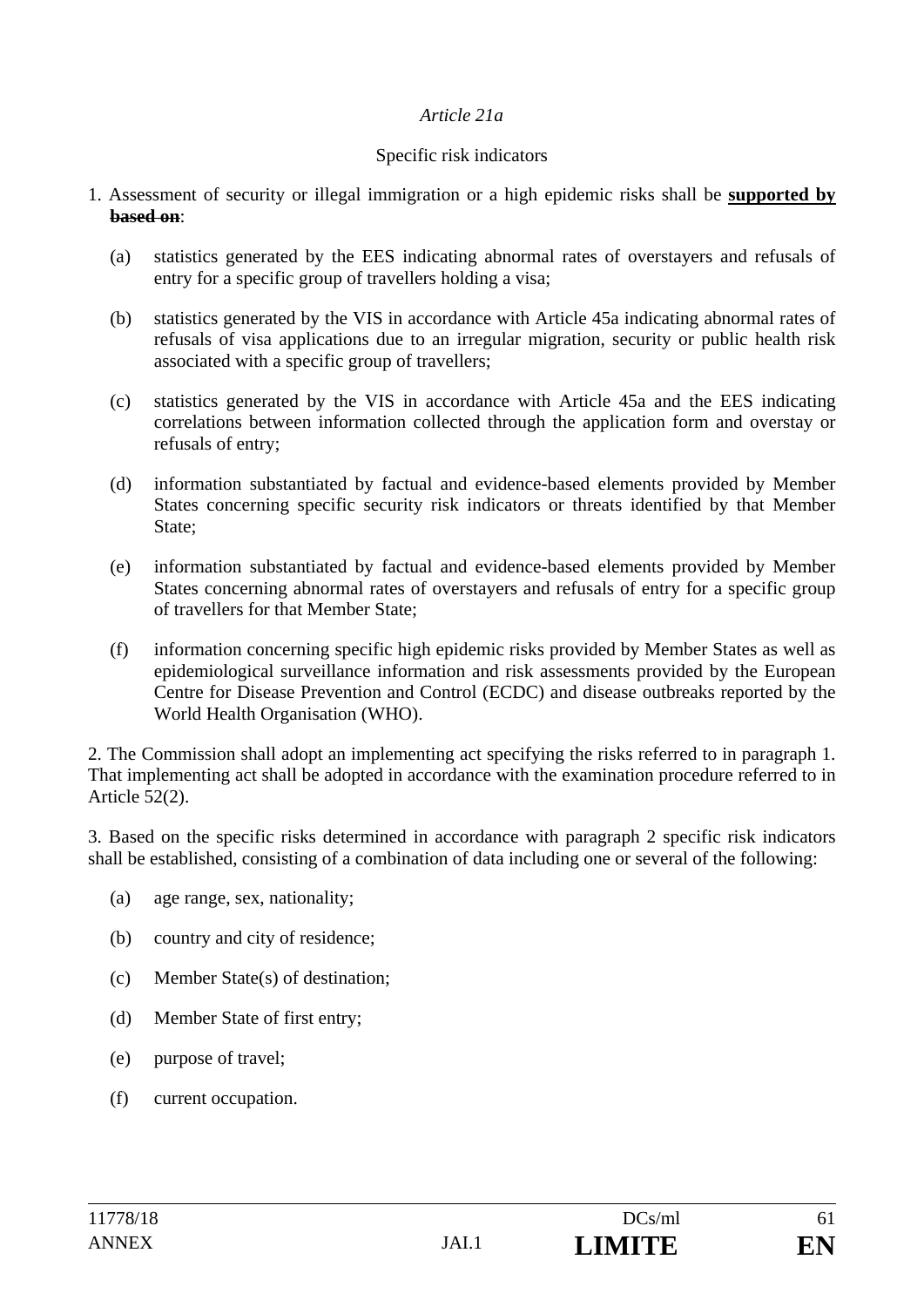4. The specific risk indicators shall be targeted and proportionate. They shall in no circumstances be based solely on a person's sex or age. They shall in no circumstances be based on information revealing a person's race, colour, ethnic or social origin, genetic features, language, political or any other opinions, religion or philosofical belief, trade union membership, membership of a national minority, property, birth, disability or sexual orientation.

5. The specific risk indicators shall be adopted by the Commission by implementing act. That implementing act shall be adopted in accordance with the examination procedure referred to in Article 52(2).

6. The specific risk indicators shall be used by the **visa authorities consulate** when assessing whether the applicant presents a risk of illegal immigration, a risk to the security of the Member States, or a high epidemic risk in accordance to Article 21(1).

7. The specific risks and the specific risk indicators shall be regularly reviewed by the Commission.

#### *Article 46*  Compilation of statistics

The Commission shall, by 1 March each year, publish the compilation of the following annual statistics on visas per consulate and border crossing point where individual Member States process visa applications:

- (a) number of airport transit visas applied for, issued and refused;
- (b) number of uniform single entry, and multiple entry visa applied for, issued (disaggregated by length of validity: 1, 2, 3, 4 and 5 years) and refused;
- (c) number of visas with limited territorial validity issued.

These statistics shall be compiled on the basis of the reports generated by the central repository of data of the VIS in accordance with Article **17 45a** of Regulation (EC) No 767/2008.

# *Article 57*

# *Monitoring and evaluation*

*1. Two years after all the provisions of this Regulation have become applicable, the Commission shall produce an evaluation of its application. This overall evaluation shall include an examination of the results achieved against objectives and of the implementation of the provisions of this Regulation***, without prejudice to the reports referred to in paragraph 3***.* 

*2. The Commission shall transmit the evaluation referred to in paragraph 1 to the European*  Parliament and the Council. On the basis of the evaluation, the Commission shall submit, if *necessary, appropriate proposals with a view to amending this Regulation.*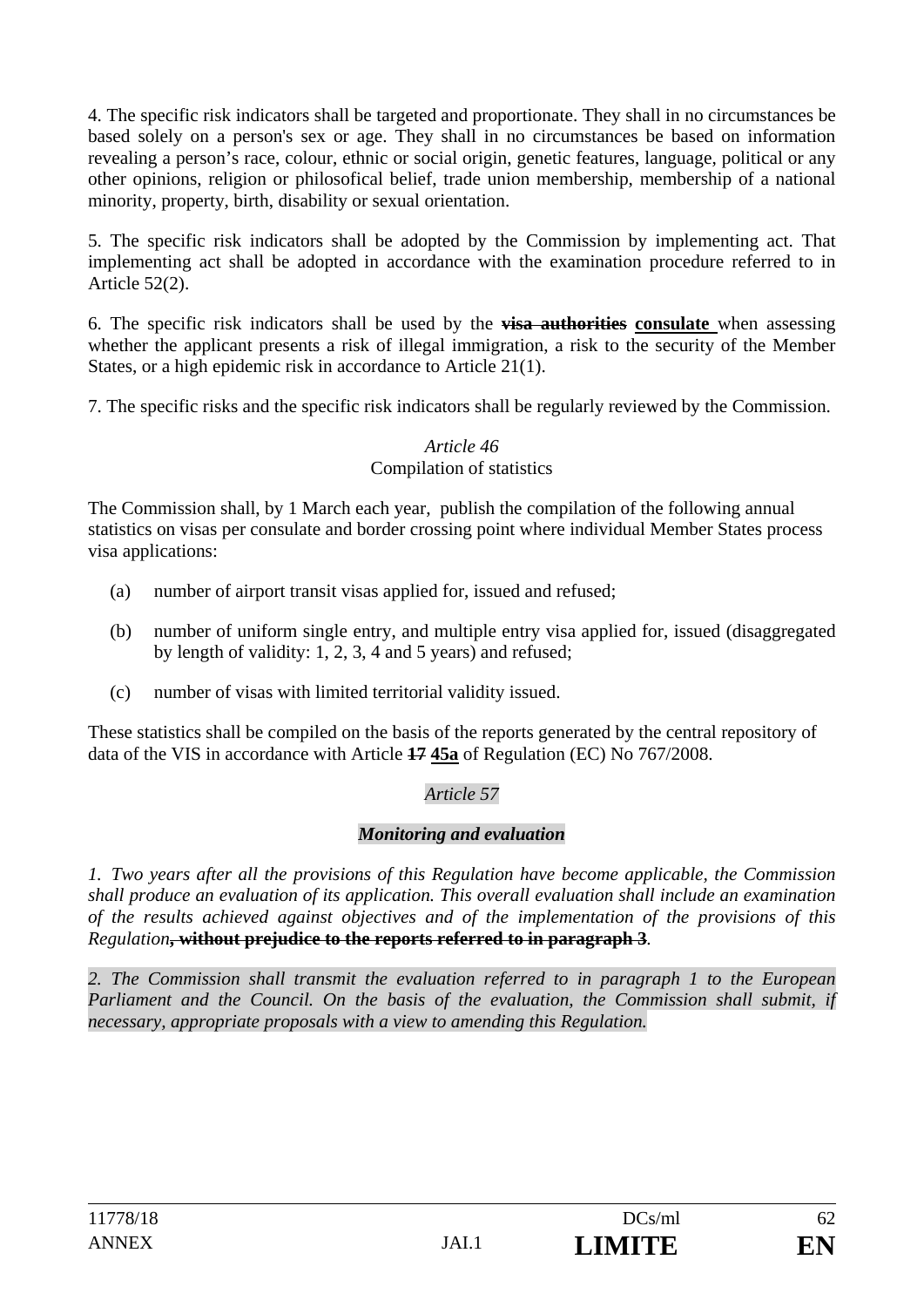3. The Commission shall present, three years after the VIS is brought into operation and every four years thereafter, a report to the European Parliament and to the Council on the implementation of Articles 13, 17, 40 to 44 of this Regulation, including the implementation of the collection and use of biometric identifiers, the suitability of the ICAO standard chosen, compliance with data protection rules, experience with external service providers with specific reference to the collection of biometric data, the implementation of the 59-month rule for the copying of fingerprints and the organisation of the procedures relating to applications. The report shall also include, on the basis of Article 17(12), (13) and (14) and of Article 50(4) of the VIS Regulation, the cases in which fingerprints could factually not be provided or were not required to be provided for legal reasons, compared with the number of cases in which fingerprints were taken. The report shall include information on cases in which a person who could factually not provide fingerprints was refused a visa. The report shall be accompanied, where necessary, by appropriate proposals to amend this Regulation.

4. The first of the reports referred to in paragraph 3 shall also address the issue of the sufficient reliability for identification and verification purposes of fingerprints of children under the age of 12 and, in particular, how fingerprints evolve with age, on the basis of the results of a study carried out under the responsibility of the Commission.

> *Article 4 Amendments to Regulation (EU) No 2017/2226*

Regulation (EU) No 2017/2226 is amended as follows:

# *Article 9*

# *Access to the EES for entering, amending, erasing and consulting data*

*1. Access to the EES for entering, amending, erasing and consulting the data referred to in Article 14 and Articles 16 to 20 shall be reserved exclusively for the duly authorised staff of the national authorities of each Member State which are competent for the purposes laid down in Articles 23 to 35. That access shall be limited to the extent necessary for the performance of the tasks of those national authorities in accordance with those purposes and shall be proportionate to the objectives pursued.* 

*2. Each Member State shall designate the competent national authorities which shall be border authorities, visa authorities and immigration authorities for the purposes of this Regulation. The duly authorised staff of the competent national authorities shall have access to the EES to enter, amend, erase or consult data. Each Member State shall communicate a list of those competent national authorities to eu-LISA without delay. That list shall specify for which purpose each authority is to have access to the data stored in the EES.* 

The EES shall provide the functionality for the centralised management of this list. The detailed rules on managing this functionality shall be laid down in implementing acts. Those implementing acts shall be adopted in accordance with the examination procedure referred to in Article 68(2) of this Regulation.

*3. The authorities entitled to consult or access the EES data in order to prevent, detect and investigate terrorist offences or other serious criminal offences shall be designated in accordance with Chapter IV.*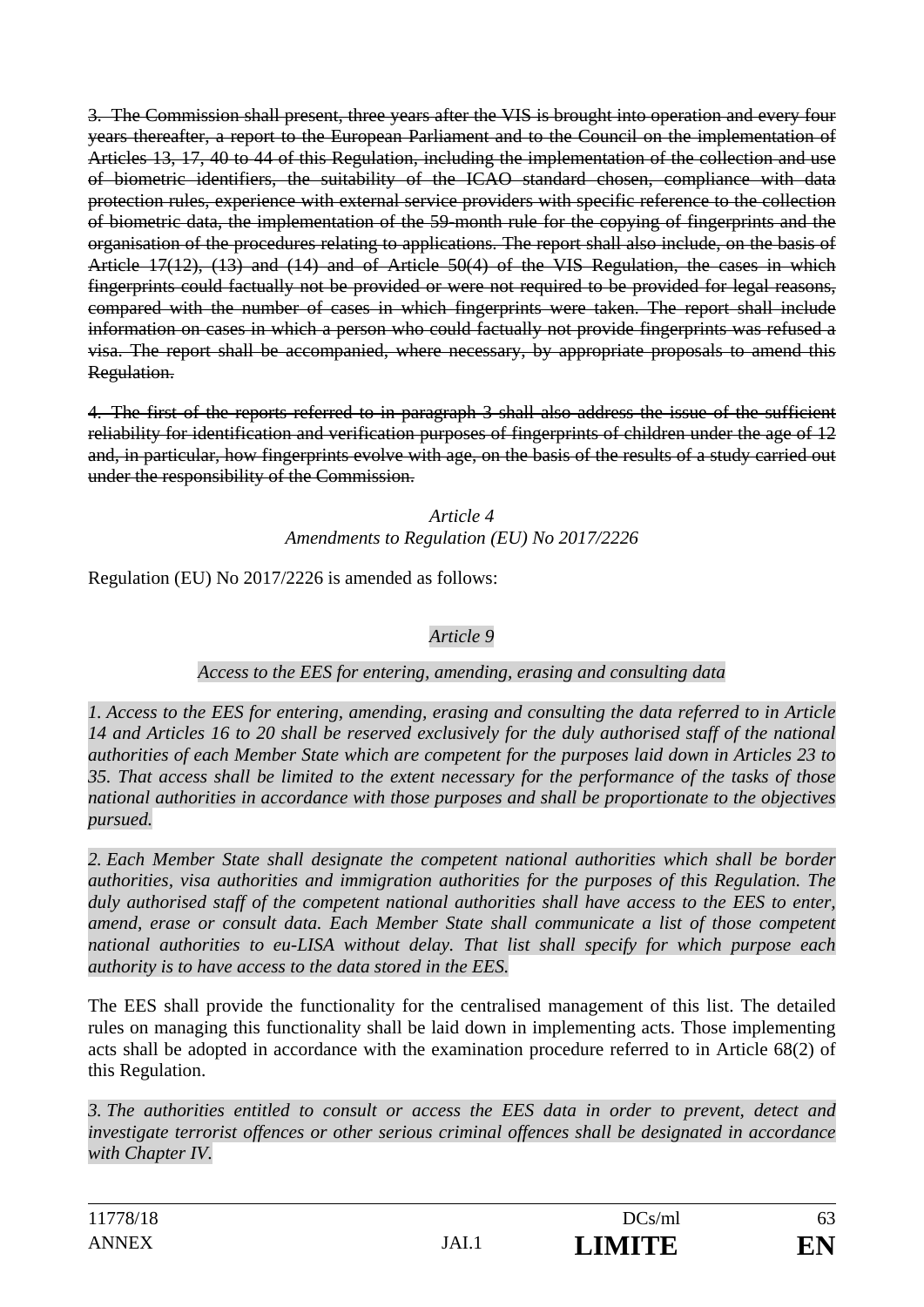### *Article 13*

#### *Web service*

*1. In order to enable third-country nationals to verify at any moment the remaining authorised stay, a secure internet access to a web service hosted by eu-LISA in its technical sites shall allow thirdcountry nationals to provide the data required pursuant to point (b) of Article 16(1) together with their intended date of entry or exit, or both. On that basis, the web service shall provide thirdcountry nationals with an OK/NOT OK answer, as well as the information on the remaining authorised stay.* 

*2. By way of derogation from paragraph 1, for an intended stay in a Member State which does not yet apply the Schengen acquis in full but operates the EES, the web service shall not provide any information on the authorised stay based on a short-stay visa or a national short-stay visa.* 

In the case referred to in the first subparagraph, the web service shall enable third-country *nationals to verify the compliance with the overall limit of 90 days in any 180-day period and to receive information on the remaining authorised stay under that limit. This information shall be provided for stays in the 180-day period preceding the consultation of the web service or their intended date of entry or exit, or both.* 

3. In order to fulfil their obligation under point (b) of Article 26(1) of the Convention implementing the Schengen Agreement, carriers shall use the web service to verify whether a **short-stay** visa is valid, including if the number of authorised entries have already been used or if the holder has reached the maximum duration of the authorised stay or, as the case may be, if the visa is valid for the territory of the port of destination of that travel. Carriers shall provide the data listed under points (a), (b) and (c) of Article 16(1) of this Regulation. On that basis, the web service shall provide carriers with an OK/NOT OK answer. Carriers may store the information sent and the answer received in accordance with the applicable law. Carriers shall establish an authentication scheme to ensure that only authorised staff may access the web service. It shall not be possible to regard the OK/NOT OK answer as a decision to authorise or refuse entry in accordance with Regulation (EU) 2016/399.

*4. For the purpose of implementing Article 26(2) of the Convention implementing the Schengen Agreement or for the purpose of resolving any potential dispute arising from Article 26 of the Convention implementing the Schengen Agreement, eu-LISA shall keep logs of all data processing operations carried out within the web service by carriers. Those logs shall show the date and time of each operation, the data used for interrogation, the data transmitted by the web service and the name of the carrier in question.* 

*Logs shall be stored for a period of two years. Logs shall be protected by appropriate measures against unauthorised access.* 

*5. The web service shall make use of a separate read-only database updated on a daily basis via a one-way extraction of the minimum necessary subset of EES and VIS data. eu-LISA shall be responsible for the security of the web service, for the security of the personal data it contains and for the process of extracting the personal data into the separate read-only database.*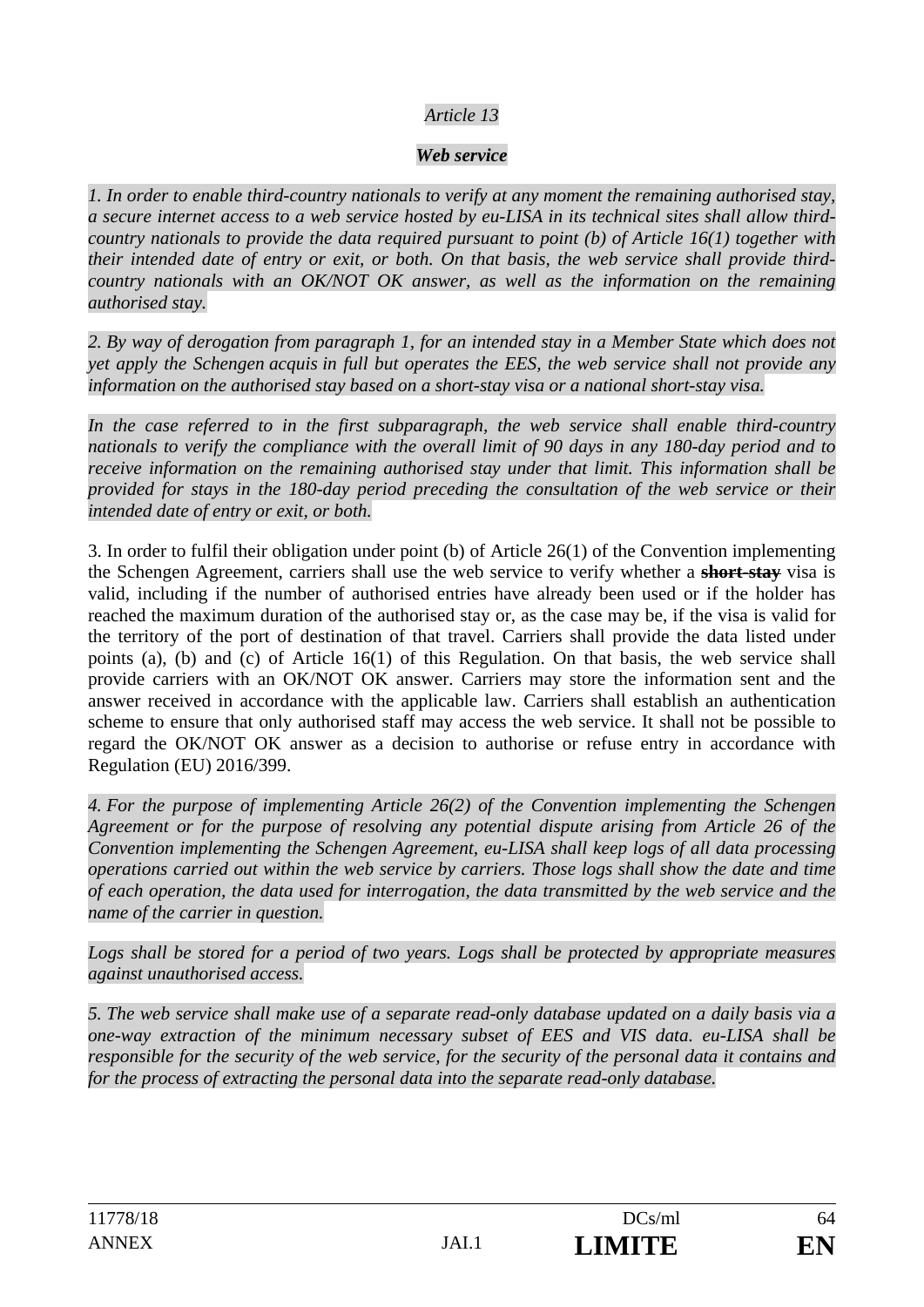*6. The web service shall not enable carriers to verify whether third-country nationals holding a national short-stay visa issued for one or two entries have already used the number of entries authorised by that visa.* 

*7. The Commission shall adopt implementing acts concerning the detailed rules on the conditions*  for the operation of the web service and the data protection and security rules applicable to the web *service. Those implementing acts shall be adopted in accordance with the examination procedure referred to in Article 68(2).* 

### *Article 35*

#### *Amendment of data and advance data erasure*

*1. The Member State responsible shall have the right to amend data which it has entered in the EES by rectifying, completing or erasing the data.* 

*2. If the Member State responsible has evidence to suggest that data recorded in the EES are factually inaccurate or incomplete or that data were processed in the EES in breach of this Regulation, it shall check the data concerned and shall, if necessary, rectify or complete them in, or erase them from, the EES without delay and, where applicable, from the list of identified persons referred to in Article 12(3). The data may also be checked and rectified, completed or erased at the request of the person concerned in accordance with Article 52.* 

*3. By way of derogation from paragraphs 1 and 2 of this Article, where a Member State other than the Member State responsible has evidence to suggest that data recorded in the EES are factually inaccurate or incomplete or that data were processed in the EES in breach of this Regulation, it shall check the data concerned, provided it is possible to do so without consulting the Member State responsible and shall, if necessary, rectify or complete them in, or erase them from, the EES without delay and, where applicable, from the list of identified persons referred to in Article 12(3). Where it is not possible to check the data without consulting the Member State responsible, it shall contact the authorities of the Member State responsible within seven days, following which the Member State responsible shall check the accuracy of the data and the lawfulness of their processing within one month. The data may also be checked and rectified, completed or erased at the request of the third-country national concerned in accordance with Article 52.* 

*4. Where a Member State has evidence to suggest that visa-related data recorded in the EES are factually inaccurate or incomplete or that such data were processed in the EES in breach of this Regulation, it shall first check the accuracy of those data against the VIS and shall, if necessary, rectify or complete them in, or erase them from, the EES. Where the data recorded in the VIS are the same as those recorded in the EES, it shall inform the Member State responsible for entering those data in the VIS immediately* through the infrastructure of the VIS *in accordance with Article 24(2) of Regulation (EC) No 767/2008. The Member State responsible for entering the data in the VIS shall check those data and shall, if necessary, immediately rectify or complete them in, or erase them from, the VIS and inform the Member State concerned which shall, if necessary, rectify or complete them in, or erase them from, the EES without delay and, where applicable, the list of identified persons referred to in Article 12(3).*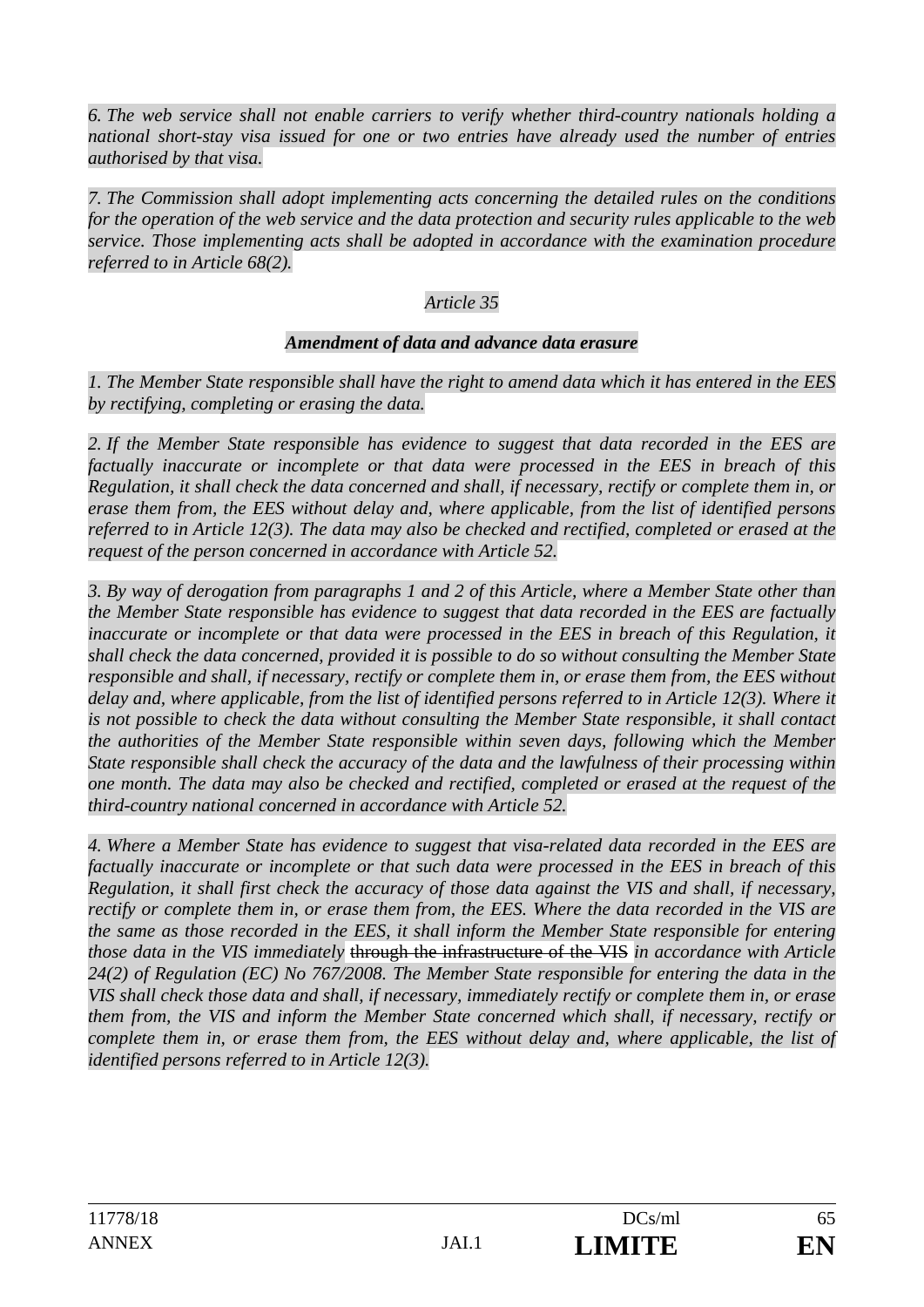*5. The data of identified persons referred to in Article 12 shall be erased without delay from the list referred to in that Article and shall be rectified or completed in the EES where the third-country national concerned provides evidence, in accordance with the national law of the Member State responsible or of the Member State to which the request has been made, that he or she was forced to exceed the duration of authorised stay due to unforeseeable and serious events, that he or she has acquired a legal right to stay or in case of errors. Without prejudice to any available administrative or non-judicial remedy, that third-country national shall have access to an effective judicial remedy to ensure the data are rectified, completed or erased.* 

*6. Where a third-country national has acquired the nationality of a Member State or has fallen under the scope of Article 2(3) before the expiry of the applicable period referred to in Article 34, the individual file and the entry/exit records linked to that individual file in accordance with Articles 16 and 17 and the refusal of entry records linked to that individual file in accordance with Article 18 shall, without delay, and in any event not later than five working days from the date on which that third-country national has acquired the nationality of a Member State or has fallen under the scope of Article 2(3) before the expiry of the period referred to in Article 34, be erased from the EES, as well as, where applicable, from the list of identified persons referred to in Article 12(3), by:* 

- *(a) the Member State the nationality of which he or she has acquired; or*
- *(b) the Member State that issued the residence permit or card or long-stay visa.*

*Where a third-country national has acquired the nationality of Andorra, Monaco or San Marino or where a third-country national is in a possession of a passport issued by the Vatican City State, he or she shall inform the competent authorities of the Member State he or she next enters of that change. That Member State shall erase his or her data without delay from the EES. The thirdcountry national in question shall have access to an effective judicial remedy to ensure that the data are erased.* 

*7. The EES Central System shall immediately inform all Member States of the erasure of EES data and where applicable from the list of identified persons referred to in Article 12(3).* 

*8. Where a Member State other than the Member State responsible has rectified, completed or erased data in accordance with this Regulation, that Member State shall become the Member State responsible for the rectification, completion or erasure. The EES shall record all rectifications, completions and erasures of data.* 

#### *Article 5 Amendments to Regulation (EU) 2016/399*

Regulation (EU) 2016/399 is amended as follows: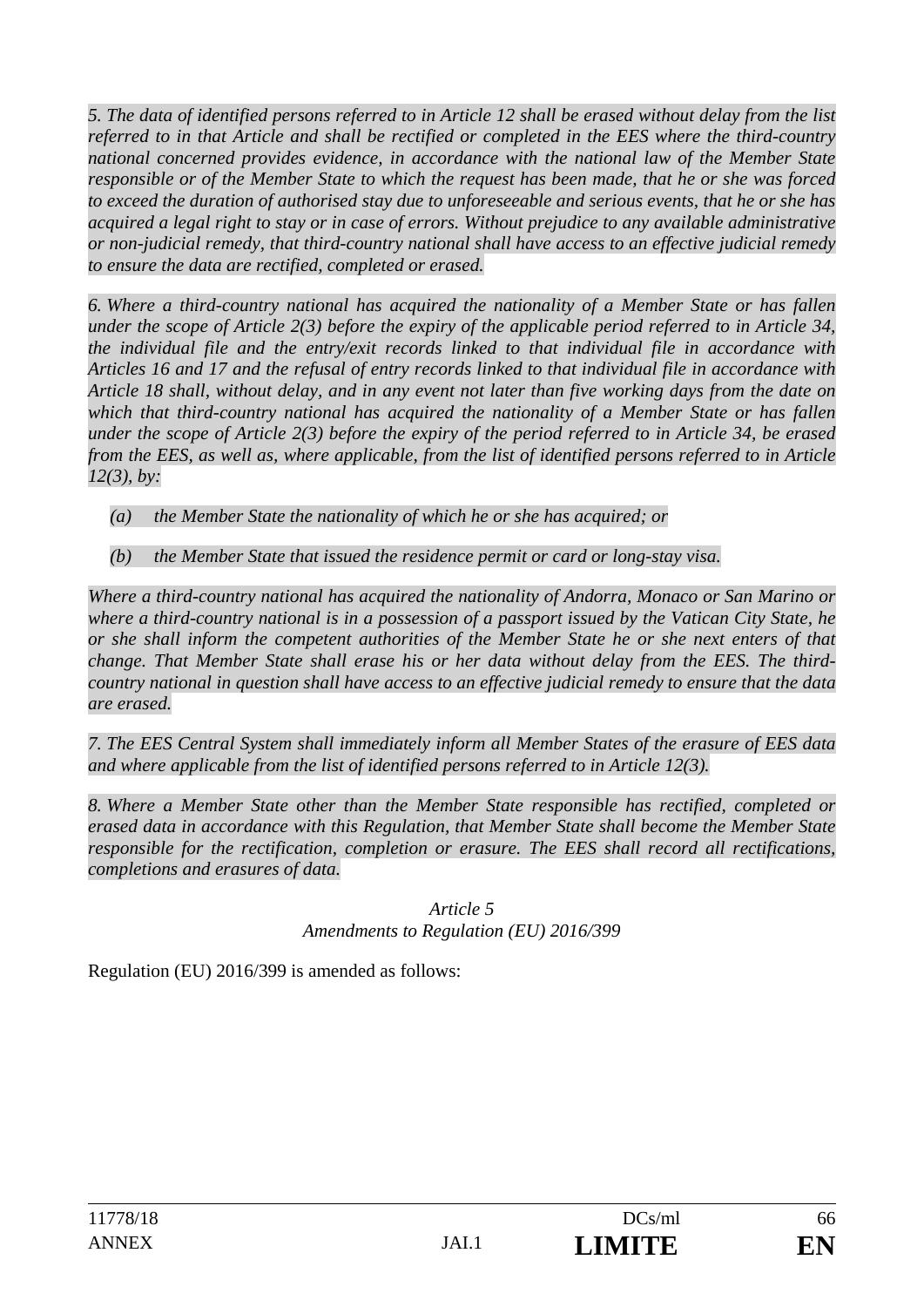### Article 8

#### **Border checks on persons**

*1. Cross-border movement at external borders shall be subject to checks by border guards. Checks shall be carried out in accordance with this chapter.* 

*The checks may also cover the means of transport and objects in the possession of the persons crossing the border. The law of the Member State concerned shall apply to any searches which are carried out.* 

*2. On entry and on exit, persons enjoying the right of free movement under Union law shall be subject to the following checks:* 

*(a) verification of the identity and the nationality of the person and of the authenticity and validity of the travel document for crossing the border, including by consulting the relevant databases, in particular:* 

### *(1) the SIS;*

*(2) Interpol's Stolen and Lost Travel Documents (SLTD) database;* 

*(3) national databases containing information on stolen, misappropriated, lost and invalidated travel documents.* 

*If the travel document contains an electronic storage medium (chip), the authenticity and integrity of the chip data shall be confirmed using the complete valid certificate chain, unless this is technically impossible or, in the case of a travel document issued by a third country, impossible due to the unavailability of valid certificates.* 

*(b) verification that a person enjoying the right of free movement under Union law is not considered to be a threat to the public policy, internal security, public health or international relations of any of the Member States, including by consulting the SIS and other relevant Union databases. This is without prejudice to the consultation of national and Interpol databases.* 

*Where there are doubts as to the authenticity of the travel document or the identity of its holder, at least one of the biometric identifiers integrated into the passports and travel documents issued in accordance with Regulation (EC) No 2252/2004 shall be verified. Where possible, such verification shall also be carried out in relation to travel documents not covered by that Regulation.* 

*For persons whose entry is subject to a registration in the EES pursuant to Article 6a of this Regulation, a verification of their identity in accordance with Article 23(2) of Regulation (EU) 2017/2226 and, where applicable, an identification in accordance with Article 23(4) of that Regulation shall be carried out.* 

*2a. Where the checks against the databases referred to in points (a) and (b) of paragraph 2 would have a disproportionate impact on the flow of traffic, a Member State may decide to carry out those checks on a targeted basis at specified border crossing points, following an assessment of the risks related to the public policy, internal security, public health or international relations of any of the Member States.*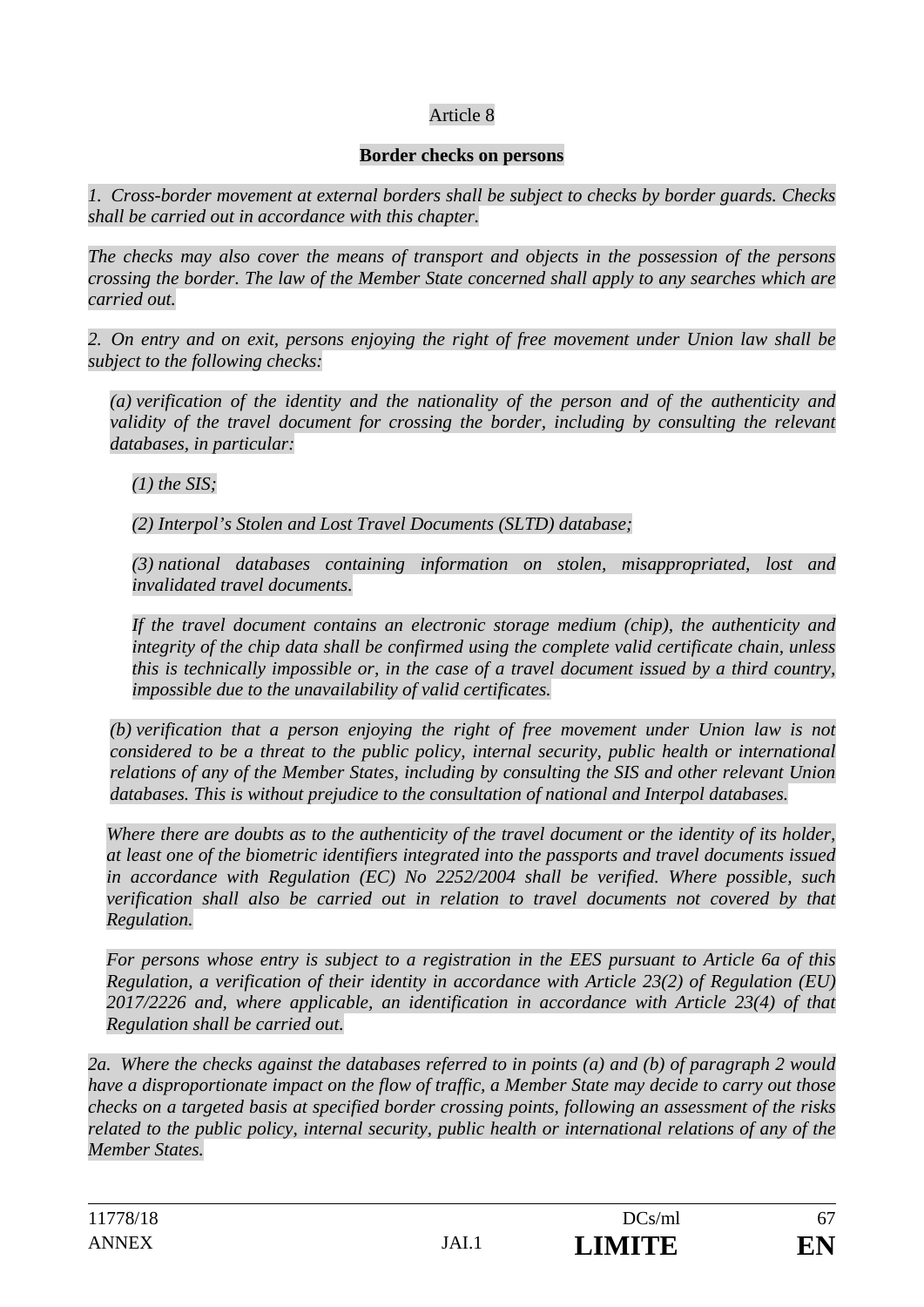*The scope and duration of the temporary reduction to targeted checks against the databases shall*  not exceed what is strictly necessary and shall be defined in accordance with a risk assessment *carried out by the Member State concerned. The risk assessment shall state the reasons for the temporary reduction to targeted checks against the databases, take into account, inter alia, the disproportionate impact on the flow of traffic and provide statistics on passengers and incidents related to cross-border crime. It shall be updated regularly.* 

*Persons who, in principle, are not subject to targeted checks against the databases, shall, as a minimum, be subject to a check with a view to establishing their identity on the basis of the production or presentation of travel documents. Such a check shall consist of a rapid and straightforward verification of the validity of the travel document for crossing the border, and of the presence of signs of falsification or counterfeiting, where appropriate by using technical devices, and, in cases where there are doubts about the travel document or where there are indications that such a person could represent a threat to the public policy, internal security, public health or international relations of the Member States, the border guard shall consult the databases referred to in points (a) and (b) of paragraph 2.* 

*The Member State concerned shall transmit its risk assessment and updates thereto to the European Border and Coast Guard Agency ('the Agency'), established by Regulation (EU) 2016/1624 of the*  European Parliament and of the Council (<sup>9</sup>), without delay and shall report every six months to the *Commission and to the Agency on the application of the checks against the databases carried out on a targeted basis. The Member State concerned may decide to classify the risk assessment or parts thereof.* 

*2b. Where a Member State intends to carry out targeted checks against the databases pursuant to paragraph 2a, it shall notify the other Member States, the Agency and the Commission accordingly without delay. The Member State concerned may decide to classify the notification or parts thereof.* 

*Where the Member States, the Agency or the Commission have concerns about the intention to carry out targeted checks against the databases, they shall notify the Member State in question of those concerns without delay. The Member State in question shall take those concerns into account.* 

*2c. The Commission shall, by 8 April 2019, transmit to the European Parliament and the Council an evaluation of the implementation and consequences of paragraph 2.* 

2d. With regard to air borders, paragraphs 2a and 2b shall apply for a maximum transitional *period of six months from 7 April 2017.* 

*In exceptional cases, where, at a particular airport, there are specific infrastructural difficulties requiring a longer period of time for adaptations in order to allow for the carrying-out of systematic checks against the databases without having a disproportionate impact on the flow of traffic, the six-month transitional period referred to in the first subparagraph may be prolonged for that particular airport by a maximum of 18 months in accordance with the procedure specified in the third subparagraph.* 

*For that purpose, the Member State shall, at the latest three months before the expiry of the transitional period referred to in the first subparagraph, notify the Commission, the Agency and the other Member States of the specific infrastructural difficulties in the airport concerned, the envisaged measures to remedy them and the required period of time for their implementation.*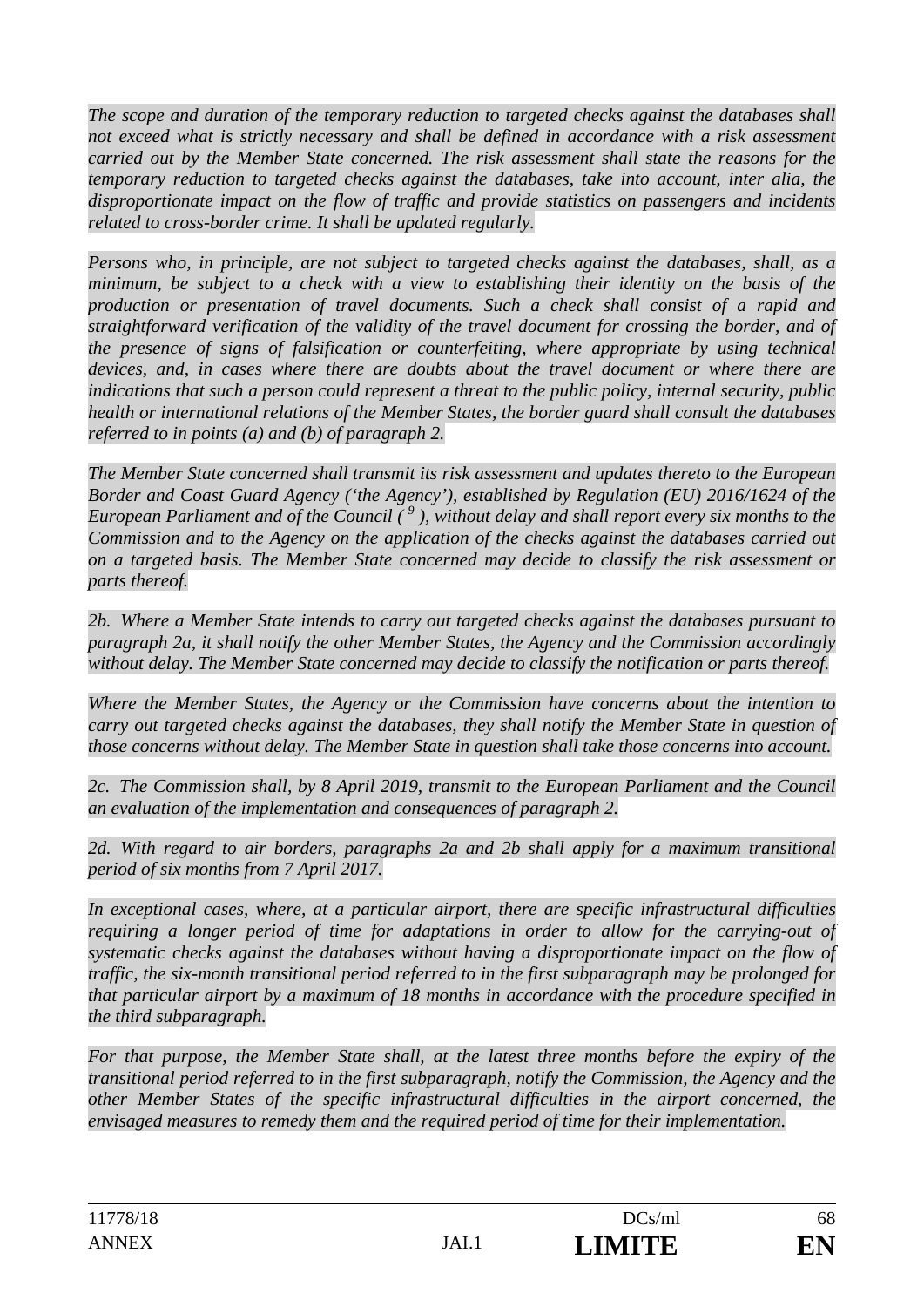*Where specific infrastructural difficulties requiring a longer period for adaptations exist, the Commission, within one month of receipt of the notification referred to in the third subparagraph and after consulting the Agency, shall authorise the Member State concerned to prolong the transitional period for the airport concerned and, where relevant, shall set the length of such prolongation.* 

*2e. The checks against the databases referred to in points (a) and (b) of paragraph 2 may be carried out in advance on the basis of passenger data received in accordance with Council Directive 2004/82/EC ( 10 ) or in accordance with other Union or national law.* 

*Where those checks are carried out in advance on the basis of such passenger data, the data received in advance shall be checked at the border crossing point against the data in the travel document. The identity and the nationality of the person concerned, as well as the authenticity and the validity of the travel document for crossing the border, shall also be verified.* 

*2f. By way of derogation from paragraph 2, persons enjoying the right of free movement under Union law who cross the internal land borders of the Member States for which the verification in accordance with the applicable Schengen evaluation procedures has already been successfully completed, but for which the decision on the lifting of controls on their internal borders pursuant to the relevant provisions of the relevant Acts of Accession has not yet been taken, may be subject to the checks on exit referred to in paragraph 2 only on a non-systematic basis, based on a risk assessment.* 

*3. On entry and exit, third-country nationals shall be subject to thorough checks as follows:* 

*(a) thorough checks on entry shall comprise verification of the conditions governing entry laid down in Article 6(1) and, where applicable, of documents authorising residence and the pursuit of a professional activity. This shall include a detailed examination covering the following aspects:* 

*(i) verification of the identity and the nationality of the third-country national and of the authenticity and validity of the travel document for crossing the border, including by consulting the relevant databases, in particular:* 

*(1) the SIS;* 

*(2) Interpol's SLTD database;* 

*(3) national databases containing information on stolen, misappropriated, lost and invalidated travel documents.* 

*For passports and travel documents containing an electronic storage medium (chip), the authenticity and integrity of the chip data shall be checked, subject to the availability of valid certificates.*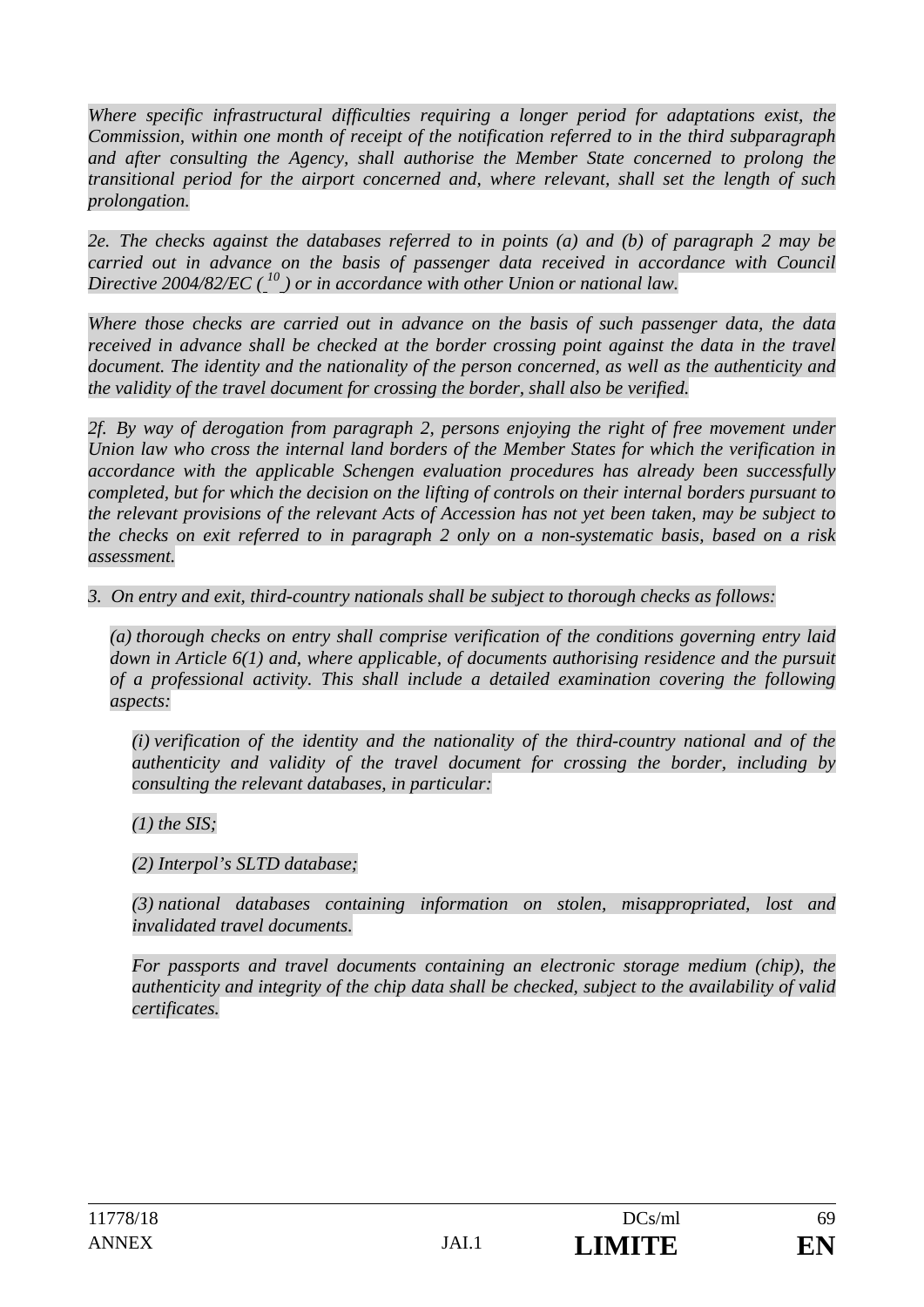*With the exception of third-country nationals for whom an individual file is already registered in the EES, where the travel document contains a facial image recorded in the electronic storage medium (chip) and that facial image can be technically accessed, this verification shall include the verification of that facial image, by comparing electronically that facial image with the live facial image of the third-country national concerned. If technically and legally possible, this verification may be done by verifying the live fingerprints against the fingerprints recorded in the electronic storage medium (chip).* 

*(ii) verification that the travel document is accompanied, where applicable, by the requisite visa or residence permit;* 

*(iii) for persons whose entry or whose refusal of entry is subject to a registration in the EES pursuant to Article 6a of this Regulation, a verification of their identity in accordance with Article 23(2) of Regulation (EU) 2017/2226 and, where applicable, an identification in accordance with Article 23(4) of that Regulation;* 

*(iiia) for persons whose entry or whose refusal of entry is subject to a registration in the EES pursuant to Article 6a of this Regulation, verification that the third-country national has not reached or exceeded the maximum duration of authorised stay on the territory of the Member States and, for third-country nationals holding a visa issued for one or two entries, verification that they have respected the number of the maximum authorised entries, by consulting the EES in accordance with Article 23 of Regulation (EU) 2017/2226;* 

*(iv) verification regarding the point of departure and the destination of the third-country*  national concerned and the purpose of the intended stay, checking, if necessary, the *corresponding supporting documents;* 

*(v) verification that the third-country national concerned has sufficient means of subsistence for the duration and purpose of the intended stay, for his or her return to the country of origin or transit to a third country into which he or she is certain to be admitted, or that he or she is in a position to acquire such means lawfully;* 

*(vi) verification that the third-country national concerned, his or her means of transport and the objects he or she is transporting are not likely to jeopardise the public policy, internal security, public health or international relations of any of the Member States. Such verification shall include direct consultation of the data and alerts on persons and, where necessary, objects included in the SIS and other relevant Union databases, and the action to*  be performed, if any, as a result of an alert. This is without prejudice to the consultation of *national and Interpol databases;* 

*(b) if the third country national holds a visa referred to in Article 6(1)(b), the thorough checks on entry shall also comprise verification of the identity of the holder of the visa and of the authenticity of the visa, by consulting the Visa Information System (VIS) in accordance with Article 18 of Regulation (EC) No 767/2008;* 

(ba) if the third-country national holds a long stay visa or a residence permit, the thorough checks on entry shall also comprise verification of the identity of the holder of the long-stay visa or residence permit and the authenticity of the long-stay visa or residence permit by consulting the Visa Information System (VIS) in accordance with Article 22g of Regulation (EC) No 767/2008;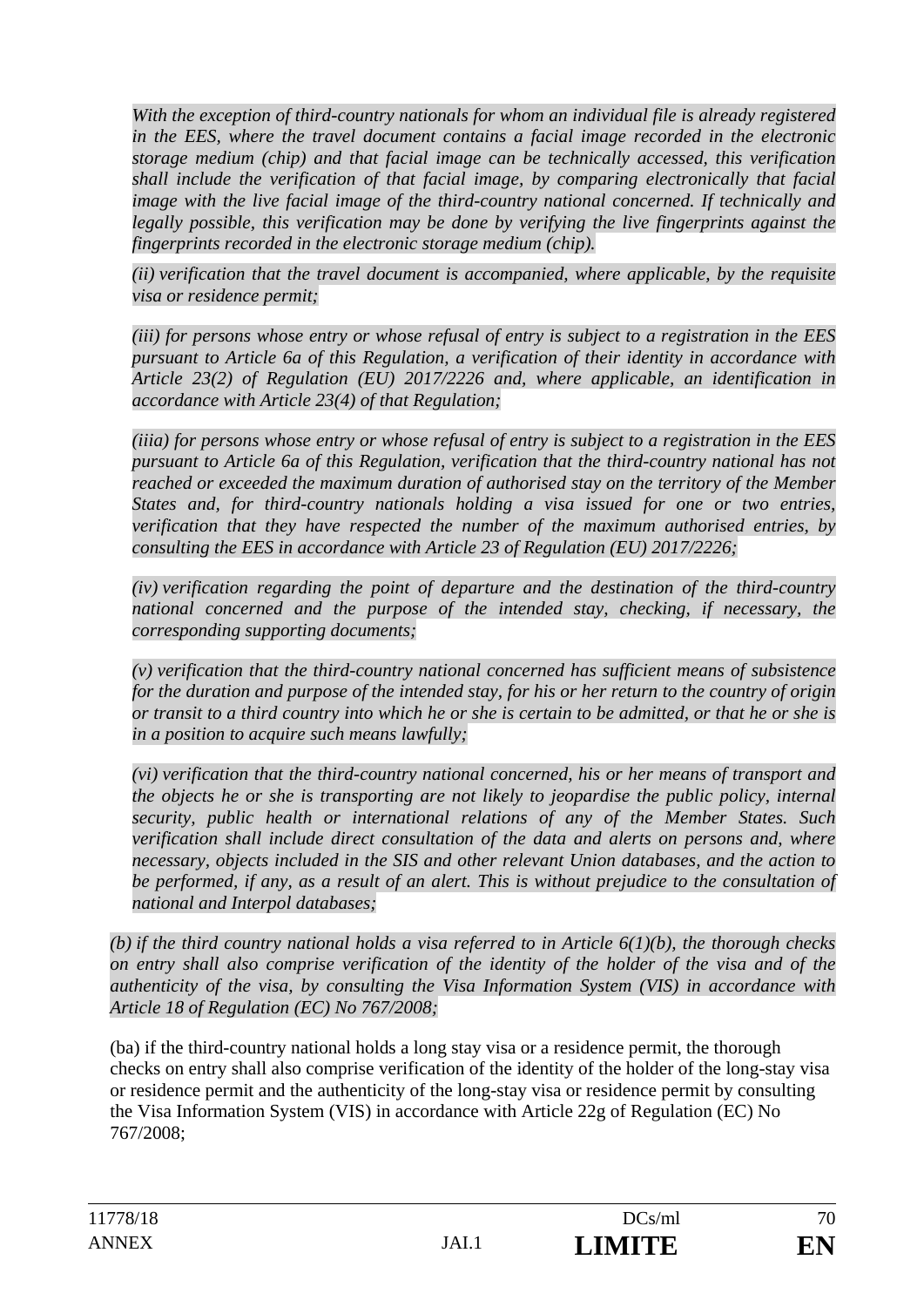**Ii**n circumstances where verification of the document holder or of the document in accordance with Articles 22g of that Regulation, as applicable, fails or where there are doubts as to the identity of the holder, the authenticity of the document and/or the travel document, the duly authorised staff of those competent authorities shall proceed to a verification of the document chip.

(c) by way of derogation, the VIS may be consulted using the number of the visa sticker in all cases and, on a random basis, the number of the visa sticker in combination with the verification of fingerprints where:

(i) traffic of such intensity arises that the waiting time at the border crossing point becomes excessive;

(ii) all resources have already been exhausted as regards staff, facilities and organisation; and

(iii) on the basis of an assessment there is no risk related to internal security and illegal immigration.

However, in all cases where there is doubt as to the identity of the holder of the visa and/or the authenticity of the visa, the VIS shall be consulted systematically using the number of the visa sticker in combination with the verification of fingerprints.

This derogation may be applied only at the border crossing point concerned for as long as the conditions referred to in points (i), (ii) and (iii) are met;

(d) the decision to consult the VIS in accordance with point (c) shall be taken by the border guard in command at the border crossing point or at a higher level.

The Member State concerned shall immediately notify the other Member States and the Commission of any such decision;

(e) each Member State shall transmit once a year a report on the application of point (c) to the European Parliament and the Commission, which shall include the number of third-country nationals who were checked in the VIS using the number of the visa sticker only and the length of the waiting time referred to in point  $(c)(i)$ ;

(f) points (c) and (d) shall apply for a maximum period of three years, beginning three years after the VIS has started operations. The Commission shall, before the end of the second year of application of points (c) and (d), transmit to the European Parliament and to the Council an evaluation of their implementation. On the basis of that evaluation, the European Parliament or the Council may invite the Commission to propose appropriate amendments to this Regulation;

### *(g) thorough checks on exit shall comprise:*

*(i) verification of the identity and the nationality of the third-country national and of the authenticity and validity of the travel document for crossing the border, including by consulting the relevant databases, in particular:*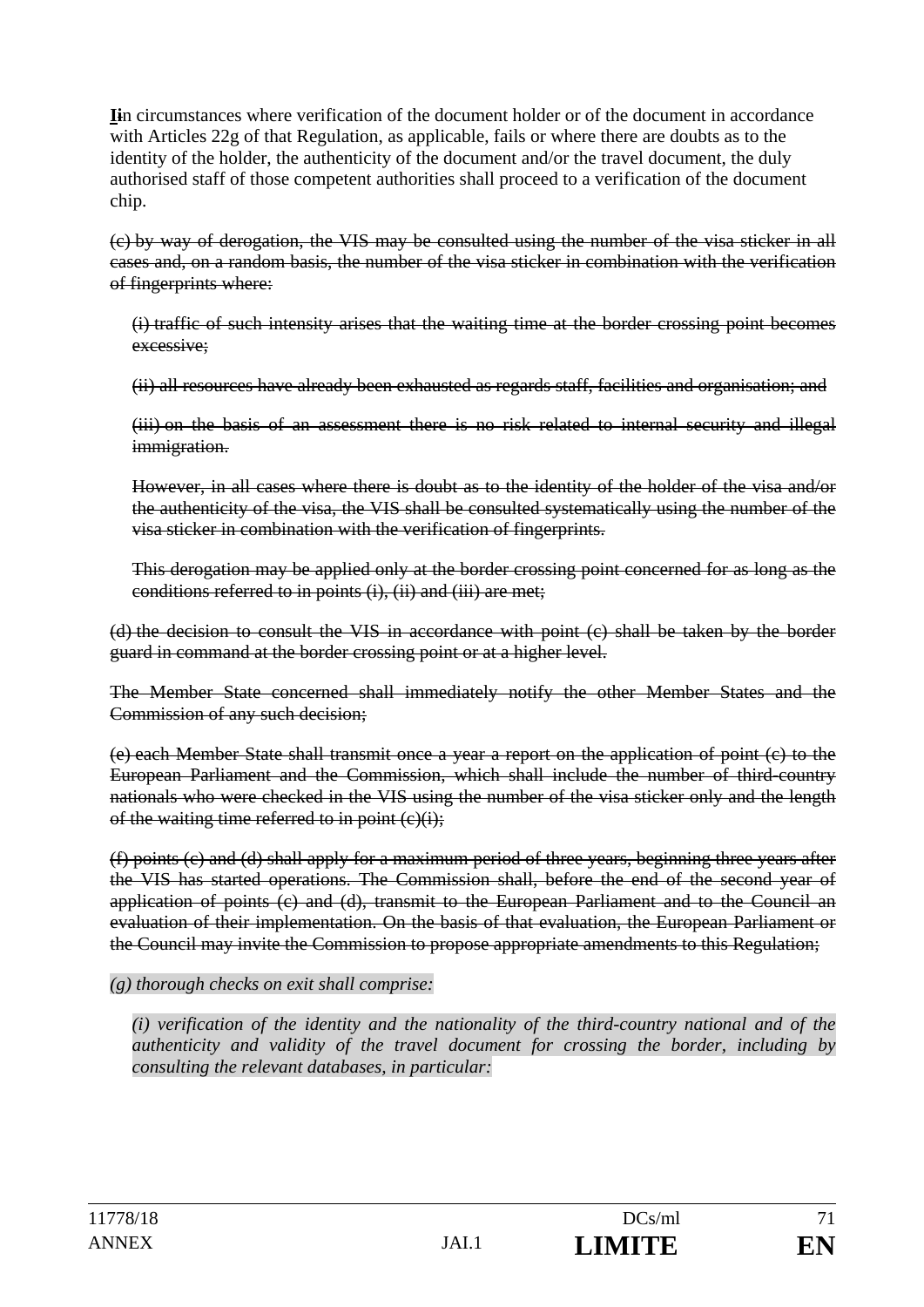*(1) the SIS;* 

*(2) Interpol's SLTD database;* 

*(3) national databases containing information on stolen, misappropriated, lost and invalidated travel documents.* 

*For passports and travel documents containing an electronic storage medium (chip), the authenticity and integrity of the chip data shall be checked, subject to the availability of valid certificates.* 

*With the exception of third-country nationals for whom an individual file is already registered in the EES, where the travel document contains a facial image recorded in the electronic storage medium (chip) and that facial image can be technically accessed, this verification shall include the verification of that facial image, by comparing electronically that facial image with the live facial image of the concerned third-country national. If technically and legally possible, this verification may be done by verifying the live fingerprints against the fingerprints recorded in the electronic storage medium (chip);* 

*(ii) verification that the third-country national concerned is not considered to be a threat to the public policy, internal security, public health or international relations of any of the Member States, including by consulting the SIS and other relevant Union databases. This is without prejudice to the consultation of national and Interpol databases;* 

*(iii) for persons whose exit is subject to a registration in the EES pursuant to Article 6a of this Regulation, a verification of their identity in accordance with Article 23(2) of Regulation (EU) 2017/2226 and, where applicable, an identification in accordance with Article 23(4) of that Regulation;* 

*(iv) or persons whose exit is subject to a registration in the EES pursuant to Article 6a of this Regulation, verification that the third-country national has not exceeded the maximum duration of authorised stay on the territory of the Member States, by consulting the EES in accordance with Article 23(3) of Regulation (EU) 2017/2226;* 

*(h) in addition to the checks referred to in point (g) thorough checks on exit may also comprise:* 

*(i) verification that the person is in possession of a valid visa, if required pursuant to Regulation (EC) No 539/2001, except where he or she holds a valid residence permit; such verification may comprise consultation of the VIS in accordance with Article 18 of Regulation (EC) No 767/2008;* 

*(i) for the purpose of the identification of any person who does not fulfil, or who no longer fulfils, the conditions for entry, stay or residence on the territory of the Member States, the VIS may be consulted in accordance with Article* **6a20** *of Regulation (EC) No 767/2008 and the EES may be consulted in accordance with Article 27 of Regulation (EU) 2017/2226;* 

*(ia) the checks against the databases referred to in point (a)(i) and (vi) and point (g) may be carried out in advance on the basis of passenger data received in accordance with Directive 2004/82/EC or with other Union or national law.*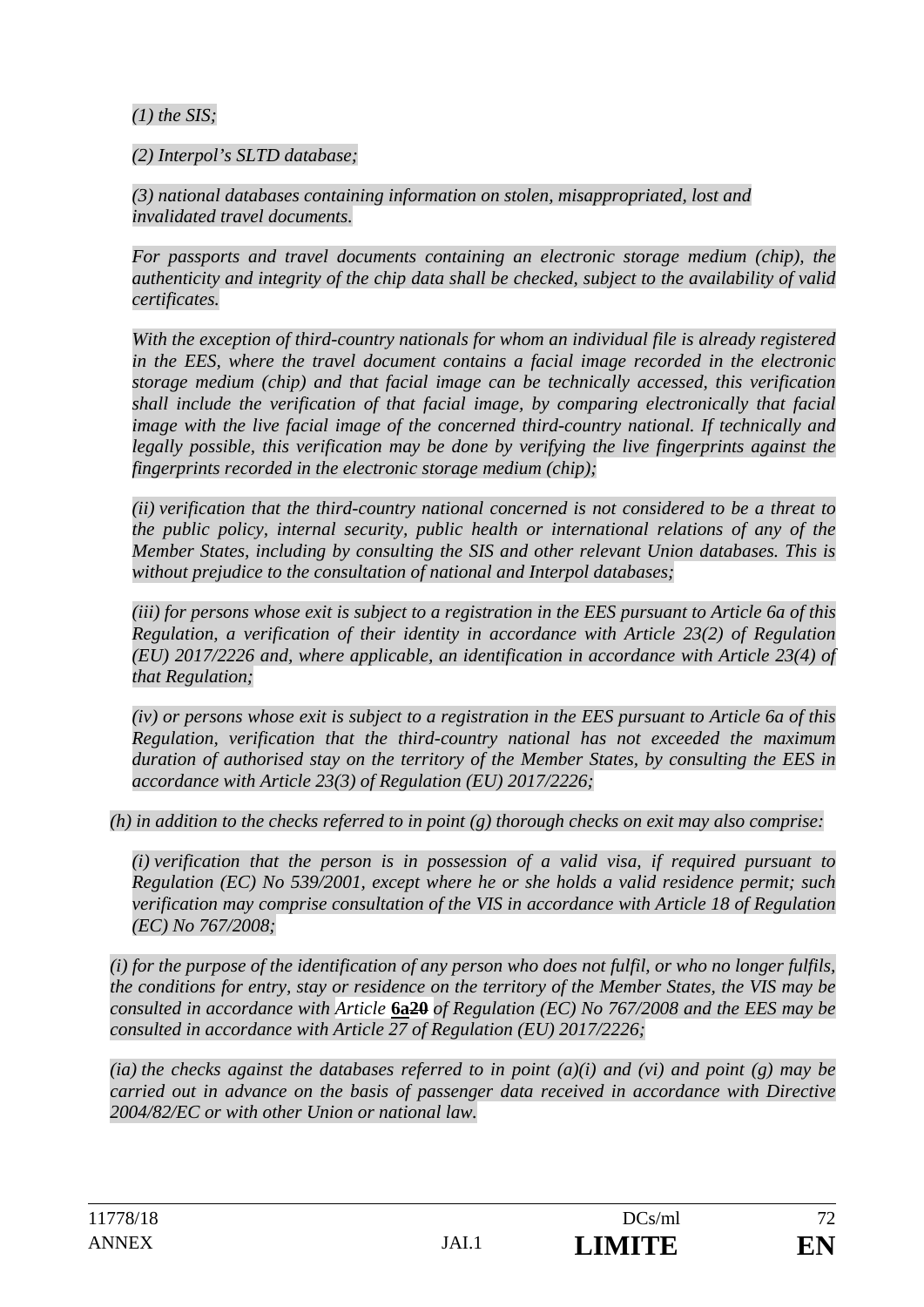*Where those checks are carried out in advance on the basis of such passenger data, the data received in advance shall be checked at the border crossing point against the data in the travel document. The identity and the nationality of the person concerned, as well as the authenticity and validity of the travel document for crossing the border, shall also be verified;* 

*(ib) where there are doubts as to the authenticity of the travel document or the identity of the third-country national, the checks, where possible, shall include the verification of at least one of the biometric identifiers integrated into the travel documents.* 

*4. Where facilities exist and if requested by the third-country national, such thorough checks shall be carried out in a private area.* 

*5. Without prejudice to the second subparagraph, third-country nationals subject to a thorough second line check shall be given written information in a language which they understand or may*  reasonably be presumed to understand, or in another effective way, on the purpose of, and the *procedure for, such a check.* 

*This information shall be available in all the official languages of the Union and in the language(s) of the country or countries bordering the Member State concerned and shall indicate that the thirdcountry national may request the name or service identification number of the border guards carrying out the thorough second line check, the name of the border crossing point and the date on which the border was crossed.* 

*6. Checks on a person enjoying the right of free movement under Union law shall be carried out in accordance with Directive 2004/38/EC.* 

*7. Detailed rules governing the information to be registered are laid down in Annex II.* 

*8. Where Article 5(2)(a) or (b) applies, Member States may also provide derogations from the rules set out in this Article.* 

*9. The third-country nationals shall be informed of the maximum number of days of authorised stay, which shall take into account the number of entries and the length of stay authorised by the visa. That information shall be provided either by the border guard at the moment of the border checks or by means of equipment installed at the border crossing point enabling the third-country national to consult the web service as referred to in Article 13(1) and (2) of Regulation (EU) 2017/2226.* 

*Article 7* 

*Amendments to Regulation (EU) XXX on establishing a framework for interoperability between EU information systems (borders and visa) [interoperability Regulation]*

Regulation (EU) XXX on establishing a framework for interoperability between EU information systems (borders and visa) [interoperability Regulation] is amended as follows: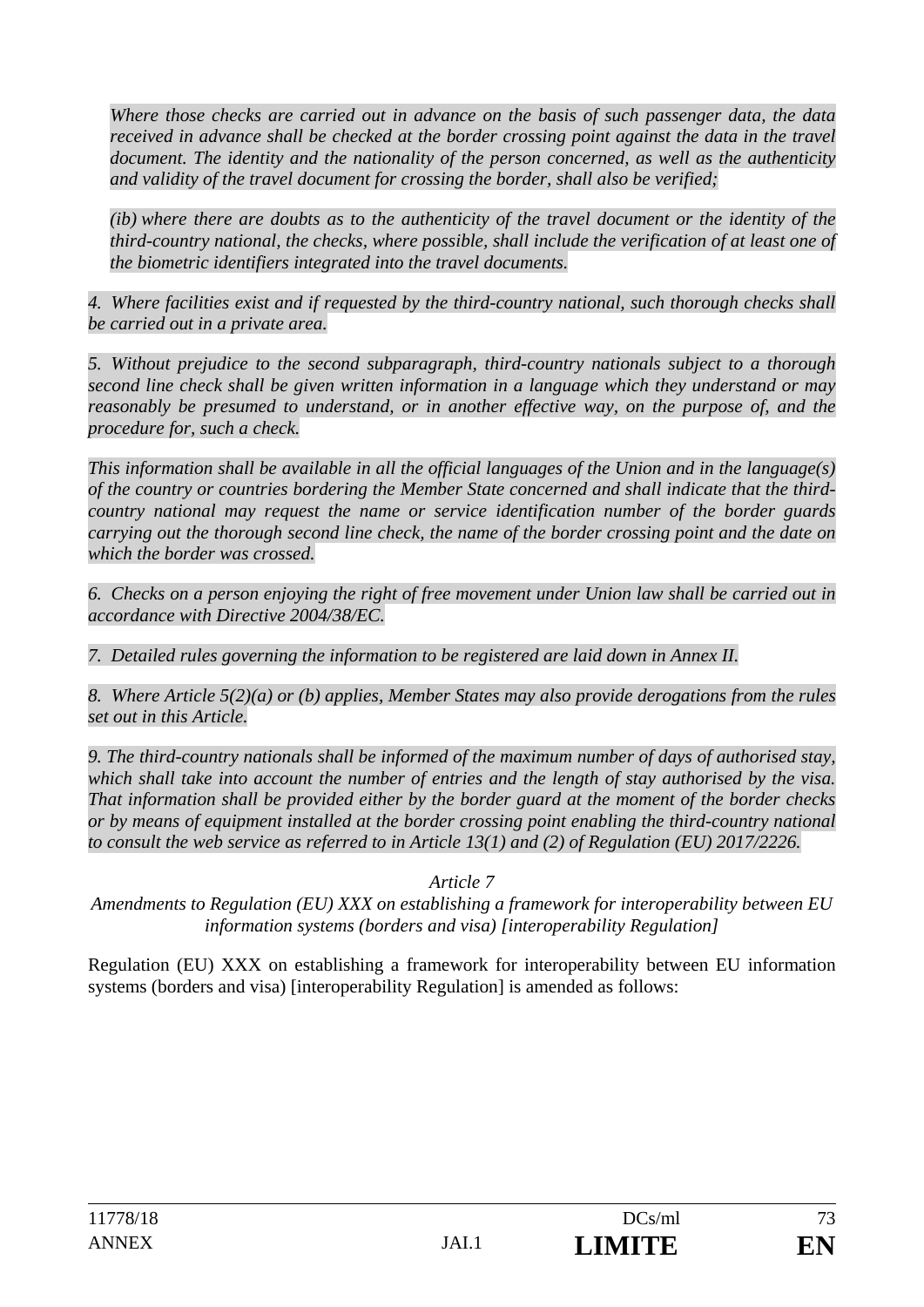## *Article 13*

## *Data stored in the shared biometric matching service*

*1. The shared BMS shall store the biometric templates that it shall obtain from the following biometric data:* 

*(a) the data referred to in Article 16(1)(d) and Article 17(1)(b) and (c) of Regulation (EU) 2017/2226;* 

(b) the data referred to in Article **9(5),** 9(6), Article 22c(2)(f) and (g) and Article 22d(f) and (g) of Regulation (EC) No 767/2008;

*(c) [the data referred to in Article 20(2)(w) and (x) of the Regulation on SIS in the field of border checks;* 

*(d) the data referred to in Article 20(3)(w) and (x) of the Regulation on SIS in the field of law enforcement;* 

*(e) the data referred to in Article 4(3)(t) and (u) of the Regulation on SIS in the field of illegal return];* 

*(f) [the data referred to in Article 13(a) of the Eurodac Regulation;]* 

(g) [the data referred to in Article  $5(1)(b)$  and Article  $5(2)$  of the ECRIS-TCN Regulation].

*2. The shared BMS shall include in each biometric template a reference to the information systems in which the corresponding biometric data is stored.* 

*3. Biometric templates shall only be entered in the shared BMS following an automated quality check of the biometric data added to one of the information systems performed by the shared BMS to ascertain the fulfilment of a minimum data quality standard.* 

*4. The storage of the data referred to in paragraph 1 shall meet the quality standards referred to in Article 37(2).* 

# *Article 18*

# *The common identity repository data*

*1. The CIR shall store the following data – logically separated – according to the information system from which the data was originated:* 

*(a) the data referred to in [Article 16(1)(a) to (d) and Article 17(1)(a) to (c) of the EES Regulation];* 

(b) the data referred to in Article 9(4)(a)**, (b) and (c) to (cc)**, Article 9 (5) and (6), Article  $22c(2)(a)$  to (cc), (f) and (g), and Article  $22d(a)$ , (b), (c), (f) and (g) of Regulation (EC) No 767/2008;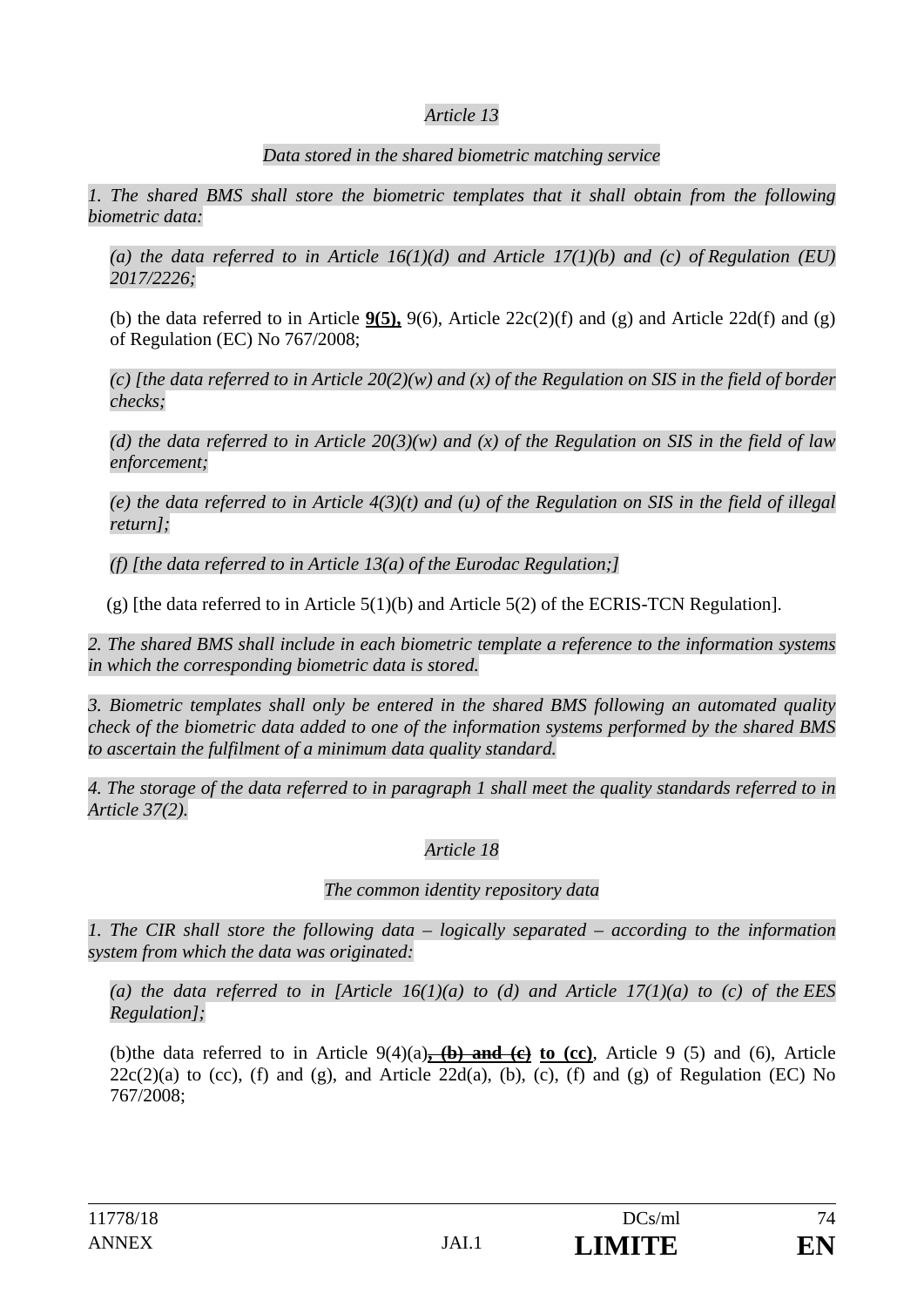*(c) [the data referred to in Article 15(2)(a) to (e) of the [ETIAS Regulation;]* 

*(d)– (not applicable)* 

*(e)– (not applicable)* 

2. For each set of data referred to in paragraph 1, the CIR shall include a reference to the *information systems to which the data belongs.* 

*3. The storage of the data referred to in paragraph 1 shall meet the quality standards referred to in Article 37(2).* 

# Article 26

Access to the multiple-identity detector

1. For the purposes of the manual identity verification referred to in Article 29, access to the data referred to in Article 34 stored in the MID shall be granted to:

(a) border authorities when creating or updating an individual file as provided for in Article 14 of the [EES Regulation];

(b) competent authorities referred to in Article 6(1) and (2) of Regulation (EC) No 767/2008 when creating or updating an application file or an individual file in the VIS in accordance with Article 8 or Article 22a of Regulation (EC) No 767/2008;

*(c) [the ETIAS Central Unit and the ETIAS National Units when carrying out the assessment referred to in Articles 20 and 22 of the ETIAS Regulation;]* 

*(d)– (not applicable);* 

*(e) the SIRENE Bureaux of the Member State creating a [SIS alert in accordance with the Regulation on SIS in the field of border checks];* 

*(f)– (not applicable).* 

*2. Member State authorities and EU bodies having access to at least one EU information system included in the common identity repository or to the SIS shall have access to the data referred to in Article 34(a) and (b) regarding any red links as referred to in Article 32.* 

*Article 27* 

#### *Multiple-identity detection*

*1. A multiple-identity detection in the common identity repository and the SIS shall be launched where:* 

*(a) an individual file is created or updated in [the EES in accordance with Article 14 of the EES Regulation];*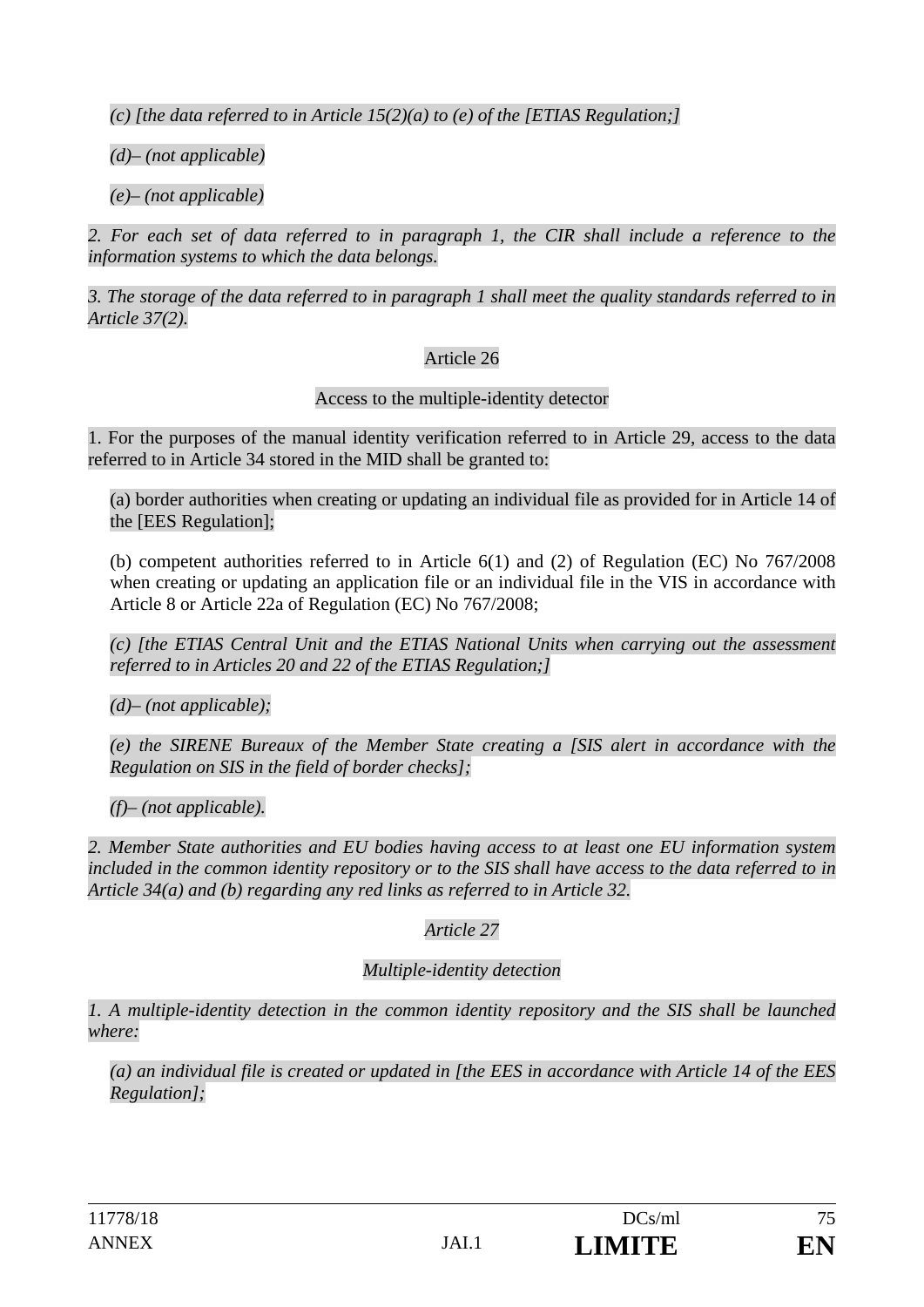(b) an application file or an individual file is created or updated in the VIS in accordance with Article 8, or Article 22a of Regulation (EC) No 767/2008;

*(c) [an application file is created or updated in the ETIAS in accordance with Article 17 of the ETIAS Regulation;]* 

*(d)– (not applicable);* 

*(e) [an alert on a person is created or updated in the SIS in accordance with Chapter V of the Regulation on SIS in the field of border checks];* 

*(f)– (not applicable).* 

*2. Where the data contained within an information system as referred to in paragraph 1 contains biometric data, the common identity repository (CIR) and the Central-SIS shall use the shared biometric matching service (shared BMS) in order to perform the multiple-identity detection. The shared BMS shall compare the biometric templates obtained from any new biometric data to the biometric templates already contained in the shared BMS in order to verify whether or not data belonging to the same third-country national is already stored in the CIR or in the Central SIS.* 

*3. In addition to the process referred to in paragraph 2, the CIR and the Central-SIS shall use the European search portal to search the data stored in the CIR and the Central-SIS using the following data:* 

*(a) surname (family name); first name(s) (given name(s)); date of birth, sex and nationality(ies) as referred to in Article 16(1)(a) of the [EES Regulation];* 

(b) surname (family name); first name(s) (given name(s)); date of birth, sex and nationality(ies) as referred to in Article 9(4)(a), in Article  $22c(2)(a)$  and in Article 22d(a) of Regulation (EC) No 767/2008;

*(c) [surname (family name); first name(s) (given name(s)); surname at birth; date of birth, place of birth, sex and nationality(ies) as referred to in Article 15(2) of the ETIAS Regulation;]* 

*(d)– (not applicable);* 

*(e) [surname(s); forename(s); name(s) at birth, previously used names and aliases; date of birth, place of birth, nationality(ies) and sex as referred to in Article 20(2) of the Regulation on SIS in the field of border checks; ]* 

*(f)– (not applicable);* 

*(g)– (not applicable);* 

*(h)– (not applicable).* 

*4. The multiple-identity detection shall only be launched in order to compare data available in one information system with data available in other information systems.*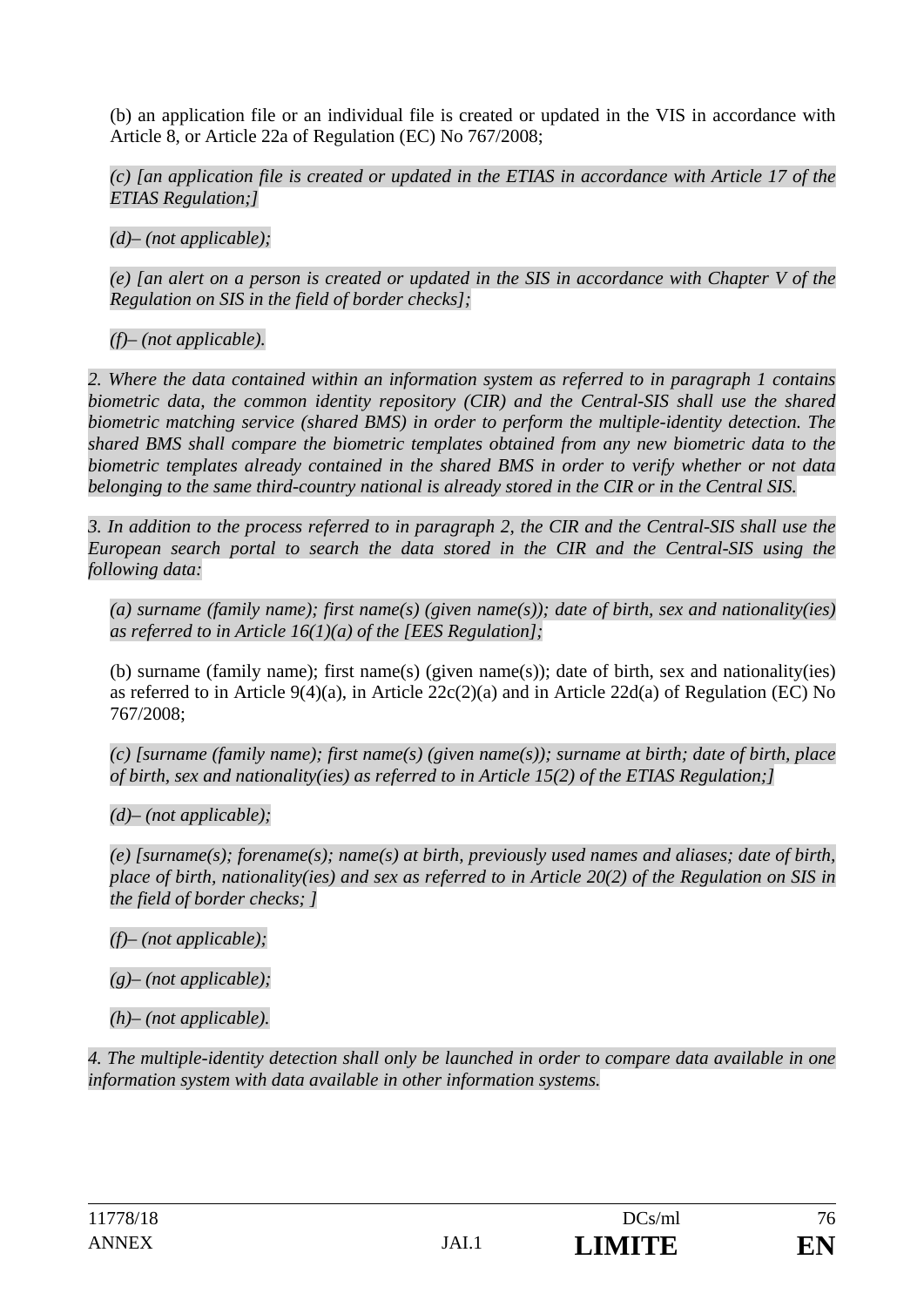#### *Article 29*

#### *Manual verification of different identities*

*1. Without prejudice to paragraph 2, the authority responsible for verification of different identities shall be:* 

*(a) the border authority for hits that occurred when creating or updating an individual in [the EES in accordance with Article 14 of the EES Regulation];* 

(b) the competent authorities referred to in Article 6(1) and (2) of Regulation (EC) No 767/2008 for hits that occurred when creating or updating an application file or an individual file in the VIS in accordance with Article 8 or Article 22a of Regulation (EC) No 767/2008;

*(c) [the ETIAS Central Unit and the ETIAS National Units for hits that occurred in accordance with Articles 18, 20 and 22 of the ETIAS Regulation;]* 

*(d)– (not applicable);* 

*(e) the SIRENE Bureaux of the Member State for hits that occurred when creating a SIS alert in accordance with the [Regulations on SIS in the field of border checks];* 

*(f)– (not applicable).* 

*The multiple-identity detector shall indicate the authority responsible for the verification of different identities in the identity verification file.* 

*2. The authority responsible for the verification of different identities in the identity confirmation file shall be the SIRENE Bureau of the Member State that created the alert where a link is created to data contained:* 

*(a) in an alert in respect of persons wanted for arrest or for surrender or extradition purposes as referred to in Article 26 of [the Regulation on SIS in the field of law enforcement];* 

*(b) in an alert on missing or vulnerable persons as referred to in Article 32 of [the Regulation on SIS in the field of law enforcement];* 

*(c) in an alert on persons sought to assist with a judicial procedure as referred to in Article 34 of [the Regulation on SIS in the field of law enforcement];* 

*(d)[in an alert on return in accordance with the Regulation on SIS in the field of illegal return];* 

*(e) in an alert on persons for discreet checks, inquiry checks or specific checks as referred to in Article 36 of [the Regulation on SIS in the field of law enforcement];* 

*(f) in an alert on unknown wanted persons for identification according to national law and search with biometric data as referred to in Article 40 of [the Regulation on SIS in the field of law enforcement].*